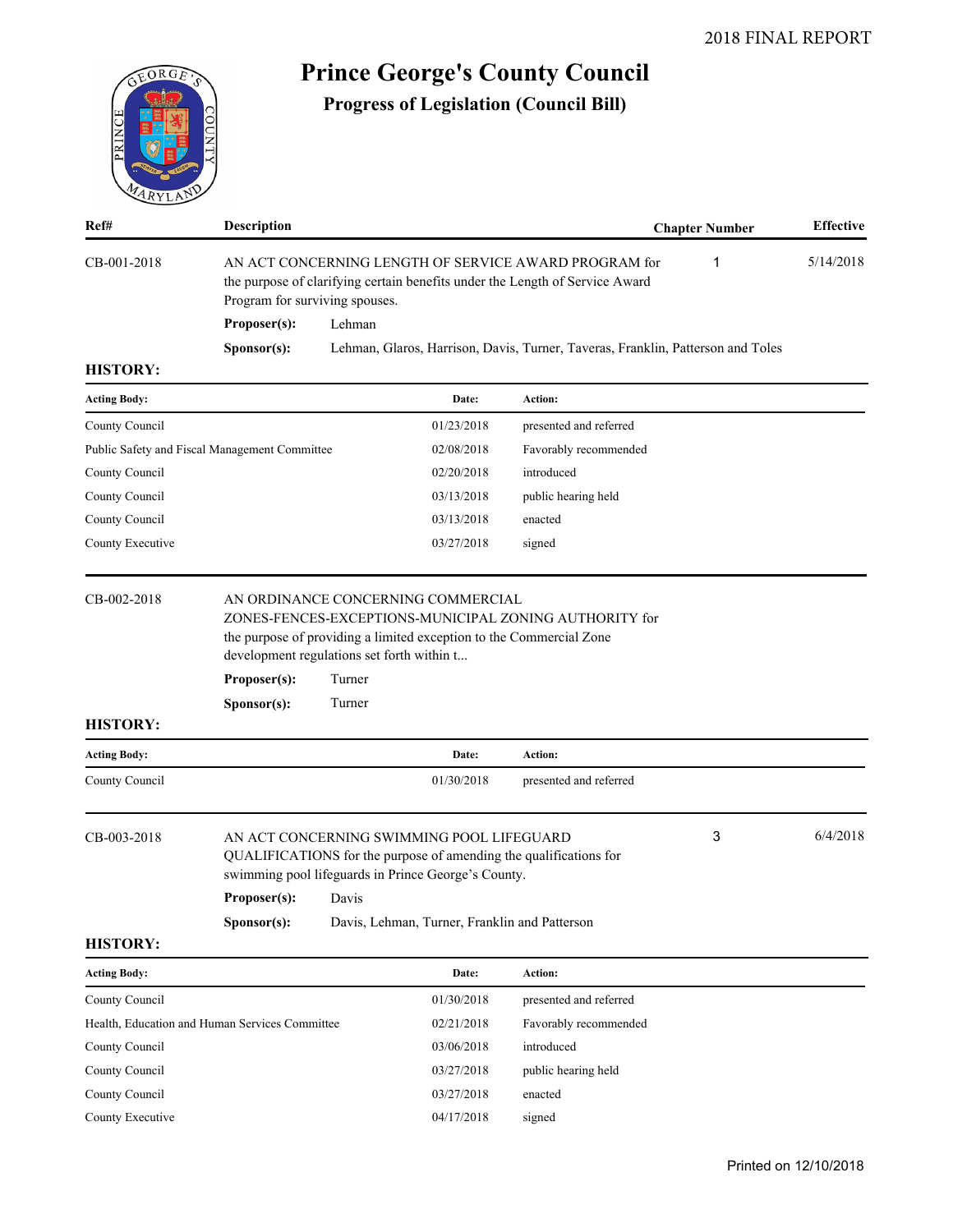| Ref#                | <b>Description</b>   |                                                                                                                                                                                                                |                        | <b>Chapter Number</b> | <b>Effective</b> |
|---------------------|----------------------|----------------------------------------------------------------------------------------------------------------------------------------------------------------------------------------------------------------|------------------------|-----------------------|------------------|
| CB-004-2018         |                      | AN ACT CONCERNING PUBLIC CAMPAIGN FINANCING for the<br>purpose of establishing a Fair Election Fund to provide public campaign<br>financing for a candidate for a County elective office; regulating certain c |                        |                       |                  |
|                     | Proposer(s):         | Lehman, Franklin, Patterson and Taveras                                                                                                                                                                        |                        |                       |                  |
|                     | S <b>p</b> onsor(s): | Lehman, Franklin, Patterson and Taveras                                                                                                                                                                        |                        |                       |                  |
| <b>HISTORY:</b>     |                      |                                                                                                                                                                                                                |                        |                       |                  |
| <b>Acting Body:</b> |                      | Date:                                                                                                                                                                                                          | Action:                |                       |                  |
| County Council      |                      | 01/30/2018                                                                                                                                                                                                     | presented and referred |                       |                  |

| County Council                                | 01/30/2018 | presented and referred    |
|-----------------------------------------------|------------|---------------------------|
| Public Safety and Fiscal Management Committee | 03/08/2018 | Discussion held           |
| Public Safety and Fiscal Management Committee | 06/07/2018 | Briefing held             |
| County Council                                | 09/25/2018 | discharged from Committee |
|                                               |            |                           |

CB-005-2018 (SUBDIVISION BILL) - AN ACT CONCERNING PRIVATE ROADS AND EASEMENTS for the purpose of permitting the Planning Board to approve private roads and alleys in the C-M (Commercial Miscellaneous), C-S-C (Co...

| Proposer(s): | Franklin |
|--------------|----------|
|              |          |

**Sponsor(s):** Franklin

# **HISTORY:**

| <b>Acting Body:</b>                                 | Date:      | <b>Action:</b>                        |
|-----------------------------------------------------|------------|---------------------------------------|
| County Council                                      | 02/06/2018 | presented and referred                |
| Planning, Zoning and Economic Development Committee | 02/21/2018 | Favorably recommended with amendments |
| County Council                                      | 03/06/2018 | introduced                            |
| County Council                                      | 04/17/2018 | public hearing held                   |
| County Council                                      | 04/17/2018 | enacted                               |
| County Executive                                    | 09/11/2018 | Unsigned                              |
|                                                     |            |                                       |

purpose of amending, without substantive change, the policy and strategies of

CB-006-2018 AN ACT CONCERNING SCHOOL FACILITIES SURCHARGE for the 11/19/2018

35

Page 2 of 40

# certain County Regional Transit Districts and Local Centers to provi... Proposer(s): Patterson

**Sponsor(s):** Patterson and Davis

| <b>Acting Body:</b>                           | Date:      | Action:                               |
|-----------------------------------------------|------------|---------------------------------------|
| County Council                                | 02/13/2018 | presented and referred                |
| Public Safety and Fiscal Management Committee | 03/08/2018 | Favorably recommended with amendments |
| County Council                                | 04/17/2018 | introduced                            |
| County Council                                | 07/24/2018 | public hearing held                   |
| County Council                                | 09/18/2018 | enacted                               |
| County Executive                              | 10/01/2018 | vetoed                                |
| County Council                                | 10/02/2018 | override the veto                     |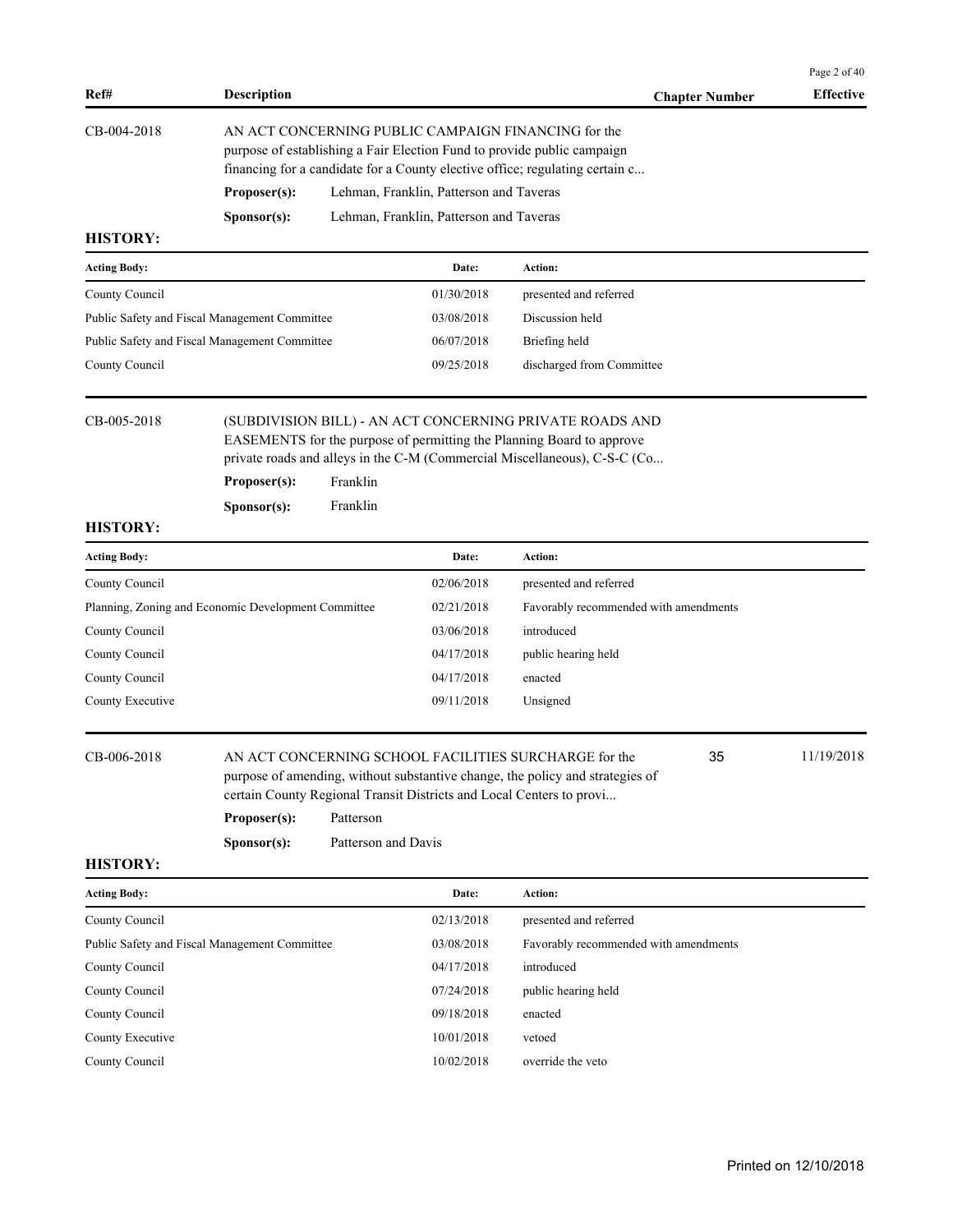|                 |                      |                                                                                                                                                                                                         |                       | Page 3 of 40     |
|-----------------|----------------------|---------------------------------------------------------------------------------------------------------------------------------------------------------------------------------------------------------|-----------------------|------------------|
| Ref#            | <b>Description</b>   |                                                                                                                                                                                                         | <b>Chapter Number</b> | <b>Effective</b> |
| CB-007-2018     | Charte               | AN ACT CONCERNING COMPENSATION OF ELECTED OFFICIALS<br>for the purpose of administratively codifying determinations of the<br>Compensation Review Board, in accordance with procedures set forth in the | 2                     | 5/21/2018        |
|                 | Proposer(s):         | Glaros, Turner, Davis, Harrison, Lehman, Patterson, Taveras, Toles and Franklin                                                                                                                         |                       |                  |
|                 | S <b>p</b> onsor(s): | Glaros, Turner, Davis, Harrison, Lehman, Patterson, Taveras, Toles and Franklin                                                                                                                         |                       |                  |
| <b>HISTORY:</b> |                      |                                                                                                                                                                                                         |                       |                  |

| <b>Acting Body:</b> | Date:      | <b>Action:</b>      |
|---------------------|------------|---------------------|
| County Council      | 02/20/2018 | introduced          |
| County Council      | 03/20/2018 | public hearing held |
| County Council      | 03/20/2018 | enacted             |
| County Executive    | 04/03/2018 | signed              |

| CB-008-2018 |                      | AN ACT CONCERNING FOOD TRUCK HUB DESIGNATED AREA<br>RELOCATION for the purpose of relocating a food truck hub designated area. | 4 | 7/10/2018 |
|-------------|----------------------|--------------------------------------------------------------------------------------------------------------------------------|---|-----------|
|             | Proposer(s):         | Toles                                                                                                                          |   |           |
|             | S <b>p</b> onsor(s): | Toles, Harrison, Davis, Lehman, Glaros, Turner, Taveras and Franklin                                                           |   |           |

| <b>Acting Body:</b>                                                    | Date:      | <b>Action:</b>         |
|------------------------------------------------------------------------|------------|------------------------|
| County Council                                                         | 03/20/2018 | presented and referred |
| Planning, Zoning and Economic Development Committee                    | 04/04/2018 | Favorably recommended  |
|                                                                        | 04/17/2018 | introduced             |
|                                                                        | 05/15/2018 | public hearing held    |
|                                                                        | 05/15/2018 | enacted                |
|                                                                        | 05/25/2018 | signed                 |
| County Council<br>County Council<br>County Council<br>County Executive |            |                        |

CB-009-2018 AN ACT CONCERNING PERSONNEL LAW for the purpose of amending 33 11/9/2018 provisions of the Personnel Law relating to salary policy, adjustments and rates to provide flexibility to ensure salary equity among employ...

# **Proposer(s):** County Executive

# **HISTORY:**

**Sponsor(s):** Harrison, Davis, Taveras, Franklin, Patterson and Turner

| <b>Acting Body:</b>                           | Date:      | <b>Action:</b>         |
|-----------------------------------------------|------------|------------------------|
| County Council                                | 03/27/2018 | presented and referred |
| Public Safety and Fiscal Management Committee | 07/12/2018 | Favorably recommended  |
| County Council                                | 07/24/2018 | introduced             |
| County Council                                | 09/11/2018 | public hearing held    |
| County Council                                | 09/11/2018 | enacted                |
| County Executive                              | 09/24/2018 | signed                 |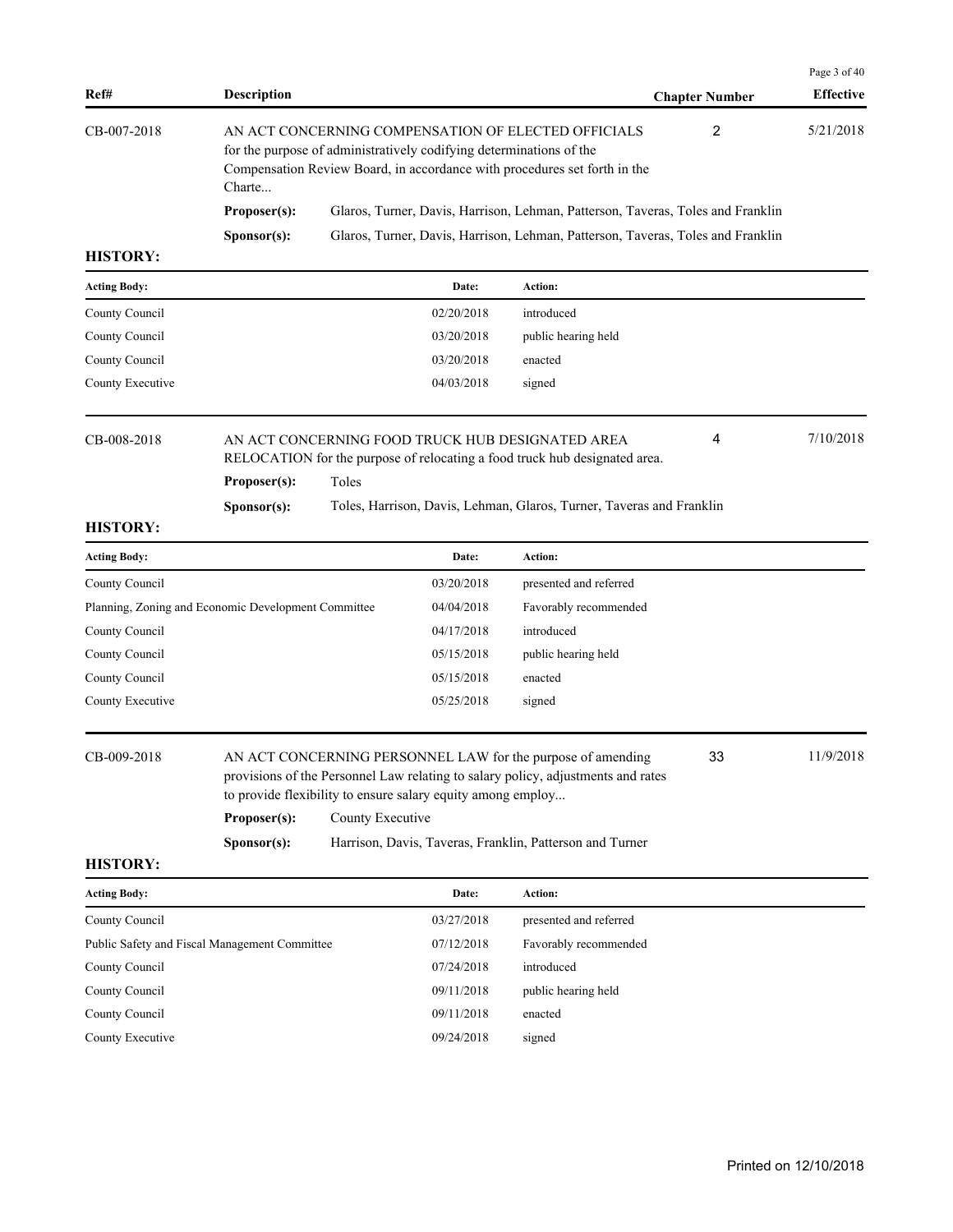|             |                                                                                                                                                                                                                |                                                        |                       | Page 4 of 40     |
|-------------|----------------------------------------------------------------------------------------------------------------------------------------------------------------------------------------------------------------|--------------------------------------------------------|-----------------------|------------------|
| Ref#        | <b>Description</b>                                                                                                                                                                                             |                                                        | <b>Chapter Number</b> | <b>Effective</b> |
| CB-010-2018 | AN ORDINANCE CONCERNING SHORT-TERM RENTALS for the<br>purpose of adding and defining the term Short-Term Rentals and its permitted<br>uses in the Zoning Ordinance; and generally regarding Short-Term Rentals |                                                        | 36                    | 10/1/2019        |
|             | Proposer(s):                                                                                                                                                                                                   | County Executive                                       |                       |                  |
|             | S <b>p</b> onsor(s):                                                                                                                                                                                           | Davis, Glaros, Turner, Taveras, Franklin and Patterson |                       |                  |

| <b>Acting Body:</b>                   | Date:      | Action:                                                 |
|---------------------------------------|------------|---------------------------------------------------------|
| County Council                        | 04/03/2018 | presented and referred                                  |
| Sitting as the Committee of the Whole | 04/17/2018 | Briefing held                                           |
| Sitting as the Committee of the Whole | 07/10/2018 | Held in Committee                                       |
| Sitting as the Committee of the Whole | 09/11/2018 | Held in Committee                                       |
| County Council                        | 09/11/2018 | no action                                               |
| Sitting as the Committee of the Whole | 09/18/2018 | Favorably recommended with amendments                   |
| County Council                        | 09/25/2018 | amended $(1)$                                           |
| County Council                        | 09/25/2018 | introduced                                              |
| County Council                        | 09/25/2018 | Clerk directed to expedite scheduling of public hearing |
| County Council                        | 10/23/2018 | public hearing held                                     |
| County Council                        | 10/23/2018 | enacted                                                 |
|                                       |            |                                                         |

CB-011-2018 AN ACT CONCERNING SHORT-TERM RENTALS for the purpose of 10/1/2019 establishing permitting and licensing requirements, fees and applicable standards

84

 $\overline{P}$ 

for short-term rentals and generally related to short-term ren...

**Proposer(s):** County Executive

**Sponsor(s):** Davis, Glaros, Turner, Taveras, Franklin and Patterson

| <b>Acting Body:</b>                   | Date:      | <b>Action:</b>                        |
|---------------------------------------|------------|---------------------------------------|
| County Council                        | 04/03/2018 | presented and referred                |
| Sitting as the Committee of the Whole | 04/17/2018 | Briefing held                         |
| Sitting as the Committee of the Whole | 07/10/2018 | Held in Committee                     |
| Sitting as the Committee of the Whole | 09/11/2018 | Held in Committee                     |
| County Council                        | 09/11/2018 | no action                             |
| Sitting as the Committee of the Whole | 09/18/2018 | amended $(1)$                         |
| Sitting as the Committee of the Whole | 09/18/2018 | amended $(2)$                         |
| Sitting as the Committee of the Whole | 09/18/2018 | amended $(3)$                         |
| Sitting as the Committee of the Whole | 09/18/2018 | Favorably recommended with amendments |
| County Council                        | 09/25/2018 | amended $(1)$                         |
| County Council                        | 09/25/2018 | introduced                            |
| County Council                        | 10/23/2018 | public hearing held                   |
| County Council                        | 10/23/2018 | amended $(1)$                         |
| County Council                        | 10/23/2018 | amended $(2)$                         |
| County Council                        | 10/23/2018 | enacted                               |
| County Executive                      | 11/21/2018 | signed                                |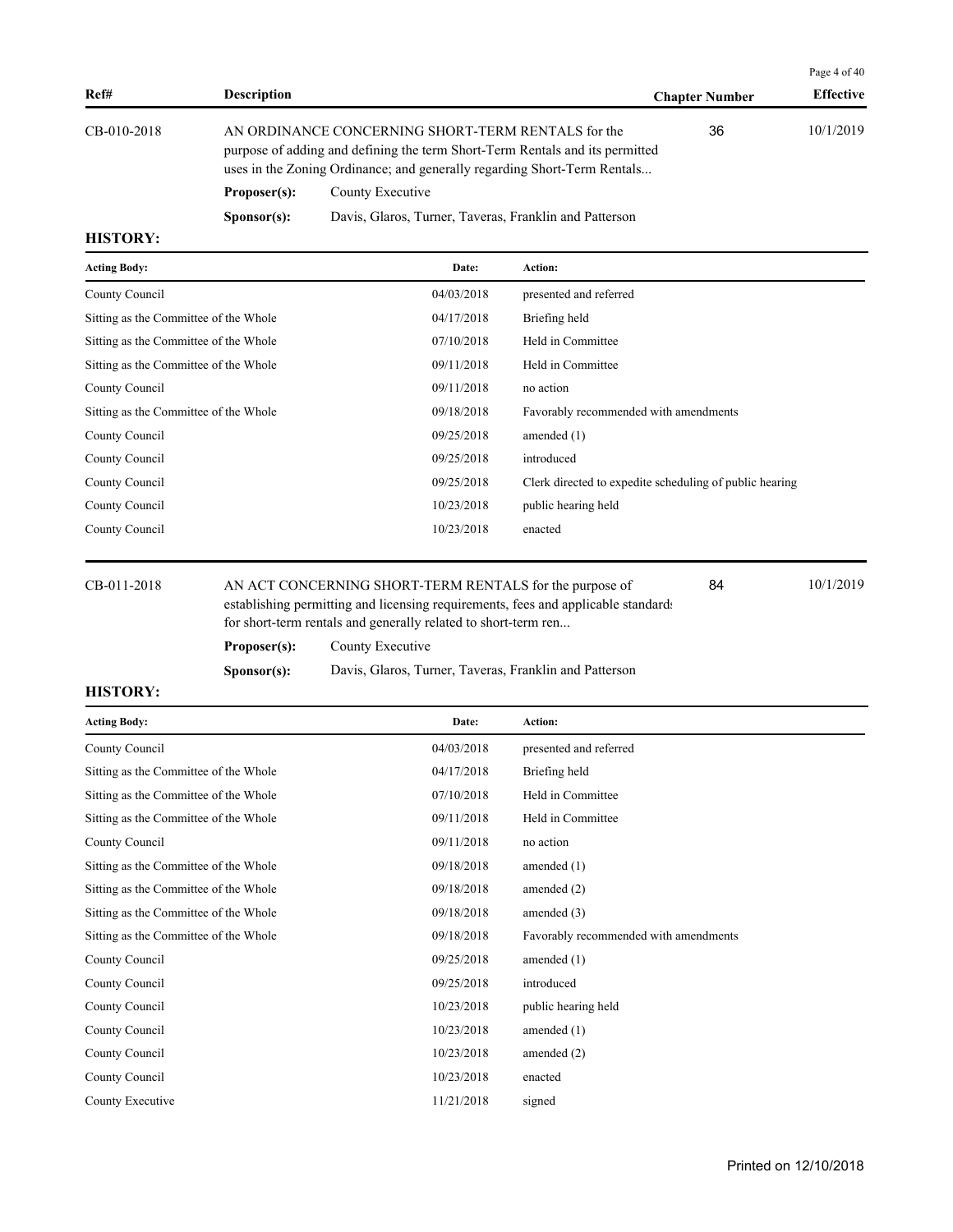|             |                      |                                                                                                                                                                                              |                       | Page 5 of 40     |
|-------------|----------------------|----------------------------------------------------------------------------------------------------------------------------------------------------------------------------------------------|-----------------------|------------------|
| Ref#        | <b>Description</b>   |                                                                                                                                                                                              | <b>Chapter Number</b> | <b>Effective</b> |
| CB-012-2018 | commercial establ    | AN ACT CONCERNING SOLID WASTE DISPOSAL - COMMERCIAL<br>RECYCLING AND FOOD SCRAP COMPOSTING for the purpose of<br>clarifying and expressly providing that hotels, motels and gas stations are | 18                    | 9/24/2018        |
|             | Proposer(s):         | Glaros, Lehman, Taveras and Turner                                                                                                                                                           |                       |                  |
|             | S <b>p</b> onsor(s): | Glaros, Lehman, Taveras and Turner                                                                                                                                                           |                       |                  |
| итетору.    |                      |                                                                                                                                                                                              |                       |                  |

| <b>Acting Body:</b>                                   | Date:      | Action:                               |
|-------------------------------------------------------|------------|---------------------------------------|
| County Council                                        | 04/17/2018 | presented and referred                |
| Transportation, Housing and the Environment Committee | 06/07/2018 | Favorably recommended with amendments |
| County Council                                        | 07/02/2018 | introduced                            |
| County Council                                        | 07/24/2018 | public hearing held                   |
| County Council                                        | 07/24/2018 | enacted                               |
| County Executive                                      | 08/08/2018 | signed                                |
|                                                       |            |                                       |

CB-013-2018 AN ORDINANCE CONCERNING THE ZONING ORDINANCE OF 37 10/20/2020 PRINCE GEORGE'S COUNTY for the purpose of replacing the Zoning Ordinance of Prince George's County, being also and the same Subtitle 27 of the County Co...

**Proposer(s):** M-NCPPC

Sponsor(s): Glaros, Turner, Davis, Taveras and Franklin

### **HISTORY:**

| <b>Acting Body:</b>                   | Date:      | Action:                                                 |
|---------------------------------------|------------|---------------------------------------------------------|
| County Council                        | 04/24/2018 | presented and referred                                  |
| Sitting as the Committee of the Whole | 05/14/2018 | Held in Committee                                       |
| Sitting as the Committee of the Whole | 07/10/2018 | Held in Committee                                       |
| Sitting as the Committee of the Whole | 07/11/2018 | Held in Committee                                       |
| Sitting as the Committee of the Whole | 07/17/2018 | Held in Committee                                       |
| Sitting as the Committee of the Whole | 07/19/2018 | Held in Committee                                       |
| Sitting as the Committee of the Whole | 09/18/2018 | Held in Committee                                       |
| Sitting as the Committee of the Whole | 09/25/2018 | amended $(2)$                                           |
| Sitting as the Committee of the Whole | 09/25/2018 | amended $(3)$                                           |
| Sitting as the Committee of the Whole | 09/25/2018 | Favorably recommended with amendments                   |
| County Council                        | 09/25/2018 | introduced                                              |
| County Council                        | 09/25/2018 | Clerk directed to expedite scheduling of public hearing |
| County Council                        | 10/23/2018 | public hearing held                                     |
| County Council                        | 10/23/2018 | amended (4)                                             |
| County Council                        | 10/23/2018 | enacted                                                 |
|                                       |            |                                                         |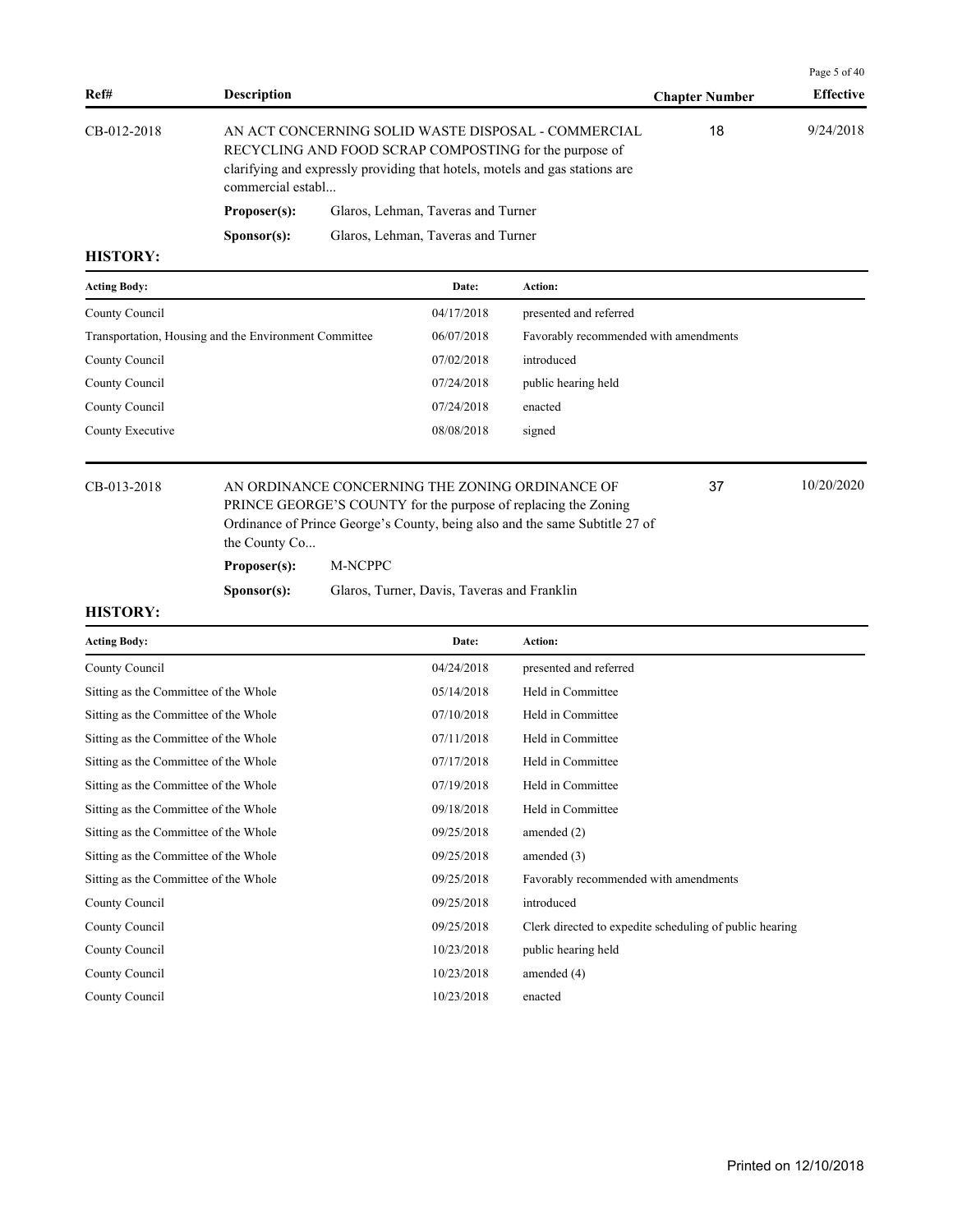|             |                      |                                                                                                                                                                                                                |                       | Page 6 of 40     |
|-------------|----------------------|----------------------------------------------------------------------------------------------------------------------------------------------------------------------------------------------------------------|-----------------------|------------------|
| Ref#        | <b>Description</b>   |                                                                                                                                                                                                                | <b>Chapter Number</b> | <b>Effective</b> |
| CB-014-2018 |                      | AN ORDINANCE CONCERNING COUNTYWIDE MAP AMENDMENTS<br>for the purpose of establishing procedures to reclassify all real property in the<br>Planning Areas of Prince George's County, Maryland through the compr | 38                    | 12/10/2018       |
|             | Proposer(s):         | M-NCPPC                                                                                                                                                                                                        |                       |                  |
|             | S <b>p</b> onsor(s): | Glaros, Davis, Franklin, Patterson, Taveras and Toles                                                                                                                                                          |                       |                  |
| ----------  |                      |                                                                                                                                                                                                                |                       |                  |

| <b>Acting Body:</b>                   | Date:      | Action:                               |
|---------------------------------------|------------|---------------------------------------|
| County Council                        | 04/24/2018 | presented and referred                |
| Sitting as the Committee of the Whole | 05/14/2018 | Held in Committee                     |
| Sitting as the Committee of the Whole | 07/10/2018 | Held in Committee                     |
| Sitting as the Committee of the Whole | 07/11/2018 | Held in Committee                     |
| Sitting as the Committee of the Whole | 07/17/2018 | Held in Committee                     |
| Sitting as the Committee of the Whole | 07/19/2018 | Held in Committee                     |
| Sitting as the Committee of the Whole | 09/04/2018 | amended $(1)$                         |
| Sitting as the Committee of the Whole | 09/04/2018 | Held in Committee                     |
| Sitting as the Committee of the Whole | 09/11/2018 | amended (1)                           |
| Sitting as the Committee of the Whole | 09/11/2018 | Favorably recommended with amendments |
| County Council                        | 09/11/2018 | introduced                            |
| County Council                        | 10/23/2018 | public hearing held                   |
| County Council                        | 10/23/2018 | enacted                               |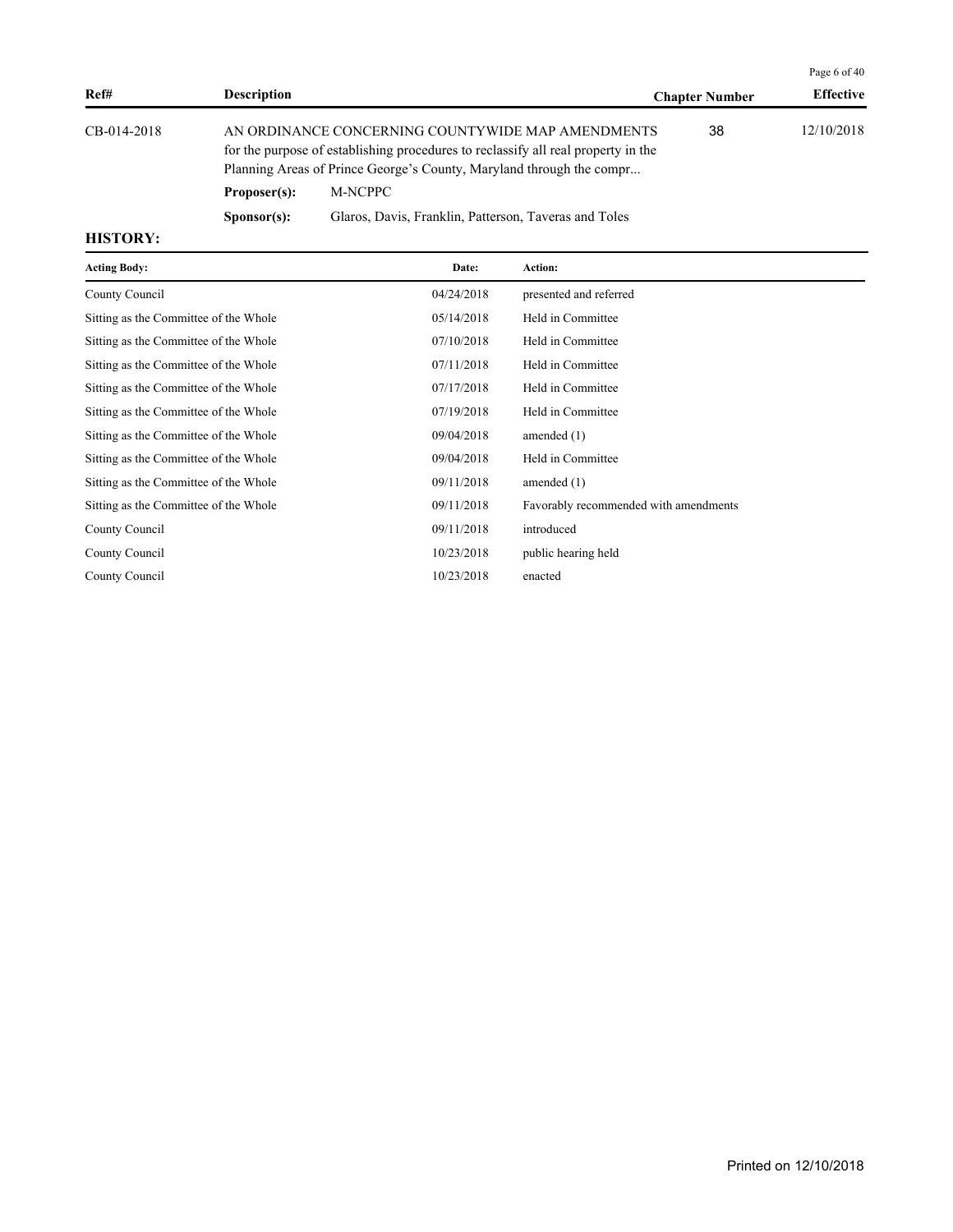|             |                                                                                                                                                                                                                   |                                                        |                       | Page 7 of 40     |
|-------------|-------------------------------------------------------------------------------------------------------------------------------------------------------------------------------------------------------------------|--------------------------------------------------------|-----------------------|------------------|
| Ref#        | <b>Description</b>                                                                                                                                                                                                |                                                        | <b>Chapter Number</b> | <b>Effective</b> |
| CB-015-2018 | (SUBDIVISION BILL) - AN ACT CONCERNING THE SUBDIVISION<br>REGULATIONS OF PRINCE GEORGE'S COUNTY for the purpose of<br>replacing the Subdivision Regulations of Prince George's County, being also and<br>the same |                                                        | 85                    | 10/20/2020       |
|             | Proposer(s):                                                                                                                                                                                                      | M-NCPPC                                                |                       |                  |
|             | S <b>p</b> onsor(s):                                                                                                                                                                                              | Glaros, Davis, Franklin, Patterson, Taveras and Turner |                       |                  |

| Favorably recommended with amendments |
|---------------------------------------|
|                                       |
|                                       |
|                                       |
|                                       |
|                                       |
|                                       |

CB-016-2018 AN ACT CONCERNING ANIMAL WELFARE for the purpose of providing 62 12/17/2018 for adequate care; providing for adequate shelter; providing for cruelty to animals; providing that there is no adequate shelter under cer...

62

- **Proposer(s):** Lehman
- 

**Sponsor(s):** Lehman, Turner, Taveras, Franklin and Patterson

| Date:      | <b>Action:</b>                        |
|------------|---------------------------------------|
| 05/15/2018 | presented and referred                |
| 07/12/2018 | Favorably recommended with amendments |
| 09/11/2018 | introduced                            |
| 10/09/2018 | public hearing held                   |
| 10/09/2018 | enacted                               |
| 11/01/2018 | signed                                |
|            |                                       |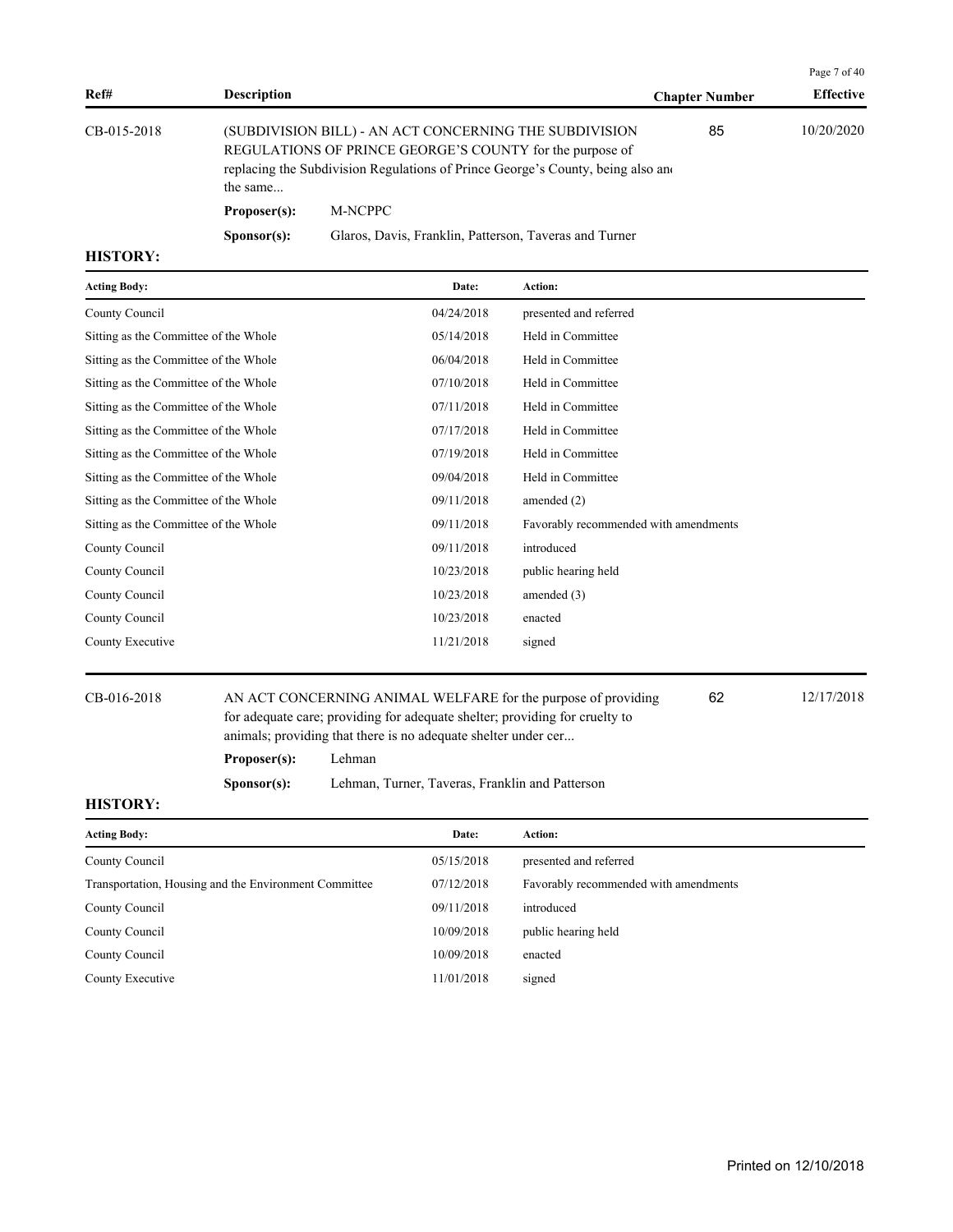|             |                                                                                                                                                                                                                |                                                     |                       | Page 8 of 40     |
|-------------|----------------------------------------------------------------------------------------------------------------------------------------------------------------------------------------------------------------|-----------------------------------------------------|-----------------------|------------------|
| Ref#        | <b>Description</b>                                                                                                                                                                                             |                                                     | <b>Chapter Number</b> | <b>Effective</b> |
| CB-017-2018 | AN ACT CONCERNING UTILITIES - CONSTRUCTION WITHIN THE<br>ROADWAY for the purpose of defining certain terms; requiring valid road<br>construction permits; providing requirements for road construction permits |                                                     | 65                    | 7/1/2019         |
|             | Proposer(s):                                                                                                                                                                                                   | Lehman                                              |                       |                  |
|             | S <b>p</b> onsor(s):                                                                                                                                                                                           | Lehman, Toles, Glaros, Turner, Taveras and Franklin |                       |                  |

| <b>Acting Body:</b>                                   | Date:      | <b>Action:</b>                        |
|-------------------------------------------------------|------------|---------------------------------------|
| County Council                                        | 05/15/2018 | presented and referred                |
| Transportation, Housing and the Environment Committee | 07/12/2018 | Held in Committee                     |
| Transportation, Housing and the Environment Committee | 09/13/2018 | Favorably recommended with amendments |
| County Council                                        | 09/25/2018 | amended $(1)$                         |
| County Council                                        | 09/25/2018 | introduced                            |
| County Council                                        | 10/23/2018 | public hearing held                   |
| County Council                                        | 10/23/2018 | enacted                               |
| County Executive                                      | 11/14/2018 | signed                                |
|                                                       |            |                                       |

CB-018-2018 AN ACT CONCERNING NOISE CONTROL for the purpose of 12/31/2018 supplementing the County noise policy; defining certain terms; providing generally for noise levels; providing for noise levels for construction; pro...

66

### **Proposer(s):** Glaros

**Sponsor(s):** Glaros, Lehman, Turner, Taveras and Franklin

| <b>Acting Body:</b>                                   | Date:      | Action:                               |
|-------------------------------------------------------|------------|---------------------------------------|
| County Council                                        | 05/15/2018 | presented and referred                |
| Transportation, Housing and the Environment Committee | 06/07/2018 | Held in Committee                     |
| Transportation, Housing and the Environment Committee | 07/12/2018 | Held in Committee                     |
| Transportation, Housing and the Environment Committee | 09/13/2018 | Favorably recommended with amendments |
| County Council                                        | 09/25/2018 | introduced                            |
| County Council                                        | 10/23/2018 | public hearing held                   |
| County Council                                        | 10/23/2018 | enacted                               |
| County Executive                                      | 11/14/2018 | signed                                |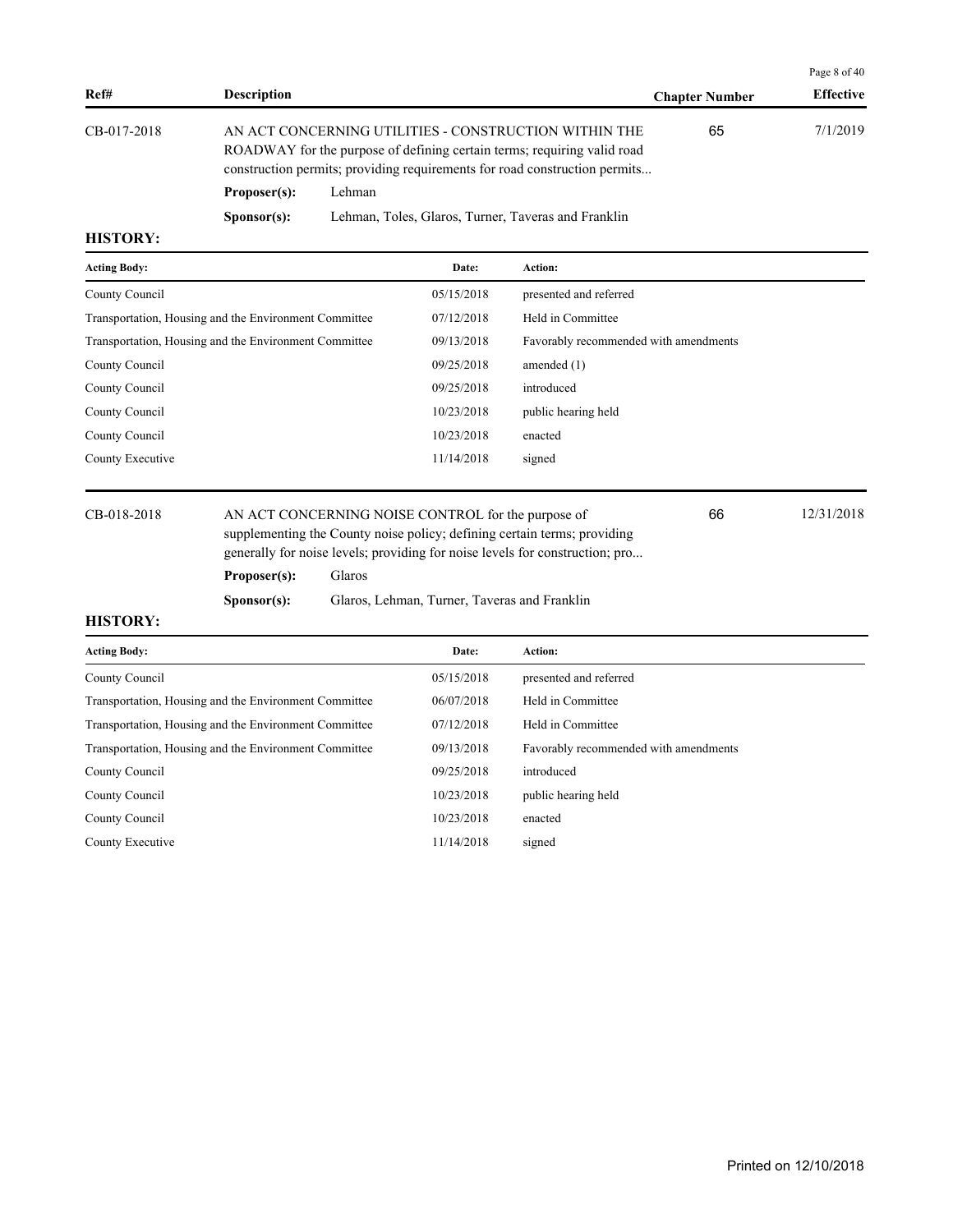| Ref#                                                                              | <b>Description</b> |           |                                                                  |                                                                                                                                             | <b>Chapter Number</b> | Page 9 of 40<br><b>Effective</b> |
|-----------------------------------------------------------------------------------|--------------------|-----------|------------------------------------------------------------------|---------------------------------------------------------------------------------------------------------------------------------------------|-----------------------|----------------------------------|
| CB-019-2018                                                                       | Proposer(s):       | Glaros    | providing for sidewalk construction standards; providing for kee | AN ACT CONCERNING SIDEWALKS for the purpose of providing for<br>defined terms; providing for sidewalks and general construction standards;  | 34                    | 11/9/2018                        |
|                                                                                   |                    |           |                                                                  | Glaros, Toles, Turner, Taveras, Franklin, Harrison and Patterson                                                                            |                       |                                  |
| <b>HISTORY:</b>                                                                   | Sponsor(s):        |           |                                                                  |                                                                                                                                             |                       |                                  |
| <b>Acting Body:</b>                                                               |                    |           | Date:                                                            | Action:                                                                                                                                     |                       |                                  |
| County Council                                                                    |                    |           | 05/15/2018                                                       | presented and referred                                                                                                                      |                       |                                  |
| Transportation, Housing and the Environment Committee                             |                    |           | 07/12/2018                                                       | Favorably recommended with amendments                                                                                                       |                       |                                  |
| County Council                                                                    |                    |           | 07/24/2018                                                       | introduced                                                                                                                                  |                       |                                  |
| County Council                                                                    |                    |           | 09/11/2018                                                       | public hearing held                                                                                                                         |                       |                                  |
| County Council                                                                    |                    |           | 09/11/2018                                                       | enacted                                                                                                                                     |                       |                                  |
| County Executive                                                                  |                    |           | 09/24/2018                                                       | signed                                                                                                                                      |                       |                                  |
| CB-020-2018<br>AN ORDINANCE CONCERNING SPECIAL EXCEPTIONS --<br>Fill Special Exce |                    |           |                                                                  | PROCEDURAL REQUIREMENTS -- CLASS 3 FILL USES for the purpose<br>of amending the procedural requirements in the Zoning Ordinance for Class 3 | 7                     | 9/10/2018                        |
|                                                                                   | Proposer(s):       | Patterson |                                                                  |                                                                                                                                             |                       |                                  |
|                                                                                   | Sponsor(s):        |           |                                                                  | Patterson, Davis, Franklin, Glaros, Harrison, Lehman and Turner                                                                             |                       |                                  |
| <b>HISTORY:</b>                                                                   |                    |           |                                                                  |                                                                                                                                             |                       |                                  |
| <b>Acting Body:</b>                                                               |                    |           | Date:                                                            | Action:                                                                                                                                     |                       |                                  |
| County Council                                                                    |                    |           | 05/15/2018                                                       | presented and referred                                                                                                                      |                       |                                  |
| Planning, Zoning and Economic Development Committee                               |                    |           | 06/06/2018                                                       | Favorably recommended                                                                                                                       |                       |                                  |
| County Council                                                                    |                    |           | 06/19/2018                                                       | introduced                                                                                                                                  |                       |                                  |
| County Council                                                                    |                    |           | 07/24/2018                                                       | public hearing held                                                                                                                         |                       |                                  |

| CB-021-2018 |                      | AN ACT CONCERNING SUPPLEMENTARY APPROPRIATIONS,<br>INTRADEPARTMENTAL TRANSFER OF APPROPRIATIONS AND<br>INTERDEPARTMENTAL TRANSFER OF APPROPRIATIONS for the<br>purpose of declaring additional revenue and approp | 16 | 9/24/2018 |
|-------------|----------------------|-------------------------------------------------------------------------------------------------------------------------------------------------------------------------------------------------------------------|----|-----------|
|             | Proposer(s):         | County Executive                                                                                                                                                                                                  |    |           |
|             | S <b>p</b> onsor(s): | Davis, Franklin, Glaros, Harrison, Lehman, Patterson, Taveras and Turner                                                                                                                                          |    |           |
| ---------   |                      |                                                                                                                                                                                                                   |    |           |

County Council 07/24/2018 enacted

| <b>Acting Body:</b>                           | Date:      | <b>Action:</b>         |
|-----------------------------------------------|------------|------------------------|
| County Council                                | 05/15/2018 | presented and referred |
| Public Safety and Fiscal Management Committee | 06/07/2018 | Favorably recommended  |
| County Council                                | 06/19/2018 | introduced             |
| County Council                                | 07/17/2018 | public hearing held    |
| County Council                                | 07/17/2018 | enacted                |
| County Executive                              | 08/07/2018 | signed                 |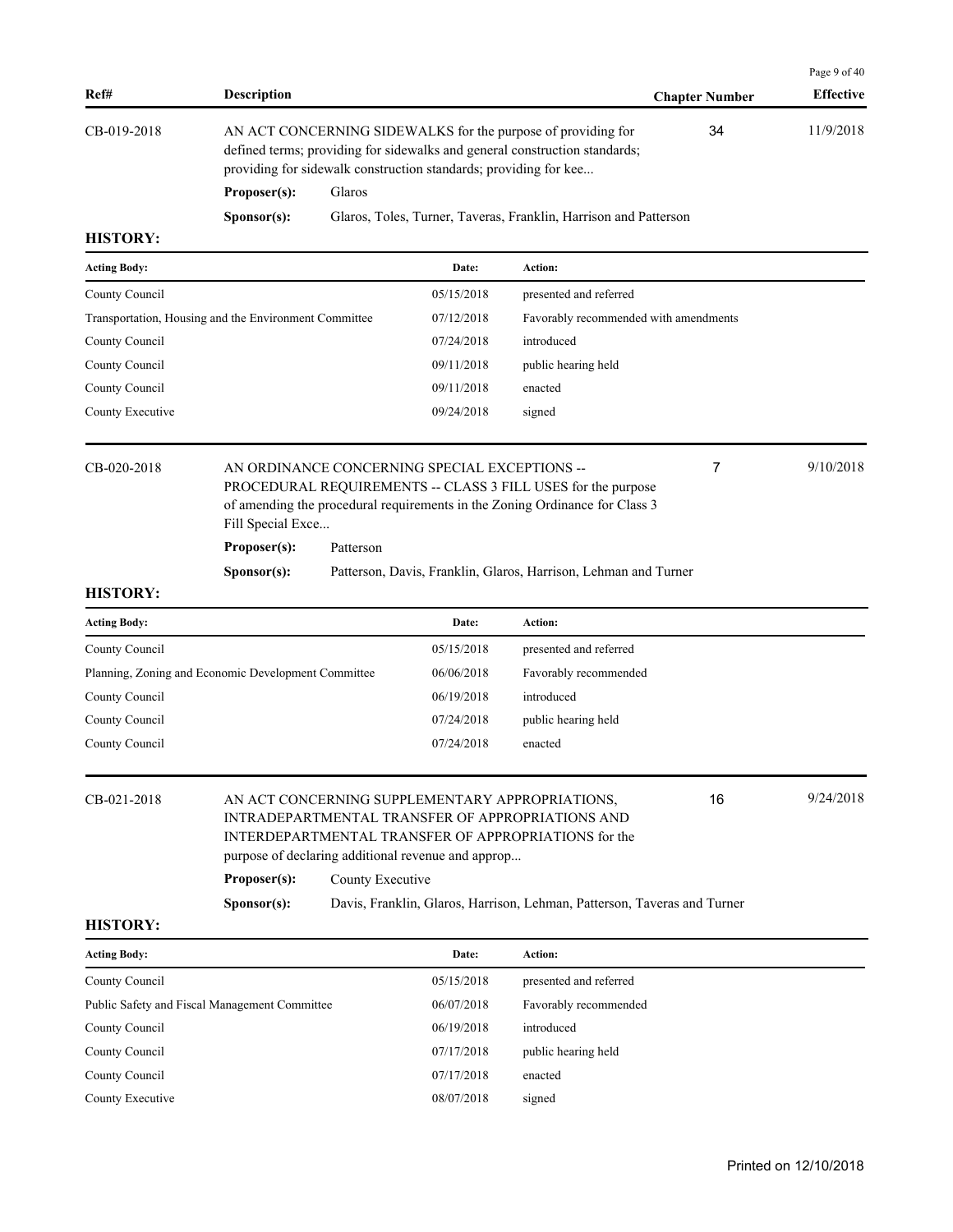| Ref#                             | <b>Description</b>                            |                                                                                                                                                                                                                          |                        | <b>Chapter Number</b> | Page 10 of 40<br><b>Effective</b> |
|----------------------------------|-----------------------------------------------|--------------------------------------------------------------------------------------------------------------------------------------------------------------------------------------------------------------------------|------------------------|-----------------------|-----------------------------------|
| CB-022-2018                      | Commission b                                  | AN ACT CONCERNING MARYLAND-NATIONAL CAPITAL PARK<br>AND PLANNING COMMISSION for the purpose of approving the Prince<br>George's County portion of the Maryland-National Capital Park and Planning                        |                        | 5                     | 7/1/2018                          |
|                                  | Proposer(s):                                  | Glaros                                                                                                                                                                                                                   |                        |                       |                                   |
|                                  | Sponsor(s):                                   | Glaros, Davis, Franklin, Harrison, Lehman, Patterson, Taveras, Toles and Turner                                                                                                                                          |                        |                       |                                   |
| <b>HISTORY:</b>                  |                                               |                                                                                                                                                                                                                          |                        |                       |                                   |
| <b>Acting Body:</b>              |                                               | Date:                                                                                                                                                                                                                    | Action:                |                       |                                   |
| County Council                   |                                               | 05/24/2018                                                                                                                                                                                                               | introduced             |                       |                                   |
| County Council                   |                                               | 05/24/2018                                                                                                                                                                                                               | enacted                |                       |                                   |
| County Executive                 |                                               | 06/01/2018                                                                                                                                                                                                               | signed                 |                       |                                   |
| CB-023-2018                      | Proposer(s):                                  | AN ACT CONCERNING FISCAL YEAR 2019 APPROPRIATIONS for the<br>purpose of making appropriations for the support of the County government<br>and for the Prince George's Community College and for the schools, i<br>Glaros |                        | 6                     | 7/1/2018                          |
| <b>HISTORY:</b>                  | Sponsor(s):                                   | Glaros, Davis, Franklin, Harrison, Lehman, Patterson, Taveras, Toles and Turner                                                                                                                                          |                        |                       |                                   |
| <b>Acting Body:</b>              |                                               | Date:                                                                                                                                                                                                                    | Action:                |                       |                                   |
|                                  |                                               |                                                                                                                                                                                                                          |                        |                       |                                   |
| County Council<br>County Council |                                               | 05/24/2018<br>05/24/2018                                                                                                                                                                                                 | introduced<br>enacted  |                       |                                   |
| County Executive                 |                                               | 06/01/2018                                                                                                                                                                                                               | signed                 |                       |                                   |
| CB-024-2018                      | Fund, Clean Wa                                | AN ACT CONCERNING SUPPLEMENTARY APPROPRIATIONS IN<br>THE APPROVED FISCAL YEAR 2018 CAPITAL BUDGET for the purpose<br>of providing supplementary appropriations to the Contingency Appropriation                          |                        | 17                    | 9/24/2018                         |
|                                  | Proposer(s):                                  | County Executive                                                                                                                                                                                                         |                        |                       |                                   |
| <b>HISTORY:</b>                  | Sponsor(s):                                   | Davis, Franklin, Glaros, Harrison, Lehman, Patterson, Taveras, Toles and Turner                                                                                                                                          |                        |                       |                                   |
| <b>Acting Body:</b>              |                                               | Date:                                                                                                                                                                                                                    | Action:                |                       |                                   |
| County Council                   |                                               | 06/05/2018                                                                                                                                                                                                               | presented and referred |                       |                                   |
|                                  | Public Safety and Fiscal Management Committee | 06/07/2018                                                                                                                                                                                                               | Favorably recommended  |                       |                                   |
| County Council                   |                                               | 06/19/2018                                                                                                                                                                                                               | introduced             |                       |                                   |
| County Council                   |                                               | 07/17/2018                                                                                                                                                                                                               | public hearing held    |                       |                                   |
| County Council                   |                                               | 07/17/2018                                                                                                                                                                                                               | enacted                |                       |                                   |
| County Executive                 |                                               | 08/07/2018                                                                                                                                                                                                               | signed                 |                       |                                   |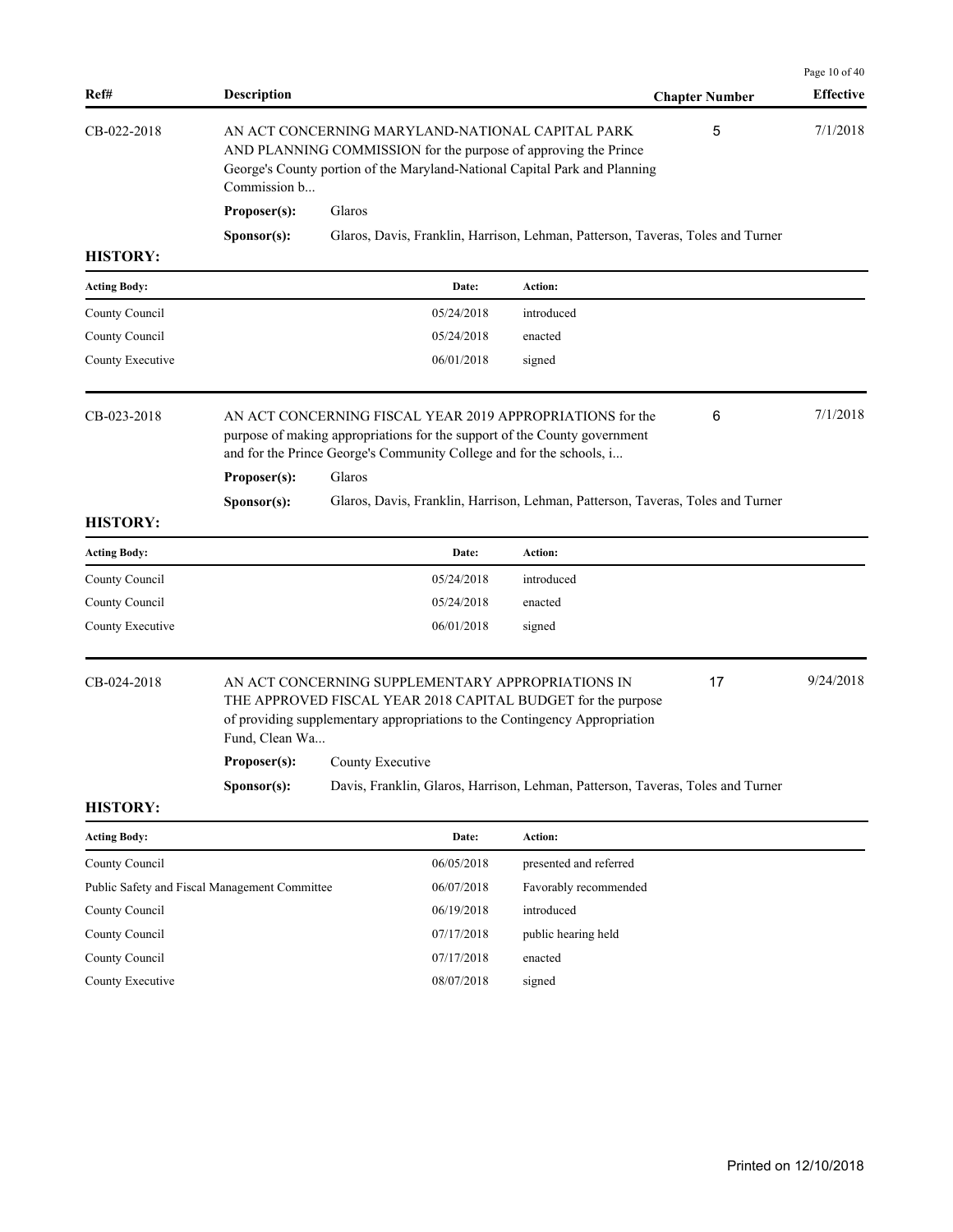|             |                      |                                                                                                                                                                                                                |                       | Page 11 of $40$  |
|-------------|----------------------|----------------------------------------------------------------------------------------------------------------------------------------------------------------------------------------------------------------|-----------------------|------------------|
| Ref#        | <b>Description</b>   |                                                                                                                                                                                                                | <b>Chapter Number</b> | <b>Effective</b> |
| CB-025-2018 |                      | AN ORDINANCE CONCERNING C-O ZONE for the purpose of amending<br>the commercial table of uses in the Zoning Ordinance to permit food and<br>beverage store uses in combination with gas station uses in the C-O | 32                    | 9/18/2018        |
|             | Proposer(s):         | Harrison                                                                                                                                                                                                       |                       |                  |
|             | S <b>p</b> onsor(s): | Harrison and Davis                                                                                                                                                                                             |                       |                  |

| <b>Acting Body:</b>                                 | Date:      | <b>Action:</b>                        |
|-----------------------------------------------------|------------|---------------------------------------|
| County Council                                      | 06/05/2018 | presented and referred                |
| Planning, Zoning and Economic Development Committee | 07/18/2018 | Favorably recommended with amendments |
| County Council                                      | 07/24/2018 | introduced                            |
| County Council                                      | 09/04/2018 | public hearing held                   |
| County Council                                      | 09/18/2018 | rules suspended                       |
| County Council                                      | 09/18/2018 | enacted                               |
|                                                     |            |                                       |

### CB-026-2018 AN ORDINANCE CONCERNING OVERLAY 8 7/24/2018

ZONES-PROCEDURES-AMENDMENT OF APPROVED D-D-O ZONE for the purpose of amending the procedural requirements in the Zoning Ordinance for property owner requests to amend, ...

**Proposer(s):** Patterson

**Sponsor(s):** Patterson, Davis and Franklin

## **HISTORY:**

| <b>Acting Body:</b>                   | Date:      | Action:                                                 |
|---------------------------------------|------------|---------------------------------------------------------|
| County Council                        | 06/05/2018 | presented and referred                                  |
| Sitting as the Committee of the Whole | 07/02/2018 | Favorably recommended with amendments                   |
| County Council                        | 07/02/2018 | discharged from Committee                               |
| County Council                        | 07/02/2018 | referred                                                |
| County Council                        | 07/02/2018 | amended $(1)$                                           |
| County Council                        | 07/02/2018 | introduced                                              |
| County Council                        | 07/02/2018 | Clerk directed to expedite scheduling of public hearing |
| County Council                        | 07/24/2018 | public hearing held                                     |
| County Council                        | 07/24/2018 | rules suspended                                         |
| County Council                        | 07/24/2018 | enacted                                                 |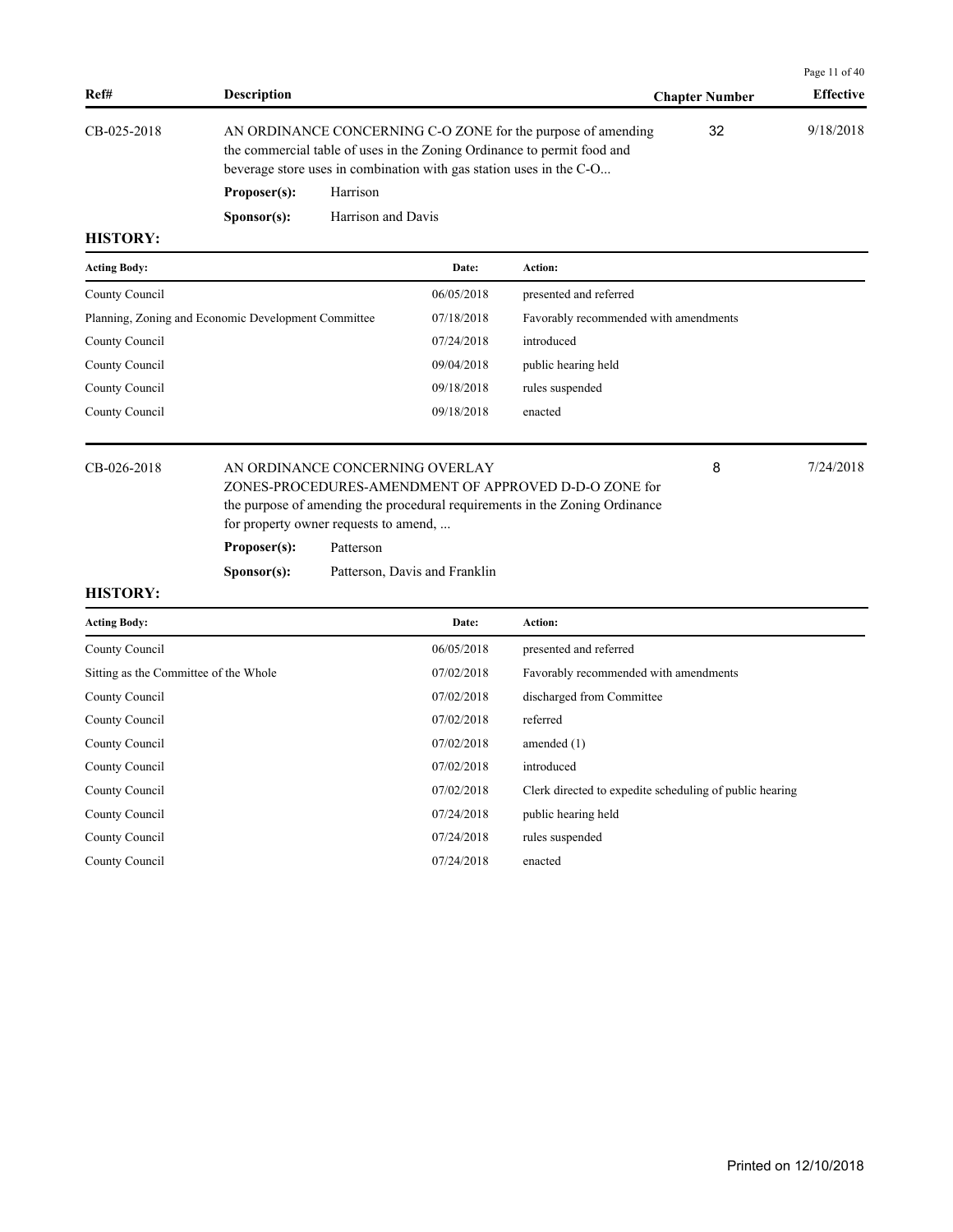|             |                      |                                                                                                                                                                                                             |                       | Page 12 of 40    |
|-------------|----------------------|-------------------------------------------------------------------------------------------------------------------------------------------------------------------------------------------------------------|-----------------------|------------------|
| Ref#        | <b>Description</b>   |                                                                                                                                                                                                             | <b>Chapter Number</b> | <b>Effective</b> |
| CB-027-2018 | m <sub>i</sub>       | AN ORDINANCE CONCERNING COMPREHENSIVE DESIGN ZONES -<br>SPECIFIC DESIGN PLANS - PROCEDURES for the purpose of amending the<br>Zoning Ordinance to authorize the administrative approval of certain limited, | 27                    | 10/22/2018       |
|             | Proposer(s):         | Davis and Franklin                                                                                                                                                                                          |                       |                  |
|             | S <b>p</b> onsor(s): | Davis, Franklin and Turner                                                                                                                                                                                  |                       |                  |
| шетлру.     |                      |                                                                                                                                                                                                             |                       |                  |

| <b>Acting Body:</b>                                 | Date:      | Action:                               |
|-----------------------------------------------------|------------|---------------------------------------|
| County Council                                      | 06/19/2018 | presented and referred                |
| Planning, Zoning and Economic Development Committee | 07/18/2018 | Favorably recommended with amendments |
| County Council                                      | 07/24/2018 | introduced                            |
| County Council                                      | 09/04/2018 | public hearing held                   |
| County Council                                      | 09/04/2018 | enacted                               |

CB-028-2018 AN ORDINANCE CONCERNING R-R ZONE for the purpose of amending 28 10/22/2018 the residential table of uses in the Zoning Ordinance to permit certain residential townhouse dwelling unit uses within the R-R (Rural Resi... 28

**Proposer(s):** Patterson

**Sponsor(s):** Patterson

| <b>Acting Body:</b>                                 | Date:      | <b>Action:</b>                        |
|-----------------------------------------------------|------------|---------------------------------------|
| County Council                                      | 06/19/2018 | presented and referred                |
| Planning, Zoning and Economic Development Committee | 07/18/2018 | Favorably recommended with amendments |
| County Council                                      | 07/24/2018 | amended $(1)$                         |
| County Council                                      | 07/24/2018 | introduced                            |
| County Council                                      | 09/04/2018 | public hearing held                   |
| County Council                                      | 09/04/2018 | enacted                               |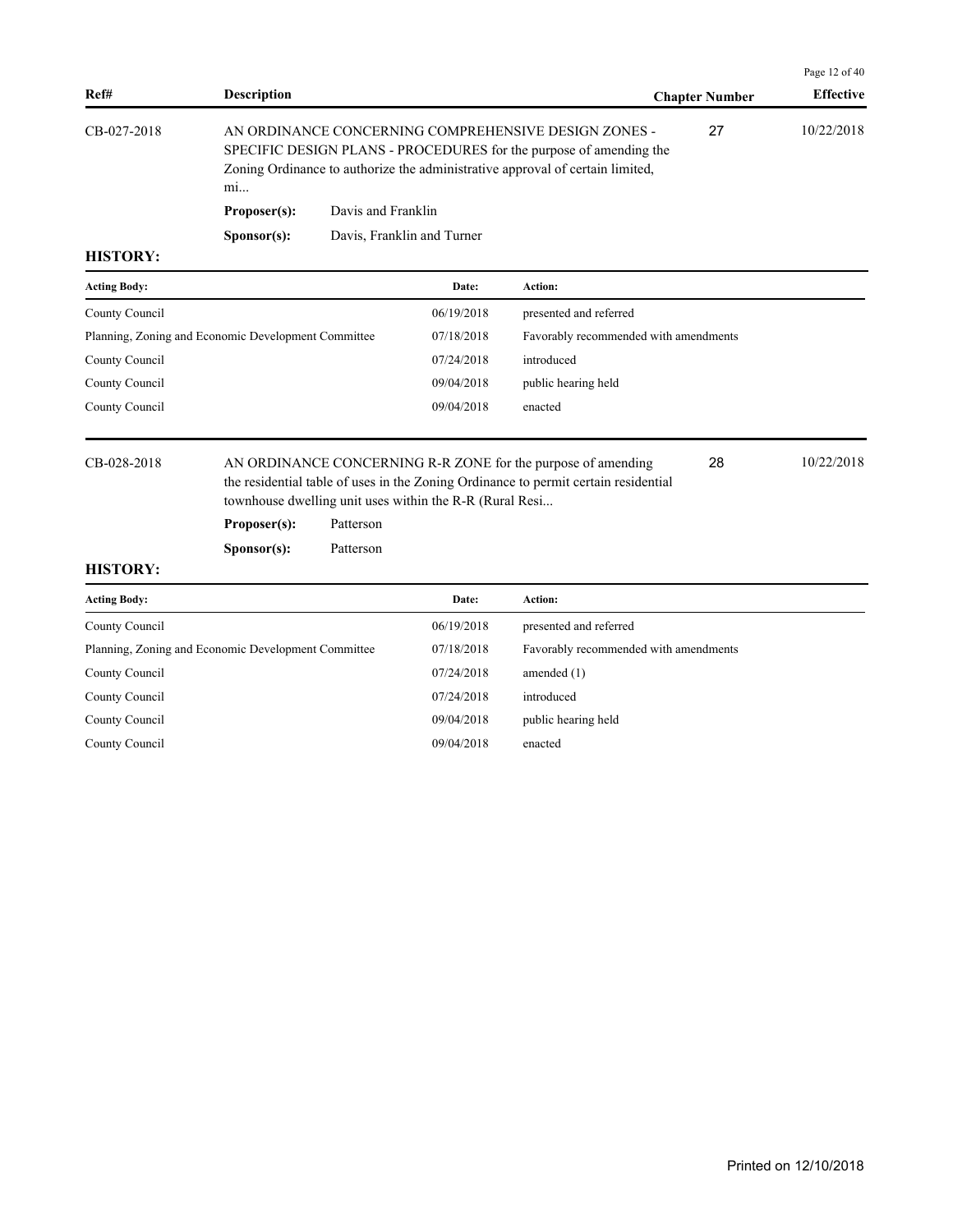|             |                                                                                                                                                                                                                   |                                                        |                       | Page 13 of 40    |
|-------------|-------------------------------------------------------------------------------------------------------------------------------------------------------------------------------------------------------------------|--------------------------------------------------------|-----------------------|------------------|
| Ref#        | <b>Description</b>                                                                                                                                                                                                |                                                        | <b>Chapter Number</b> | <b>Effective</b> |
| CB-029-2018 | AN ACT CONCERNING COMMERCIAL PROPERTY ASSESSED CLEAN<br>ENERGY PROGRAM for the purpose of establishing the Commercial<br>Property Assessed Clean Energy Program (C-PACE) to allow commercial<br>property owners t |                                                        | 19                    | 9/24/2018        |
|             | Proposer(s):                                                                                                                                                                                                      | County Executive                                       |                       |                  |
|             | S <b>p</b> onsor(s):                                                                                                                                                                                              | Davis, Glaros, Turner, Taveras, Franklin and Patterson |                       |                  |
| HISTODV.    |                                                                                                                                                                                                                   |                                                        |                       |                  |

| <b>Acting Body:</b>                   | Date:      | Action:                |
|---------------------------------------|------------|------------------------|
| County Council                        | 06/19/2018 | presented and referred |
| Sitting as the Committee of the Whole | 07/02/2018 | amended $(1)$          |
| Sitting as the Committee of the Whole | 07/02/2018 | Favorably recommended  |
| County Council                        | 07/02/2018 | introduced             |
| County Council                        | 07/24/2018 | public hearing held    |
| County Council                        | 07/24/2018 | amended $(1)$          |
| County Council                        | 07/24/2018 | enacted                |
| County Executive                      | 08/08/2018 | signed                 |
|                                       |            |                        |

CB-030-2018 AN ACT CONCERNING BORROWING TO FINANCE CAPITAL 20 11/20/2018 PROJECTS FOR PUBLIC WORKS AND TRANSPORTATION FACILITIES for the purpose of authorizing Prince George's County, Maryland, to borrow money upon its full fa...

20

**Proposer(s):** County Executive

**Sponsor(s):** Glaros, Davis, Turner, Taveras and Franklin

| <b>Acting Body:</b>                   | Date:      | <b>Action:</b>         |
|---------------------------------------|------------|------------------------|
| County Council                        | 06/19/2018 | presented and referred |
| Sitting as the Committee of the Whole | 07/02/2018 | Favorably recommended  |
| County Council                        | 07/02/2018 | introduced             |
| County Council                        | 07/24/2018 | public hearing held    |
| County Council                        | 07/24/2018 | enacted                |
| County Executive                      | 08/08/2018 | signed                 |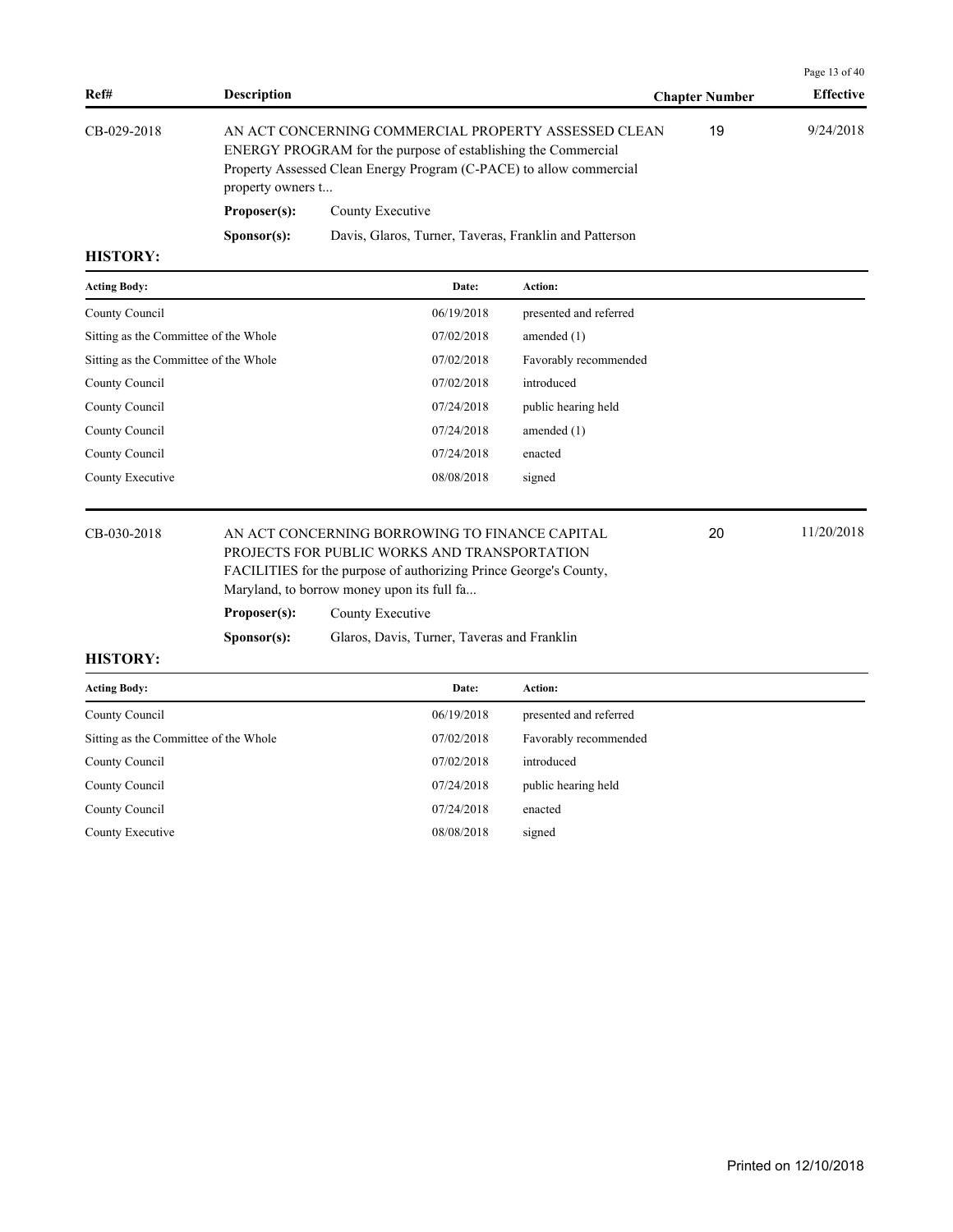|                 |                                                                                                                                                                                                                   |                                                                |                       | Page 14 of $40$  |
|-----------------|-------------------------------------------------------------------------------------------------------------------------------------------------------------------------------------------------------------------|----------------------------------------------------------------|-----------------------|------------------|
| Ref#            | <b>Description</b>                                                                                                                                                                                                |                                                                | <b>Chapter Number</b> | <b>Effective</b> |
| CB-031-2018     | AN ACT CONCERNING BORROWING TO FINANCE CAPITAL<br>PROJECTS FOR LIBRARY FACILITIES for the purpose of authorizing<br>Prince George's County, Maryland, to borrow money upon its full faith and<br>credit at any ti |                                                                | 21                    | 11/20/2018       |
|                 | Proposer(s):                                                                                                                                                                                                      | County Executive                                               |                       |                  |
|                 | S <b>p</b> onsor(s):                                                                                                                                                                                              | Glaros, Davis, Lehman, Turner, Taveras, Franklin and Patterson |                       |                  |
| <b>HISTORY:</b> |                                                                                                                                                                                                                   |                                                                |                       |                  |

# Acting Body: **Date:** Action: County Council  $06/19/2018$  presented and referred Sitting as the Committee of the Whole 07/02/2018 Favorably recommended County Council 07/02/2018 introduced County Council **Council** 07/24/2018 public hearing held County Council 07/24/2018 enacted County Executive 08/08/2018 signed

CB-032-2018 AN ACT CONCERNING BORROWING TO FINANCE CAPITAL 22 11/20/2018 PROJECTS FOR PUBLIC SAFETY FACILITIES for the purpose of authorizing Prince George's County, Maryland, to borrow money upon its full faith and credit at ...

**Proposer(s):** County Executive

**Sponsor(s):** Glaros, Lehman, Davis, Turner, Taveras, Franklin and Patterson

#### **HISTORY:**

| <b>Acting Body:</b>                   | Date:      | Action:                |
|---------------------------------------|------------|------------------------|
| County Council                        | 06/19/2018 | presented and referred |
| Sitting as the Committee of the Whole | 07/02/2018 | Favorably recommended  |
| County Council                        | 07/02/2018 | introduced             |
| County Council                        | 07/24/2018 | public hearing held    |
| County Council                        | 07/24/2018 | enacted                |
| County Executive                      | 08/08/2018 | signed                 |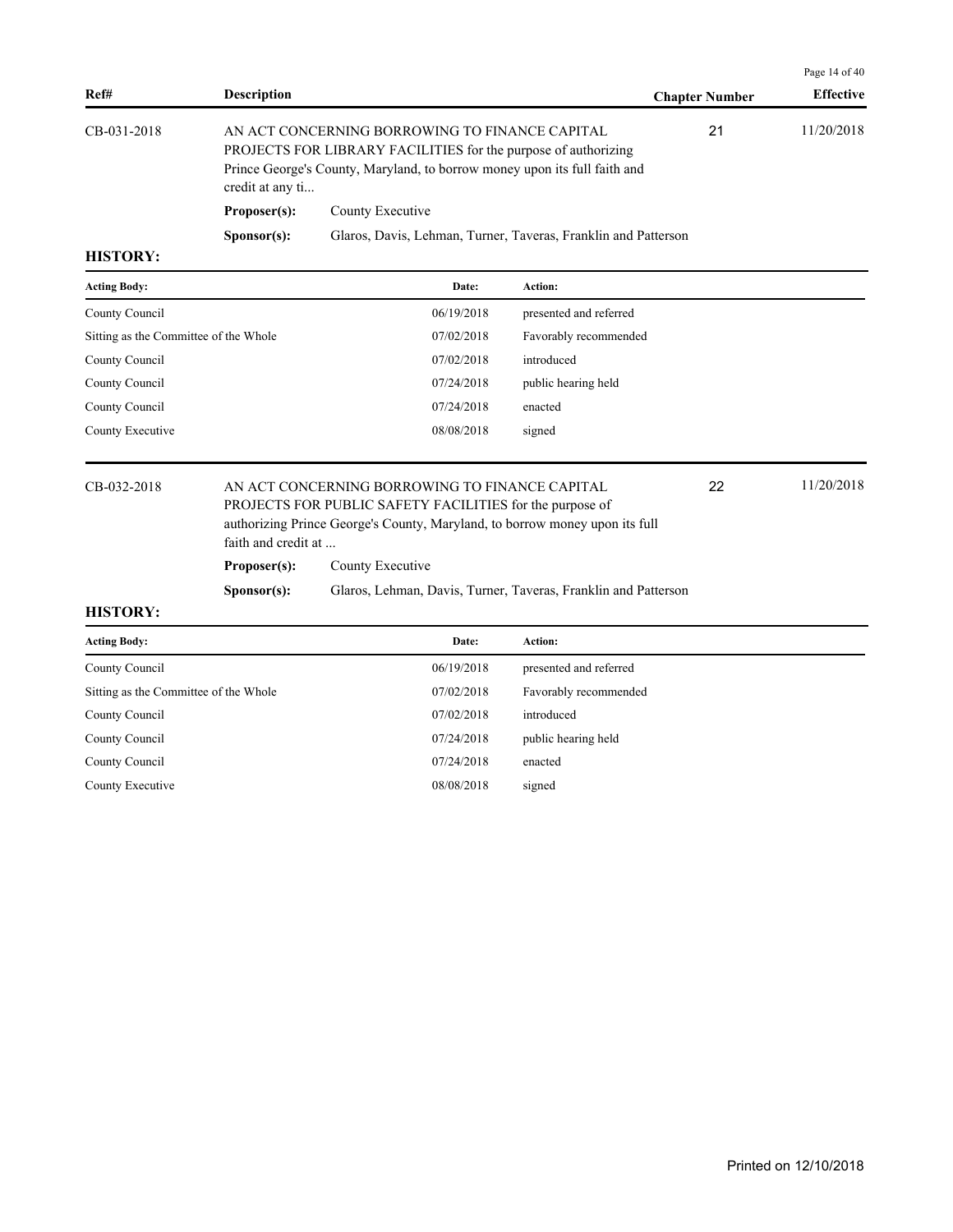| Ref#            | <b>Description</b>   |                                                                                                                                                                                             | <b>Chapter Number</b> | <b>Effective</b> |
|-----------------|----------------------|---------------------------------------------------------------------------------------------------------------------------------------------------------------------------------------------|-----------------------|------------------|
| CB-033-2018     | credit at any time   | AN ACT CONCERNING BORROWING TO FINANCE CAPITAL<br>PROJECTS FOR COUNTY BUILDINGS for the purpose of authorizing<br>Prince George's County, Maryland, to borrow money upon its full faith and | 23                    | 11/20/2018       |
|                 | Proposer(s):         | County Executive                                                                                                                                                                            |                       |                  |
|                 | S <b>p</b> onsor(s): | Davis, Turner, Taveras, Franklin and Patterson                                                                                                                                              |                       |                  |
| <b>HISTORY:</b> |                      |                                                                                                                                                                                             |                       |                  |

| <b>Acting Body:</b>                   | Date:      | Action:                |
|---------------------------------------|------------|------------------------|
| County Council                        | 06/19/2018 | presented and referred |
| Sitting as the Committee of the Whole | 07/02/2018 | Favorably recommended  |
| County Council                        | 07/02/2018 | introduced             |
| County Council                        | 07/24/2018 | public hearing held    |
| County Council                        | 07/24/2018 | enacted                |
| County Executive                      | 08/08/2018 | signed                 |
|                                       |            |                        |

|  |  | CB-034-2018 |  |
|--|--|-------------|--|
|--|--|-------------|--|

# AN ACT CONCERNING BORROWING TO FINANCE CAPITAL 24 11/20/2018 PROJECTS FOR PRINCE GEORGE'S COMMUNITY COLLEGE for the purpose of authorizing Prince George's County, Maryland, to borrow money upon its full faith and c... **Proposer(s):** County Executive

24

Page 15 of 40

|  |  |  | . roposcr(s). |  |  |
|--|--|--|---------------|--|--|
|  |  |  |               |  |  |

| S <b>p</b> onsor(s): |  |  |  | Glaros, Toles, Davis, Lehman, Turner, Taveras, Franklin and Patterson |
|----------------------|--|--|--|-----------------------------------------------------------------------|
|                      |  |  |  |                                                                       |

#### **HISTORY:**

| <b>Acting Body:</b>                   | Date:      | Action:                |
|---------------------------------------|------------|------------------------|
| County Council                        | 06/19/2018 | presented and referred |
| Sitting as the Committee of the Whole | 07/02/2018 | Favorably recommended  |
| County Council                        | 07/02/2018 | introduced             |
| County Council                        | 07/24/2018 | public hearing held    |
| County Council                        | 07/24/2018 | enacted                |
| County Executive                      | 08/08/2018 | signed                 |

CB-035-2018 AN ACT CONCERNING AMENDMENT OF SECTION 307, CHARTER 9 12/7/2018 OF PRINCE GEORGE'S COUNTY for the purpose of proposing an amendment to Section 307 of the Charter of Prince George's County to require that an at-la... 9

# **Proposer(s):** Glaros

**Sponsor(s):** Glaros, Davis, Franklin, Taveras and Turner

| <b>Acting Body:</b>                   | Date:      | Action:                               |
|---------------------------------------|------------|---------------------------------------|
| Sitting as the Committee of the Whole | 07/02/2018 | amended $(1)$                         |
| Sitting as the Committee of the Whole | 07/02/2018 | Favorably recommended with amendments |
| County Council                        | 07/02/2018 | introduced                            |
| County Council                        | 07/24/2018 | public hearing held                   |
| County Council                        | 07/24/2018 | enacted                               |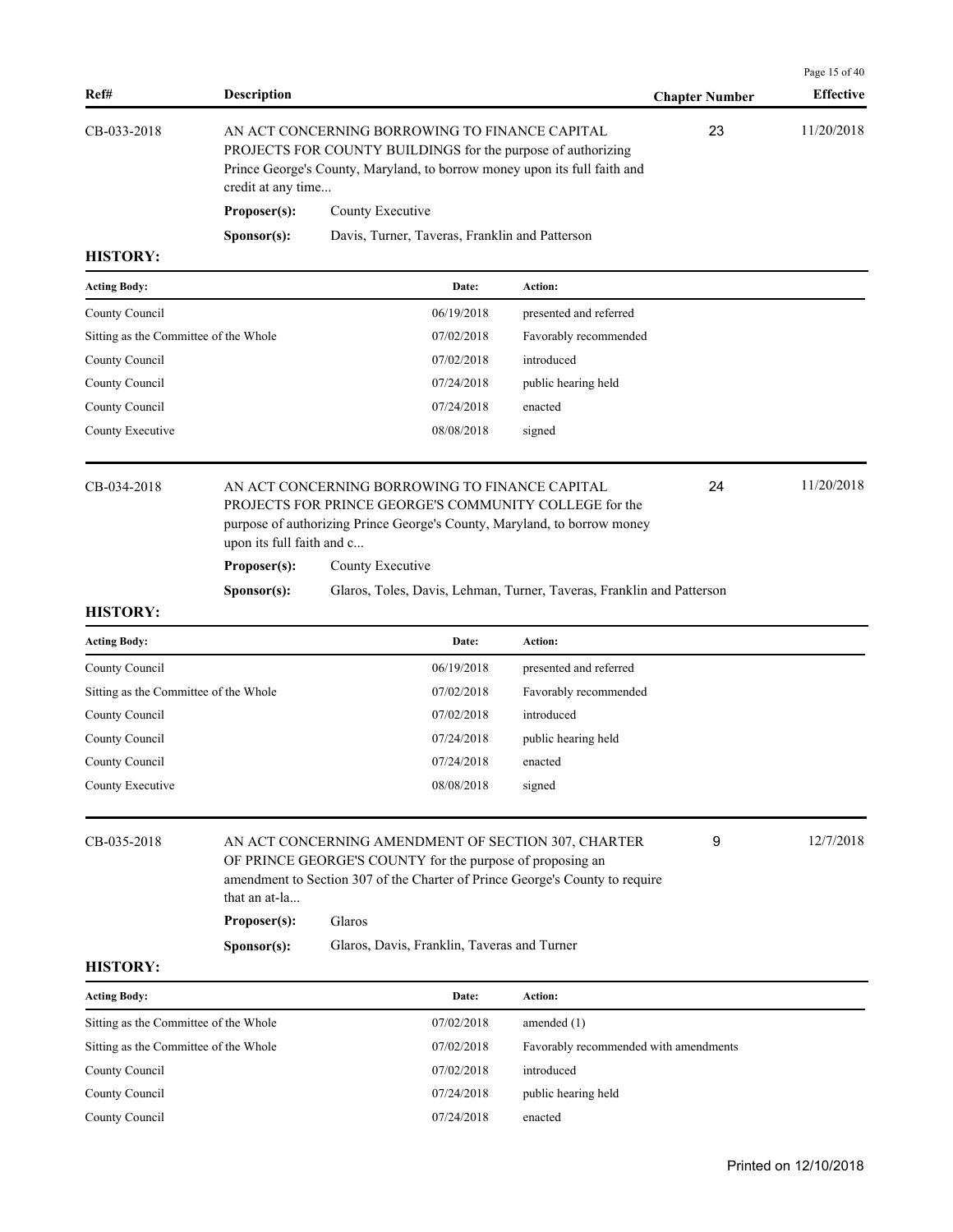| Ref#                                  | <b>Description</b>                                                                                                                                                                                                |                  |                                                           |                                                                                                                                     | <b>Chapter Number</b> | Page 16 of 40<br><b>Effective</b> |
|---------------------------------------|-------------------------------------------------------------------------------------------------------------------------------------------------------------------------------------------------------------------|------------------|-----------------------------------------------------------|-------------------------------------------------------------------------------------------------------------------------------------|-----------------------|-----------------------------------|
| CB-036-2018                           | AN ACT CONCERNING AMENDMENT OF SECTIONS 201, 604 AND<br>901, CHARTER OF PRINCE GEORGE'S COUNTY for the purpose of<br>proposing an amendment to Sections 201, 604 and 901 of the Charter of Prince<br>George's Cou |                  | 10                                                        | 12/7/2018                                                                                                                           |                       |                                   |
|                                       | Proposer(s):                                                                                                                                                                                                      | Glaros           |                                                           |                                                                                                                                     |                       |                                   |
|                                       | Sponsor(s):                                                                                                                                                                                                       |                  |                                                           | Glaros, Davis, Turner, Taveras, Franklin, Patterson and Lehman                                                                      |                       |                                   |
| <b>HISTORY:</b>                       |                                                                                                                                                                                                                   |                  |                                                           |                                                                                                                                     |                       |                                   |
| <b>Acting Body:</b>                   |                                                                                                                                                                                                                   |                  | Date:                                                     | <b>Action:</b>                                                                                                                      |                       |                                   |
| Sitting as the Committee of the Whole |                                                                                                                                                                                                                   |                  | 07/02/2018                                                | Favorably recommended                                                                                                               |                       |                                   |
| County Council                        |                                                                                                                                                                                                                   |                  | 07/02/2018                                                | introduced                                                                                                                          |                       |                                   |
| County Council                        |                                                                                                                                                                                                                   |                  | 07/24/2018                                                | public hearing held                                                                                                                 |                       |                                   |
| County Council                        |                                                                                                                                                                                                                   |                  | 07/24/2018                                                | enacted                                                                                                                             |                       |                                   |
| <b>HISTORY:</b>                       | that the Coun<br>Proposer(s):<br>Sponsor(s):                                                                                                                                                                      | Glaros<br>Glaros | OF PRINCE GEORGE'S COUNTY for the purpose of proposing an | amendment to Section 304 of the Charter of Prince George's County to provide                                                        |                       |                                   |
| <b>Acting Body:</b>                   |                                                                                                                                                                                                                   |                  | Date:                                                     | <b>Action:</b>                                                                                                                      |                       |                                   |
| Sitting as the Committee of the Whole |                                                                                                                                                                                                                   |                  | 07/02/2018                                                | Held in Committee                                                                                                                   |                       |                                   |
| County Council                        |                                                                                                                                                                                                                   |                  | 07/02/2018                                                | no action                                                                                                                           |                       |                                   |
| CB-038-2018                           | that membersh                                                                                                                                                                                                     |                  | OF PRINCE GEORGE'S COUNTY for the purpose of proposing an | AN ACT CONCERNING AMENDMENT OF SECTION 308, CHARTER<br>amendment to Section 308 of the Charter of Prince George's County to provide | 11                    | 12/7/2018                         |
|                                       | Proposer(s):                                                                                                                                                                                                      | Glaros           |                                                           |                                                                                                                                     |                       |                                   |
|                                       | Sponsor(s):                                                                                                                                                                                                       |                  |                                                           | Glaros, Lehman, Davis, Turner, Taveras, Franklin, Toles and Patterson                                                               |                       |                                   |
| <b>HISTORY:</b>                       |                                                                                                                                                                                                                   |                  |                                                           |                                                                                                                                     |                       |                                   |
| <b>Acting Body:</b>                   |                                                                                                                                                                                                                   |                  | Date:                                                     | Action:                                                                                                                             |                       |                                   |
| Sitting as the Committee of the Whole |                                                                                                                                                                                                                   |                  | 07/02/2018                                                | Favorably recommended                                                                                                               |                       |                                   |
| County Council                        |                                                                                                                                                                                                                   |                  | 07/02/2018                                                | introduced                                                                                                                          |                       |                                   |
| County Council                        |                                                                                                                                                                                                                   |                  | 07/24/2018                                                | public hearing held                                                                                                                 |                       |                                   |
| County Council                        |                                                                                                                                                                                                                   |                  | 07/24/2018                                                | enacted                                                                                                                             |                       |                                   |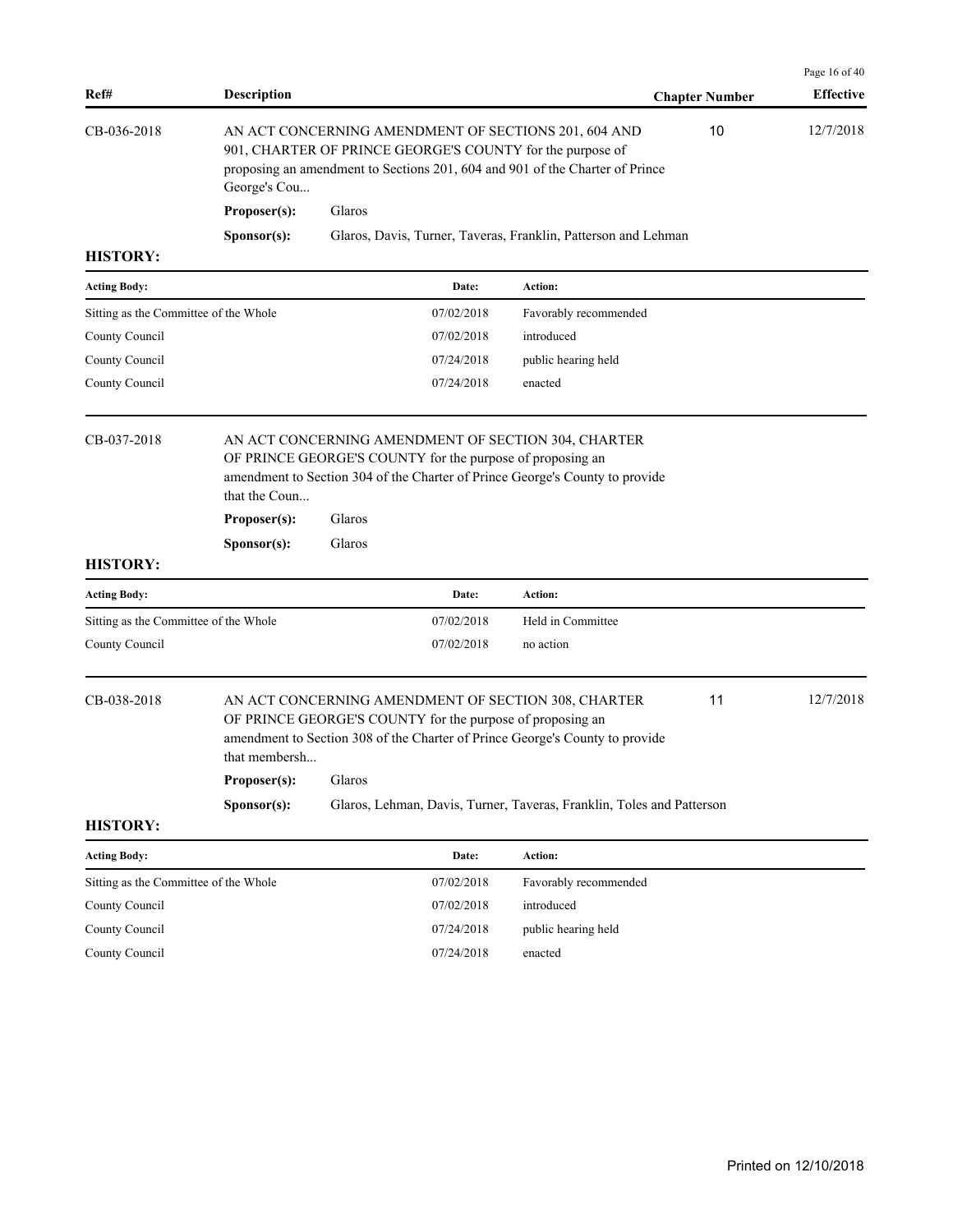| Ref#                                  | <b>Description</b>                  |                                                                                                                                                                                                            |                       | <b>Chapter Number</b> | Page 17 of 40<br><b>Effective</b> |
|---------------------------------------|-------------------------------------|------------------------------------------------------------------------------------------------------------------------------------------------------------------------------------------------------------|-----------------------|-----------------------|-----------------------------------|
| CB-039-2018                           | for the appoi                       | AN ACT CONCERNING AMENDMENT OF SECTION 313, CHARTER<br>OF PRINCE GEORGE'S COUNTY for the purpose of proposing an<br>amendment to Section 313 of the Charter of Prince George's County to provide           | 12                    | 12/7/2018             |                                   |
|                                       | Proposer(s):                        | Glaros                                                                                                                                                                                                     |                       |                       |                                   |
|                                       | S <b>p</b> onsor(s):                | Glaros, Lehman, Davis, Turner, Taveras, Franklin and Patterson                                                                                                                                             |                       |                       |                                   |
| <b>HISTORY:</b>                       |                                     |                                                                                                                                                                                                            |                       |                       |                                   |
| <b>Acting Body:</b>                   |                                     | Date:                                                                                                                                                                                                      | Action:               |                       |                                   |
| Sitting as the Committee of the Whole |                                     | 07/02/2018                                                                                                                                                                                                 | Favorably recommended |                       |                                   |
| County Council                        |                                     | 07/02/2018                                                                                                                                                                                                 | introduced            |                       |                                   |
| County Council                        |                                     | 07/24/2018                                                                                                                                                                                                 | public hearing held   |                       |                                   |
| County Council                        |                                     | 07/24/2018                                                                                                                                                                                                 | enacted               |                       |                                   |
| CB-040-2018                           | that an indiv<br>Proposer(s):       | AN ACT CONCERNING AMENDMENT OF SECTION 505, CHARTER<br>OF PRINCE GEORGE'S COUNTY for the purpose of proposing an<br>amendment to Section 505 of the Charter of Prince George's County to provide<br>Glaros |                       | 13                    | 12/7/2018                         |
|                                       |                                     |                                                                                                                                                                                                            |                       |                       |                                   |
| <b>HISTORY:</b>                       | S <b>p</b> onsor(s):                | Glaros, Taveras, Franklin and Patterson                                                                                                                                                                    |                       |                       |                                   |
| <b>Acting Body:</b>                   |                                     | Date:                                                                                                                                                                                                      | Action:               |                       |                                   |
| Sitting as the Committee of the Whole |                                     | 07/02/2018                                                                                                                                                                                                 | Held in Committee     |                       |                                   |
| Sitting as the Committee of the Whole |                                     | 07/02/2018                                                                                                                                                                                                 | Favorably recommended |                       |                                   |
| County Council                        |                                     | 07/02/2018                                                                                                                                                                                                 | introduced            |                       |                                   |
| County Council                        |                                     | 07/24/2018                                                                                                                                                                                                 | public hearing held   |                       |                                   |
| County Council                        |                                     | 07/24/2018                                                                                                                                                                                                 | enacted               |                       |                                   |
| CB-041-2018                           | provide for the est<br>Proposer(s): | AN ACT CONCERNING AMENDMENT OF SECTION 1106, CHARTER<br>OF PRINCE GEORGE'S COUNTY for the purpose of proposing an<br>amendment to Section 1106 of the Charter of Prince George's County to<br>Glaros       |                       | 14                    | 12/7/2018                         |
|                                       | Sponsor(s):                         | Glaros, Davis, Lehman, Turner, Taveras, Franklin and Patterson                                                                                                                                             |                       |                       |                                   |
| <b>HISTORY:</b>                       |                                     |                                                                                                                                                                                                            |                       |                       |                                   |
| <b>Acting Body:</b>                   |                                     | Date:                                                                                                                                                                                                      | Action:               |                       |                                   |
| Sitting as the Committee of the Whole |                                     | 07/02/2018                                                                                                                                                                                                 | Favorably recommended |                       |                                   |
| County Council                        |                                     | 07/02/2018                                                                                                                                                                                                 | introduced            |                       |                                   |
| County Council                        |                                     | 07/24/2018                                                                                                                                                                                                 | public hearing held   |                       |                                   |
| County Council                        |                                     | 07/24/2018                                                                                                                                                                                                 | enacted               |                       |                                   |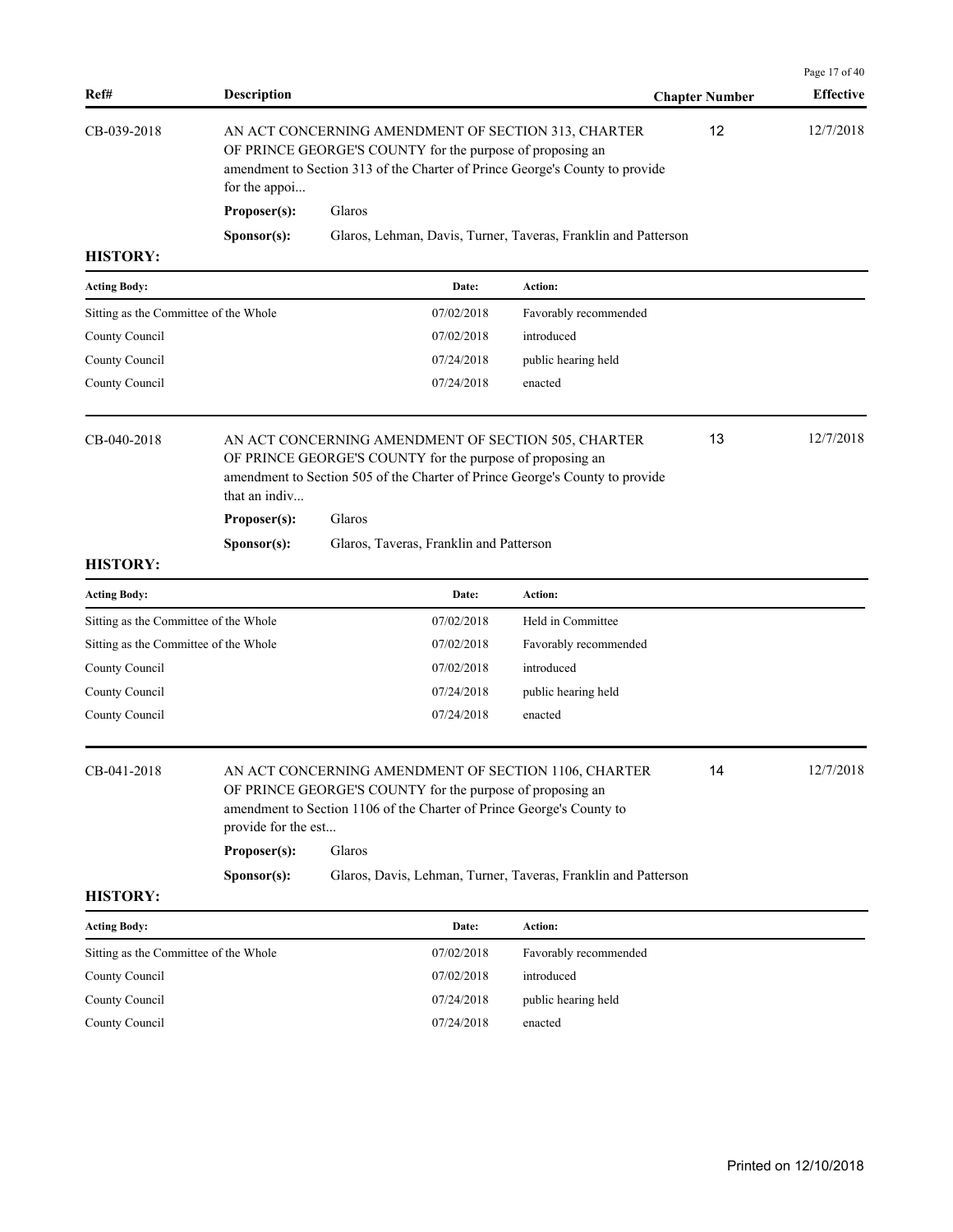|                                       |                                                                                                                                                                                                               |                  |                                                           |                                                                                                                                     | Page 18 of 40    |  |  |
|---------------------------------------|---------------------------------------------------------------------------------------------------------------------------------------------------------------------------------------------------------------|------------------|-----------------------------------------------------------|-------------------------------------------------------------------------------------------------------------------------------------|------------------|--|--|
| Ref#                                  | <b>Description</b>                                                                                                                                                                                            |                  |                                                           | <b>Chapter Number</b>                                                                                                               | <b>Effective</b> |  |  |
| CB-042-2018                           | AN ACT CONCERNING AMENDMENT OF SECTIONS 201, 202, 305,<br>306, 307, 307B, 310, 311, 313, 319, 401, 402, 404, 405, 407, 408, 409, 411,<br>412, 603, 703, 709, 711, 817, 819, 906, 907, 1001, 1002, 1003, 1004, |                  |                                                           |                                                                                                                                     |                  |  |  |
|                                       | Proposer(s):                                                                                                                                                                                                  | Glaros           |                                                           |                                                                                                                                     |                  |  |  |
|                                       | Sponsor(s):                                                                                                                                                                                                   | Glaros           |                                                           |                                                                                                                                     |                  |  |  |
| <b>HISTORY:</b>                       |                                                                                                                                                                                                               |                  |                                                           |                                                                                                                                     |                  |  |  |
| <b>Acting Body:</b>                   |                                                                                                                                                                                                               |                  | Date:                                                     | Action:                                                                                                                             |                  |  |  |
| Sitting as the Committee of the Whole |                                                                                                                                                                                                               |                  | 07/02/2018                                                | Held in Committee                                                                                                                   |                  |  |  |
| County Council                        |                                                                                                                                                                                                               |                  | 07/02/2018                                                | no action                                                                                                                           |                  |  |  |
| CB-043-2018                           | that during a<br>Proposer(s):                                                                                                                                                                                 | Glaros           | OF PRINCE GEORGE'S COUNTY for the purpose of proposing an | AN ACT CONCERNING AMENDMENT OF SECTION 815, CHARTER<br>amendment to Section 815 of the Charter of Prince George's County to provide |                  |  |  |
| <b>HISTORY:</b>                       | Sponsor(s):                                                                                                                                                                                                   |                  |                                                           | Glaros, Toles, Turner, Taveras, Franklin and Patterson                                                                              |                  |  |  |
| <b>Acting Body:</b>                   |                                                                                                                                                                                                               |                  | Date:                                                     | Action:                                                                                                                             |                  |  |  |
| Sitting as the Committee of the Whole |                                                                                                                                                                                                               |                  | 07/02/2018                                                | Favorably recommended                                                                                                               |                  |  |  |
| County Council                        |                                                                                                                                                                                                               |                  | 07/02/2018                                                | introduced                                                                                                                          |                  |  |  |
| County Council                        |                                                                                                                                                                                                               |                  | 07/24/2018                                                | public hearing held                                                                                                                 |                  |  |  |
| CB-044-2018<br><b>HISTORY:</b>        | that the Coun<br>Proposer(s):<br>Sponsor(s):                                                                                                                                                                  | Glaros<br>Glaros | OF PRINCE GEORGE'S COUNTY for the purpose of proposing an | AN ACT CONCERNING AMENDMENT OF SECTION 603, CHARTER<br>amendment to Section 603 of the Charter of Prince George's County to provide |                  |  |  |
|                                       |                                                                                                                                                                                                               |                  |                                                           |                                                                                                                                     |                  |  |  |
| <b>Acting Body:</b>                   |                                                                                                                                                                                                               |                  | Date:                                                     | Action:                                                                                                                             |                  |  |  |
| Sitting as the Committee of the Whole |                                                                                                                                                                                                               |                  | 07/02/2018                                                | Held in Committee                                                                                                                   |                  |  |  |
| County Council                        |                                                                                                                                                                                                               |                  | 07/02/2018                                                | no action                                                                                                                           |                  |  |  |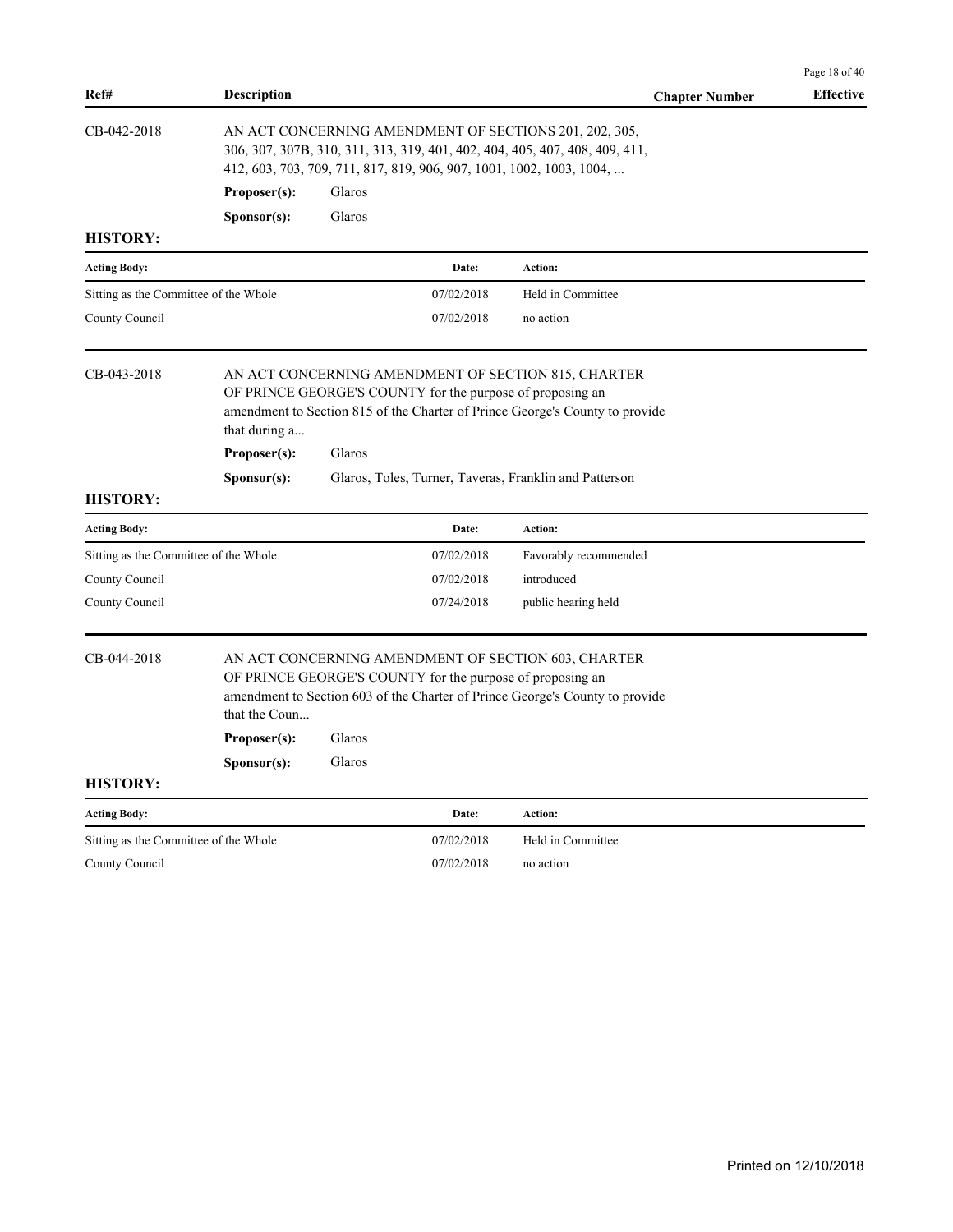|                             |                                                       |                                                                                                            |                                                     | <b>Chapter Number</b>                                                                                                                                                                                                                                                                                                                                                                                                                                                                                                                                                     | <b>Effective</b>                                                                           |
|-----------------------------|-------------------------------------------------------|------------------------------------------------------------------------------------------------------------|-----------------------------------------------------|---------------------------------------------------------------------------------------------------------------------------------------------------------------------------------------------------------------------------------------------------------------------------------------------------------------------------------------------------------------------------------------------------------------------------------------------------------------------------------------------------------------------------------------------------------------------------|--------------------------------------------------------------------------------------------|
| the term, Pers              | Glaros                                                |                                                                                                            | AN ACT CONCERNING AMENDMENT OF SECTION 907, CHARTER |                                                                                                                                                                                                                                                                                                                                                                                                                                                                                                                                                                           |                                                                                            |
| Sponsor(s):                 | Glaros                                                |                                                                                                            |                                                     |                                                                                                                                                                                                                                                                                                                                                                                                                                                                                                                                                                           |                                                                                            |
|                             |                                                       |                                                                                                            |                                                     |                                                                                                                                                                                                                                                                                                                                                                                                                                                                                                                                                                           |                                                                                            |
|                             |                                                       | Date:                                                                                                      | Action:                                             |                                                                                                                                                                                                                                                                                                                                                                                                                                                                                                                                                                           |                                                                                            |
|                             |                                                       | 07/02/2018                                                                                                 | Held in Committee                                   |                                                                                                                                                                                                                                                                                                                                                                                                                                                                                                                                                                           |                                                                                            |
|                             |                                                       | 07/02/2018                                                                                                 | no action                                           |                                                                                                                                                                                                                                                                                                                                                                                                                                                                                                                                                                           |                                                                                            |
| Proposer(s):                | Franklin                                              |                                                                                                            |                                                     |                                                                                                                                                                                                                                                                                                                                                                                                                                                                                                                                                                           | 9/4/2018                                                                                   |
| Sponsor(s):                 |                                                       |                                                                                                            |                                                     |                                                                                                                                                                                                                                                                                                                                                                                                                                                                                                                                                                           |                                                                                            |
|                             |                                                       |                                                                                                            |                                                     |                                                                                                                                                                                                                                                                                                                                                                                                                                                                                                                                                                           |                                                                                            |
|                             |                                                       | Date:                                                                                                      | Action:                                             |                                                                                                                                                                                                                                                                                                                                                                                                                                                                                                                                                                           |                                                                                            |
|                             |                                                       | 07/02/2018                                                                                                 | presented and referred                              |                                                                                                                                                                                                                                                                                                                                                                                                                                                                                                                                                                           |                                                                                            |
|                             |                                                       | 07/18/2018                                                                                                 |                                                     |                                                                                                                                                                                                                                                                                                                                                                                                                                                                                                                                                                           |                                                                                            |
|                             |                                                       | 07/24/2018                                                                                                 | introduced                                          |                                                                                                                                                                                                                                                                                                                                                                                                                                                                                                                                                                           |                                                                                            |
|                             |                                                       | 09/04/2018                                                                                                 | public hearing held                                 |                                                                                                                                                                                                                                                                                                                                                                                                                                                                                                                                                                           |                                                                                            |
|                             |                                                       | 09/04/2018                                                                                                 | rules suspended                                     |                                                                                                                                                                                                                                                                                                                                                                                                                                                                                                                                                                           |                                                                                            |
|                             |                                                       | 09/04/2018                                                                                                 | enacted                                             |                                                                                                                                                                                                                                                                                                                                                                                                                                                                                                                                                                           |                                                                                            |
| Proposer(s):<br>Sponsor(s): | Franklin                                              |                                                                                                            |                                                     |                                                                                                                                                                                                                                                                                                                                                                                                                                                                                                                                                                           | 9/4/2018                                                                                   |
|                             |                                                       |                                                                                                            |                                                     |                                                                                                                                                                                                                                                                                                                                                                                                                                                                                                                                                                           |                                                                                            |
|                             |                                                       | Date:                                                                                                      | Action:                                             |                                                                                                                                                                                                                                                                                                                                                                                                                                                                                                                                                                           |                                                                                            |
|                             |                                                       | 07/02/2018                                                                                                 | presented and referred                              |                                                                                                                                                                                                                                                                                                                                                                                                                                                                                                                                                                           |                                                                                            |
|                             |                                                       | 07/18/2018                                                                                                 |                                                     |                                                                                                                                                                                                                                                                                                                                                                                                                                                                                                                                                                           |                                                                                            |
|                             |                                                       | 07/24/2018                                                                                                 | introduced                                          |                                                                                                                                                                                                                                                                                                                                                                                                                                                                                                                                                                           |                                                                                            |
|                             |                                                       | 09/04/2018                                                                                                 | public hearing held                                 |                                                                                                                                                                                                                                                                                                                                                                                                                                                                                                                                                                           |                                                                                            |
|                             |                                                       | 09/04/2018                                                                                                 | rules suspended                                     |                                                                                                                                                                                                                                                                                                                                                                                                                                                                                                                                                                           |                                                                                            |
|                             |                                                       | 09/04/2018                                                                                                 | enacted                                             |                                                                                                                                                                                                                                                                                                                                                                                                                                                                                                                                                                           |                                                                                            |
|                             | Proposer(s):<br>Sitting as the Committee of the Whole | Planning, Zoning and Economic Development Committee<br>Planning, Zoning and Economic Development Committee | Franklin and Harrison<br>Franklin and Harrison      | OF PRINCE GEORGE'S COUNTY for the purpose of proposing an<br>amendment to Section 907 of the Charter of Prince George's County to remove<br>AN ORDINANCE CONCERNING I-2 ZONE for the purpose of permitting<br>Concrete recycling facility uses in the I-2 (Heavy Industrial) Zones of Prince<br>George's County, under certain specified circumstances.<br>AN ORDINANCE CONCERNING I-2 ZONE for the purpose of permitting<br>Concrete batching or cement mixing plant uses in the I-2 (Heavy Industrial)<br>Zones of Prince George's County, under certain specified circ | 29<br>Favorably recommended with amendments<br>30<br>Favorably recommended with amendments |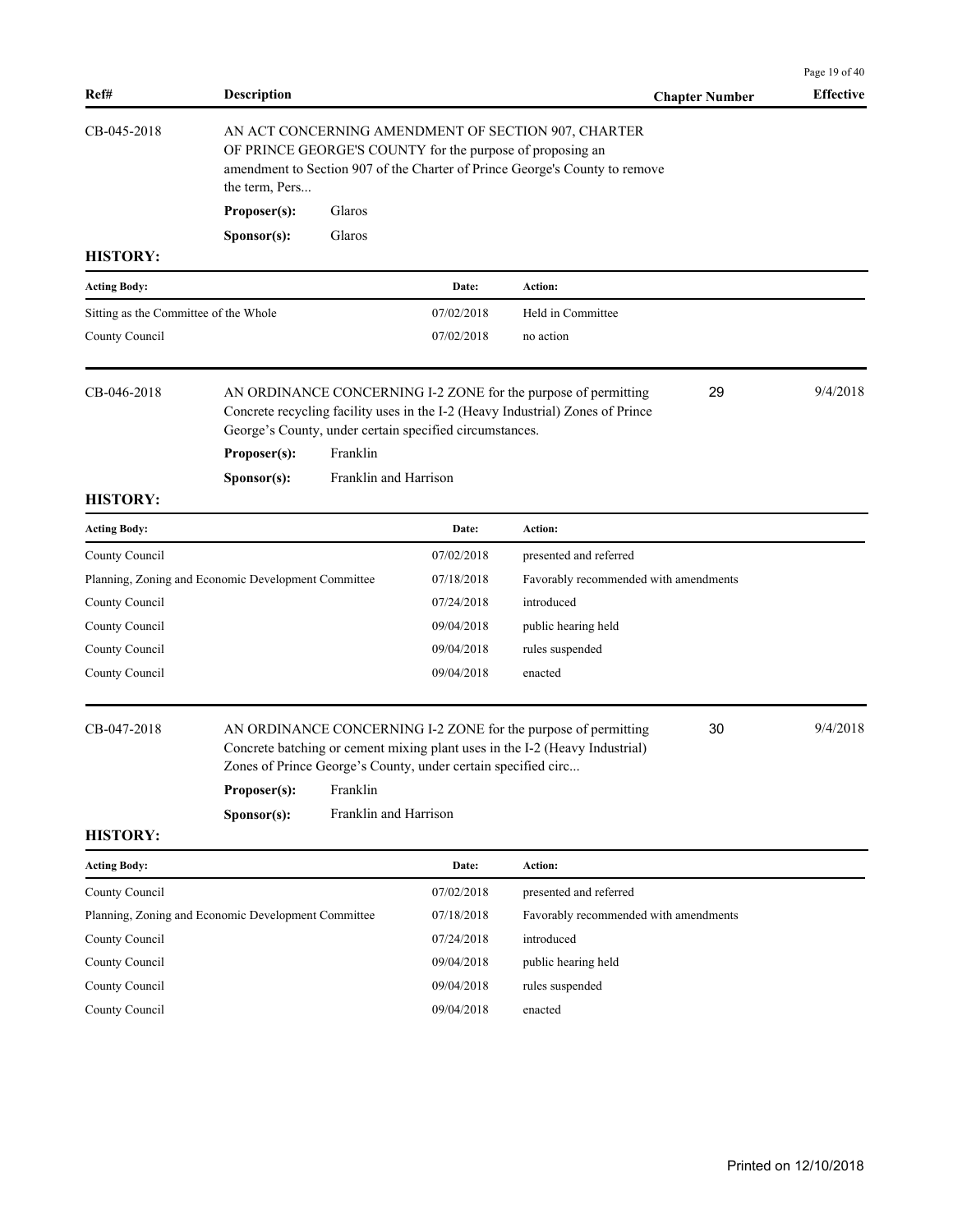| Ref#                                                | <b>Description</b>                    |                        |                                                                                                    |                                                                                                                                                                                                                | <b>Chapter Number</b>                                   | Page 20 of 40<br><b>Effective</b> |
|-----------------------------------------------------|---------------------------------------|------------------------|----------------------------------------------------------------------------------------------------|----------------------------------------------------------------------------------------------------------------------------------------------------------------------------------------------------------------|---------------------------------------------------------|-----------------------------------|
| CB-048-2018                                         |                                       |                        |                                                                                                    | AN ORDINANCE CONCERNING C-M ZONE for the purpose of permitting<br>certain Vehicle, mobile home, or camping trailer sales lots in the C-M<br>(Commercial Miscellaneous) Zones of Prince George's County, subjec | 31                                                      | 10/22/2018                        |
|                                                     | Proposer(s):                          | Patterson              |                                                                                                    |                                                                                                                                                                                                                |                                                         |                                   |
|                                                     | Sponsor(s):                           | Patterson and Harrison |                                                                                                    |                                                                                                                                                                                                                |                                                         |                                   |
| <b>HISTORY:</b>                                     |                                       |                        |                                                                                                    |                                                                                                                                                                                                                |                                                         |                                   |
| <b>Acting Body:</b>                                 |                                       |                        | Date:                                                                                              | Action:                                                                                                                                                                                                        |                                                         |                                   |
| County Council                                      |                                       |                        | 07/02/2018                                                                                         | presented and referred                                                                                                                                                                                         |                                                         |                                   |
| Planning, Zoning and Economic Development Committee |                                       |                        | 07/18/2018                                                                                         | Favorably recommended                                                                                                                                                                                          |                                                         |                                   |
| County Council                                      |                                       |                        | 07/24/2018                                                                                         | introduced                                                                                                                                                                                                     |                                                         |                                   |
| County Council                                      |                                       |                        | 09/04/2018                                                                                         | public hearing held                                                                                                                                                                                            |                                                         |                                   |
| County Council                                      |                                       |                        | 09/04/2018                                                                                         | enacted                                                                                                                                                                                                        |                                                         |                                   |
| CB-049-2018                                         | the Zoning Ordinance.<br>Proposer(s): | Davis                  |                                                                                                    | AN ORDINANCE CONCERNING M-X-T ZONE for the purpose of<br>extending the time for abrogation of certain provisions of Section 27-547(b) of                                                                       | 15                                                      | 7/24/2018                         |
|                                                     |                                       | Davis and Turner       |                                                                                                    |                                                                                                                                                                                                                |                                                         |                                   |
| <b>HISTORY:</b>                                     | Sponsor(s):                           |                        |                                                                                                    |                                                                                                                                                                                                                |                                                         |                                   |
| <b>Acting Body:</b>                                 |                                       |                        | Date:                                                                                              | Action:                                                                                                                                                                                                        |                                                         |                                   |
| County Council                                      |                                       |                        | 07/02/2018                                                                                         | introduced and referred                                                                                                                                                                                        |                                                         |                                   |
| County Council                                      |                                       |                        | 07/02/2018                                                                                         |                                                                                                                                                                                                                | Clerk directed to expedite scheduling of public hearing |                                   |
| Planning, Zoning and Economic Development Committee |                                       |                        | 07/18/2018                                                                                         | Favorably recommended                                                                                                                                                                                          |                                                         |                                   |
| County Council                                      |                                       |                        | 07/24/2018                                                                                         | public hearing held                                                                                                                                                                                            |                                                         |                                   |
| County Council                                      |                                       |                        | 07/24/2018                                                                                         | rules suspended                                                                                                                                                                                                |                                                         |                                   |
| County Council                                      |                                       |                        | 07/24/2018                                                                                         | enacted                                                                                                                                                                                                        |                                                         |                                   |
| CB-050-2018<br><b>HISTORY:</b>                      | Proposer(s):<br>S <b>p</b> onsor(s):  | County Executive       | SPECIAL TAXING DISTRICT for the purpose of amending<br>Glaros, Davis, Turner, Franklin and Taveras | AN ACT CONCERNING THE ISSUANCE AND SALE OF SPECIAL<br>OBLIGATION BONDS FOR THE WESTPHALIA TOWN CENTER<br>DEVELOPMENT DISTRICT AND WESTPHALIA TOWN CENTER                                                       | 25                                                      | 9/24/2018                         |
|                                                     |                                       |                        |                                                                                                    |                                                                                                                                                                                                                |                                                         |                                   |
| <b>Acting Body:</b>                                 |                                       |                        | Date:                                                                                              | Action:                                                                                                                                                                                                        |                                                         |                                   |
| County Council                                      |                                       |                        | 07/02/2018                                                                                         | introduced and referred                                                                                                                                                                                        |                                                         |                                   |
| Public Safety and Fiscal Management Committee       |                                       |                        | 07/12/2018                                                                                         | Favorably recommended                                                                                                                                                                                          |                                                         |                                   |
| County Council                                      |                                       |                        | 07/24/2018                                                                                         | public hearing held                                                                                                                                                                                            |                                                         |                                   |
| County Council                                      |                                       |                        | 07/24/2018                                                                                         | rules suspended                                                                                                                                                                                                |                                                         |                                   |
| County Council                                      |                                       |                        | 07/24/2018                                                                                         | enacted                                                                                                                                                                                                        |                                                         |                                   |
| County Executive                                    |                                       |                        | 08/08/2018                                                                                         | signed                                                                                                                                                                                                         |                                                         |                                   |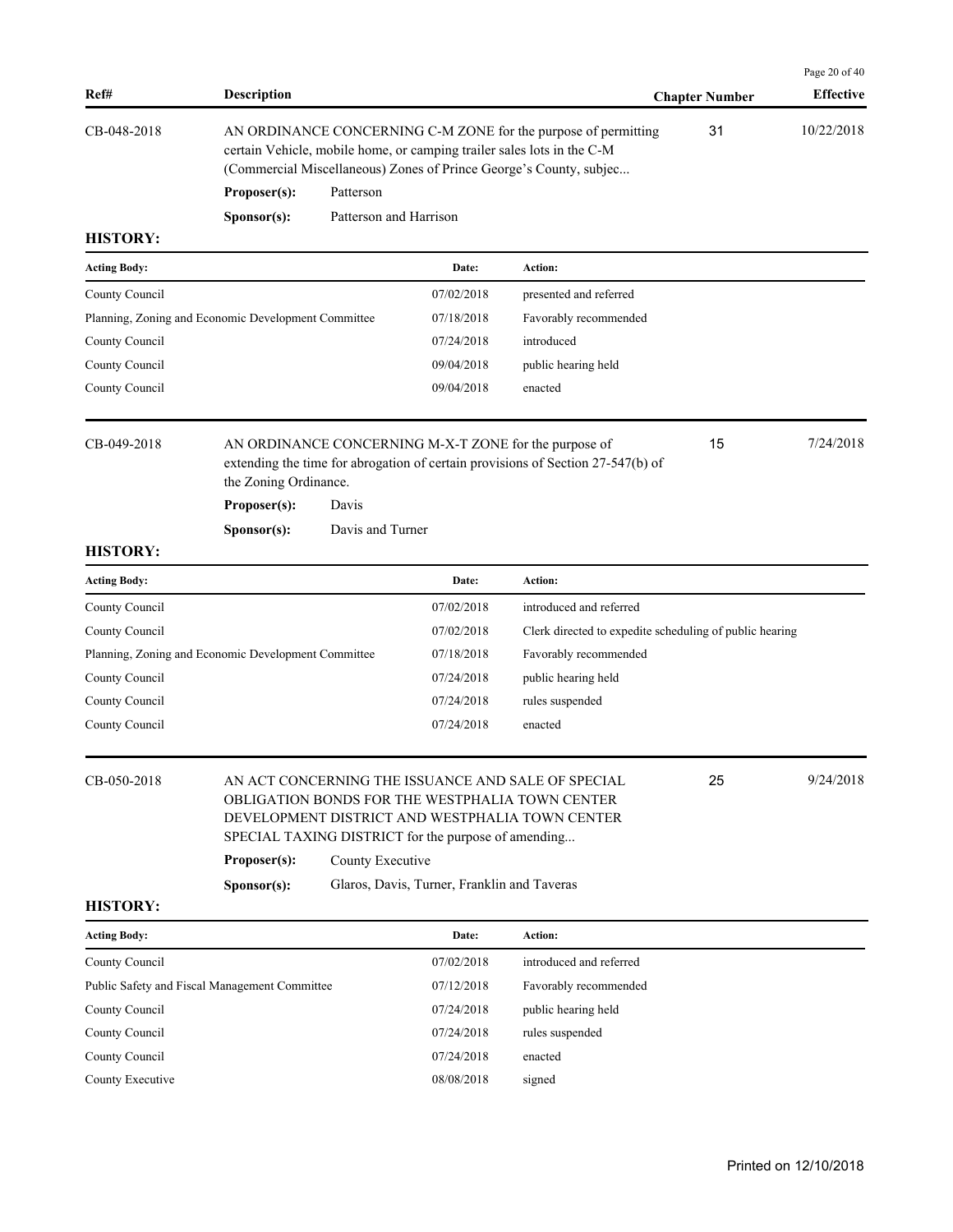|                                                     |                                                                                                                                                                                                                |        |                                               |                                                                                                                                                                                                                |                       | Page 21 of 40    |  |
|-----------------------------------------------------|----------------------------------------------------------------------------------------------------------------------------------------------------------------------------------------------------------------|--------|-----------------------------------------------|----------------------------------------------------------------------------------------------------------------------------------------------------------------------------------------------------------------|-----------------------|------------------|--|
| Ref#                                                | <b>Description</b>                                                                                                                                                                                             |        |                                               |                                                                                                                                                                                                                | <b>Chapter Number</b> | <b>Effective</b> |  |
| CB-051-2018                                         | AN ACT CONCERNING SECONDHAND DEALERS for the purpose of<br>imposing an electronic transaction fee on secondhand dealers, clarifying that<br>payment of an electronic transaction fee for secondhand dealers is |        |                                               |                                                                                                                                                                                                                |                       |                  |  |
|                                                     | Proposer(s):                                                                                                                                                                                                   | Glaros |                                               |                                                                                                                                                                                                                |                       |                  |  |
|                                                     | Sponsor(s):                                                                                                                                                                                                    |        | Glaros, Toles, Franklin, Patterson and Lehman |                                                                                                                                                                                                                |                       |                  |  |
| <b>HISTORY:</b>                                     |                                                                                                                                                                                                                |        |                                               |                                                                                                                                                                                                                |                       |                  |  |
| <b>Acting Body:</b>                                 |                                                                                                                                                                                                                |        | Date:                                         | Action:                                                                                                                                                                                                        |                       |                  |  |
| Sitting as the Committee of the Whole               |                                                                                                                                                                                                                |        | 07/02/2018                                    | Favorably recommended                                                                                                                                                                                          |                       |                  |  |
| County Council                                      |                                                                                                                                                                                                                |        | 07/02/2018                                    | introduced                                                                                                                                                                                                     |                       |                  |  |
| County Council                                      |                                                                                                                                                                                                                |        | 07/24/2018                                    | public hearing held                                                                                                                                                                                            |                       |                  |  |
| CB-052-2018                                         |                                                                                                                                                                                                                |        |                                               | AN EMERGENCY ACT CONCERNING SECONDHAND DEALERS for<br>the purpose of clarifying that fees relating to licenses and permits for<br>secondhand dealers shall be exempt from the requirements of Section 813 of t | 26                    | 8/8/2018         |  |
|                                                     | Proposer(s):                                                                                                                                                                                                   | Glaros |                                               |                                                                                                                                                                                                                |                       |                  |  |
|                                                     | Sponsor(s):                                                                                                                                                                                                    |        | Glaros, Davis, Franklin, Patterson and Toles  |                                                                                                                                                                                                                |                       |                  |  |
| <b>HISTORY:</b>                                     |                                                                                                                                                                                                                |        |                                               |                                                                                                                                                                                                                |                       |                  |  |
| <b>Acting Body:</b>                                 |                                                                                                                                                                                                                |        | Date:                                         | Action:                                                                                                                                                                                                        |                       |                  |  |
| Sitting as the Committee of the Whole               |                                                                                                                                                                                                                |        | 07/02/2018                                    | Favorably recommended with amendments                                                                                                                                                                          |                       |                  |  |
| County Council                                      |                                                                                                                                                                                                                |        | 07/02/2018                                    | introduced                                                                                                                                                                                                     |                       |                  |  |
| County Council                                      |                                                                                                                                                                                                                |        | 07/24/2018                                    | public hearing held                                                                                                                                                                                            |                       |                  |  |
| County Council                                      |                                                                                                                                                                                                                |        | 07/24/2018                                    | enacted                                                                                                                                                                                                        |                       |                  |  |
| County Executive                                    |                                                                                                                                                                                                                |        | 08/08/2018                                    | signed                                                                                                                                                                                                         |                       |                  |  |
| CB-053-2018                                         | in the Zoning                                                                                                                                                                                                  | Glaros |                                               | AN ORDINANCE CONCERNING ZONING DEFINITIONS-EXPEDITED<br>TRANSIT ORIENTED DEVELOPMENT PROJECT for the purpose of<br>amending the definition of "Transit Oriented Development Project, Expedited"                | 39                    | 12/10/2018       |  |
|                                                     | Proposer(s):                                                                                                                                                                                                   |        |                                               |                                                                                                                                                                                                                |                       |                  |  |
| <b>HISTORY:</b>                                     | Sponsor(s):                                                                                                                                                                                                    |        | Glaros, Davis, Franklin, Turner and Taveras   |                                                                                                                                                                                                                |                       |                  |  |
| <b>Acting Body:</b>                                 |                                                                                                                                                                                                                |        | Date:                                         | Action:                                                                                                                                                                                                        |                       |                  |  |
| County Council                                      |                                                                                                                                                                                                                |        | 07/24/2018                                    | presented and referred                                                                                                                                                                                         |                       |                  |  |
| Planning, Zoning and Economic Development Committee |                                                                                                                                                                                                                |        | 09/05/2018                                    | Favorably recommended                                                                                                                                                                                          |                       |                  |  |
| County Council                                      |                                                                                                                                                                                                                |        | 09/18/2018                                    | introduced                                                                                                                                                                                                     |                       |                  |  |
| County Council                                      |                                                                                                                                                                                                                |        | 10/23/2018                                    | public hearing held                                                                                                                                                                                            |                       |                  |  |
| County Council                                      |                                                                                                                                                                                                                |        | 10/23/2018                                    | enacted                                                                                                                                                                                                        |                       |                  |  |
|                                                     |                                                                                                                                                                                                                |        |                                               |                                                                                                                                                                                                                |                       |                  |  |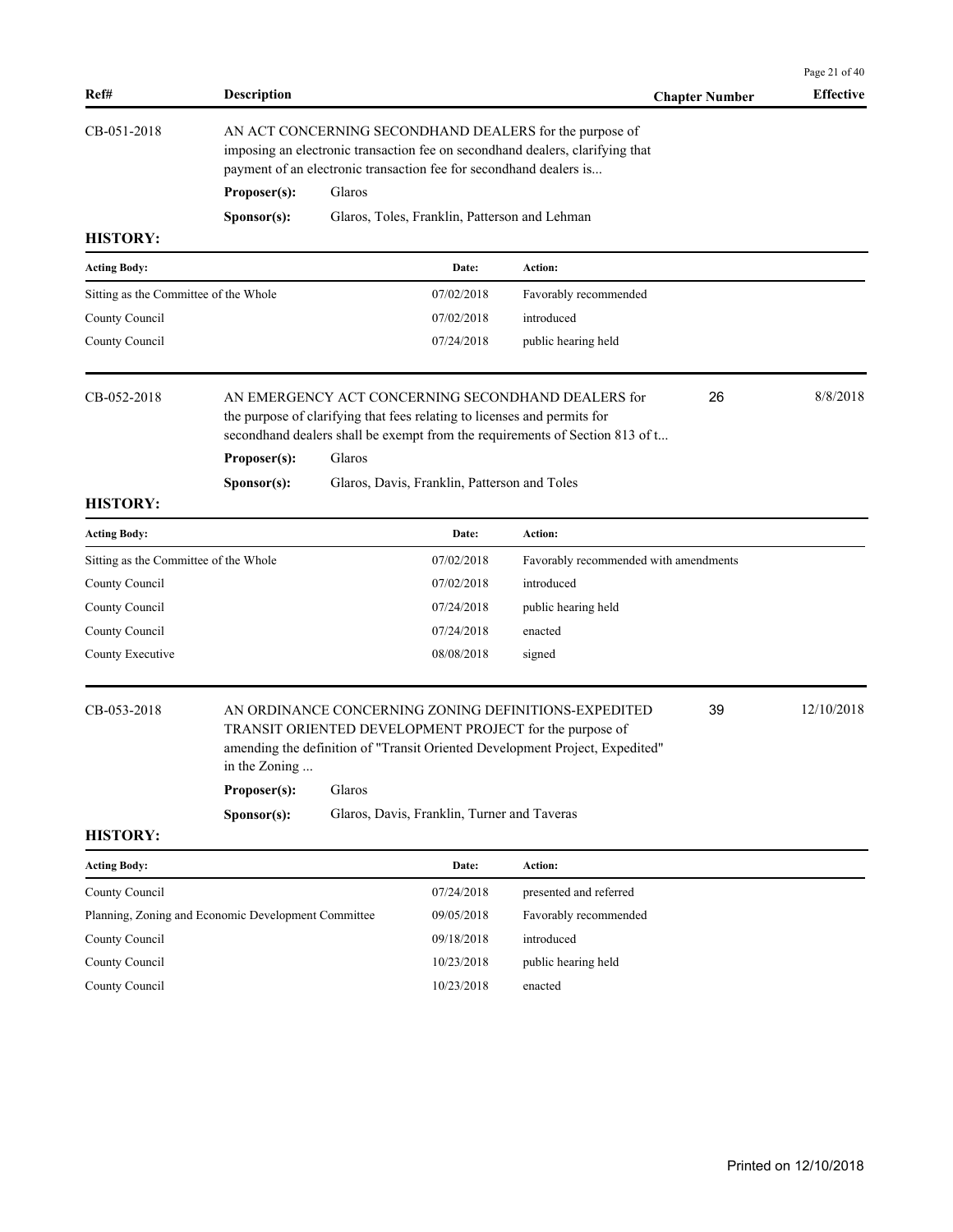|                                                                                                                                                                                                                               |                      |                                                     |                       | Page 22 of $40$  |
|-------------------------------------------------------------------------------------------------------------------------------------------------------------------------------------------------------------------------------|----------------------|-----------------------------------------------------|-----------------------|------------------|
| Ref#                                                                                                                                                                                                                          | <b>Description</b>   |                                                     | <b>Chapter Number</b> | <b>Effective</b> |
| AN ACT CONCERNING ENVIRONMENTAL CRIMES UNIT for the<br>CB-054-2018<br>purpose of establishing an Environmental Crimes Unit; providing the purpose<br>and intent of the Environmental Crimes Unit; defining certain terms; pro |                      |                                                     | 67                    | 12/31/2018       |
|                                                                                                                                                                                                                               | Proposer(s):         | Taveras                                             |                       |                  |
|                                                                                                                                                                                                                               | S <b>p</b> onsor(s): | Taveras, Lehman, Glaros, Turner, Franklin and Davis |                       |                  |
| <b>HISTORY:</b>                                                                                                                                                                                                               |                      |                                                     |                       |                  |

| <b>Acting Body:</b>                                   | Date:      | <b>Action:</b>                        |
|-------------------------------------------------------|------------|---------------------------------------|
| County Council                                        | 07/24/2018 | presented and referred                |
| Transportation, Housing and the Environment Committee | 09/13/2018 | Held in Committee                     |
| Transportation, Housing and the Environment Committee | 09/20/2018 | Favorably recommended with amendments |
| County Council                                        | 09/25/2018 | introduced                            |
| County Council                                        | 10/23/2018 | public hearing held                   |
| County Council                                        | 10/23/2018 | enacted                               |
| County Executive                                      | 11/14/2018 | signed                                |
|                                                       |            |                                       |

# CB-055-2018 AN ACT CONCERNING PUBLIC RIGHT-OF-WAY for the purpose of 12/31/2018 increasing fines for the unlawful selling of goods in the public right-of-way; and generally regarding the public right-of-way.

**Proposer(s):** Taveras

**Sponsor(s):** Taveras, Lehman, Glaros, Turner, Davis, Franklin and Patterson

### **HISTORY:**

| <b>Acting Body:</b>                                   | Date:      | <b>Action:</b>                        |
|-------------------------------------------------------|------------|---------------------------------------|
| County Council                                        | 07/24/2018 | presented and referred                |
| Transportation, Housing and the Environment Committee | 09/13/2018 | Favorably recommended with amendments |
| County Council                                        | 09/25/2018 | introduced                            |
| County Council                                        | 10/23/2018 | public hearing held                   |
| County Council                                        | 10/23/2018 | enacted                               |
| County Executive                                      | 11/14/2018 | signed                                |
|                                                       |            |                                       |

| CB-056-2018 |                      | AN ORDINANCE CONCERNING R-R ZONE for the purpose of permitting<br>a hospital and/or health campus previously located on County-owned property<br>in the R-R (Rural Residential) Zone without the requirement f | 40 | 12/10/2018 |
|-------------|----------------------|----------------------------------------------------------------------------------------------------------------------------------------------------------------------------------------------------------------|----|------------|
|             | Proposer(s):         | Lehman, Davis, Glaros and Turner                                                                                                                                                                               |    |            |
|             | S <b>p</b> onsor(s): | Lehman, Davis, Glaros, Turner, Harrison, Franklin and Patterson                                                                                                                                                |    |            |

# **HISTORY:**

| <b>Acting Body:</b>                                 | Date:      | Action:                |
|-----------------------------------------------------|------------|------------------------|
| County Council                                      | 07/24/2018 | presented and referred |
| Planning, Zoning and Economic Development Committee | 09/05/2018 | Favorably recommended  |
| County Council                                      | 09/18/2018 | introduced             |
| County Council                                      | 10/23/2018 | public hearing held    |
| County Council                                      | 10/23/2018 | enacted                |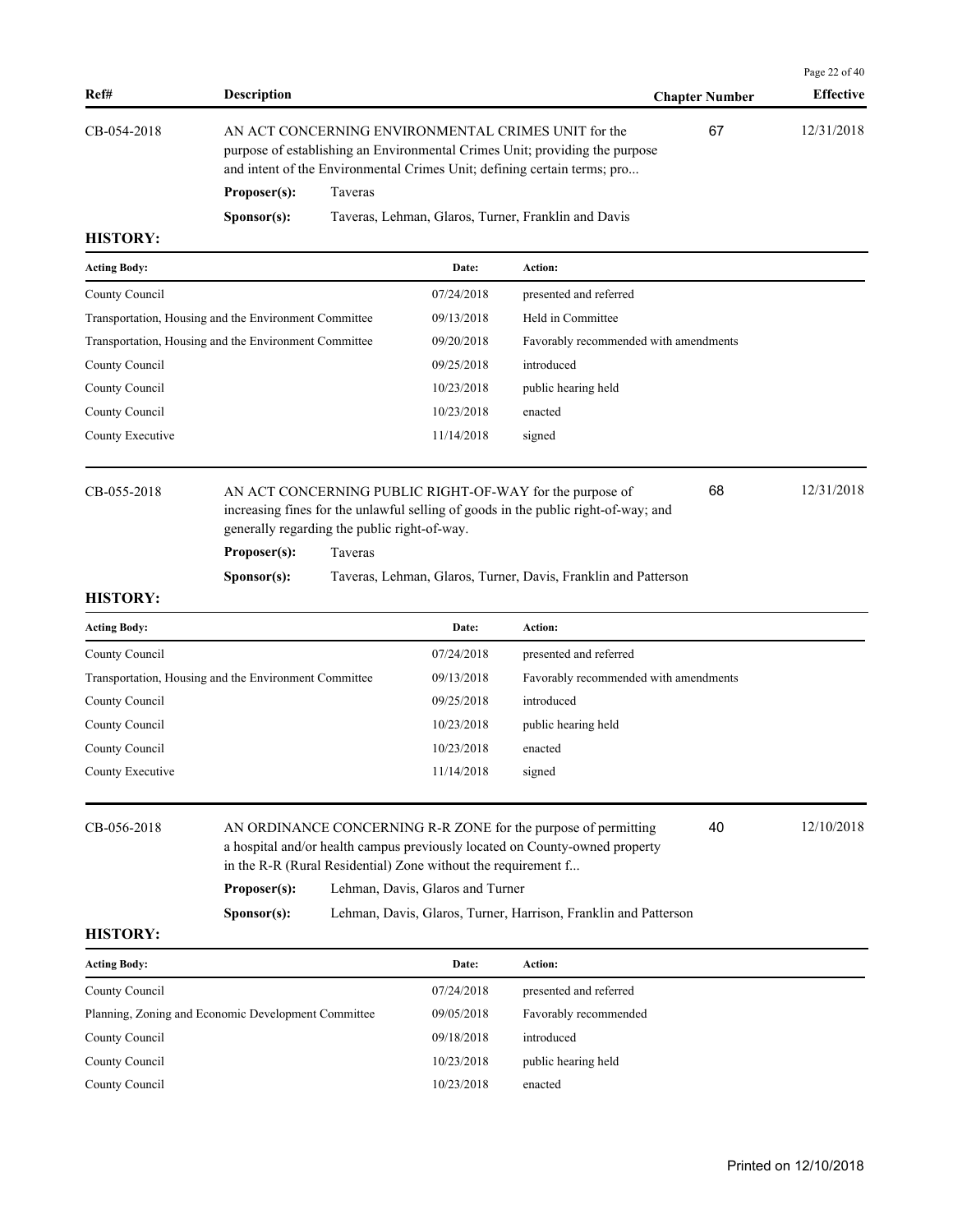|             |                                                                                                                                                                                                               |                   |                       | Page 23 of $40$  |
|-------------|---------------------------------------------------------------------------------------------------------------------------------------------------------------------------------------------------------------|-------------------|-----------------------|------------------|
| Ref#        | <b>Description</b>                                                                                                                                                                                            |                   | <b>Chapter Number</b> | <b>Effective</b> |
| CB-057-2018 | AN ORDINANCE CONCERNING R-18 AND R-55 ZONES for the purpose<br>of permitting certain mixed-use development in the R-18 (Multifamily Medium<br>Density Residential) and R-55 (One-Family Detached Residential) |                   | 41                    | 12/10/2018       |
|             | Proposer(s):                                                                                                                                                                                                  | <b>Glaros</b>     |                       |                  |
|             | S <b>p</b> onsor(s):                                                                                                                                                                                          | Glaros and Turner |                       |                  |

| <b>Acting Body:</b>                                 | Date:      | Action:                                                 |
|-----------------------------------------------------|------------|---------------------------------------------------------|
| County Council                                      | 07/24/2018 | presented and referred                                  |
| Planning, Zoning and Economic Development Committee | 09/05/2018 | Held in Committee                                       |
| Planning, Zoning and Economic Development Committee | 09/12/2018 | Favorably recommended with amendments                   |
| County Council                                      | 09/25/2018 | introduced                                              |
| County Council                                      | 09/25/2018 | Clerk directed to expedite scheduling of public hearing |
| County Council                                      | 10/23/2018 | public hearing held                                     |
| County Council                                      | 10/23/2018 | enacted                                                 |
|                                                     |            |                                                         |

# CB-058-2018 AN ACT CONCERNING RESIDENTIAL PARKING - COMMERCIAL VEHICLES for the purpose of amending the definition of heavy commercial

truck; prohibiting the parking of a type of heavy commercial truck on residen...

| Proposer(s): | Taveras |
|--------------|---------|
|--------------|---------|

**Sponsor(s):** Taveras

### **HISTORY:**

| <b>Acting Body:</b>                                   | Date:      | Action:                               |
|-------------------------------------------------------|------------|---------------------------------------|
| County Council                                        | 07/24/2018 | presented and referred                |
| Transportation, Housing and the Environment Committee | 09/13/2018 | Favorably recommended with amendments |
| County Council                                        | 09/25/2018 | amended $(1)$                         |
| County Council                                        | 09/25/2018 | introduced                            |
| County Council                                        | 10/23/2018 | public hearing held                   |

| CB-059-2018       | Detailed Site        | AN ORDINANCE CONCERNING VALIDITY PERIODS FOR DETAILED<br>SITE PLANS AND SPECIFIC DESIGN PLANS for the purpose of<br>temporarily extending the validity periods of all approved applications for | 42 | 10/23/2018 |
|-------------------|----------------------|-------------------------------------------------------------------------------------------------------------------------------------------------------------------------------------------------|----|------------|
|                   | Proposer(s):         | Davis, Franklin, Glaros, Taveras and Turner                                                                                                                                                     |    |            |
|                   | S <b>p</b> onsor(s): | Davis, Franklin, Glaros, Taveras, Turner, Patterson and Harrison                                                                                                                                |    |            |
| <b>***^**^***</b> |                      |                                                                                                                                                                                                 |    |            |

| <b>Acting Body:</b>                                 | Date:      | <b>Action:</b>         |
|-----------------------------------------------------|------------|------------------------|
| County Council                                      | 07/24/2018 | presented and referred |
| Planning, Zoning and Economic Development Committee | 09/05/2018 | Favorably recommended  |
| County Council                                      | 09/11/2018 | introduced             |
| County Council                                      | 10/23/2018 | public hearing held    |
| County Council                                      | 10/23/2018 | rules suspended        |
| County Council                                      | 10/23/2018 | enacted                |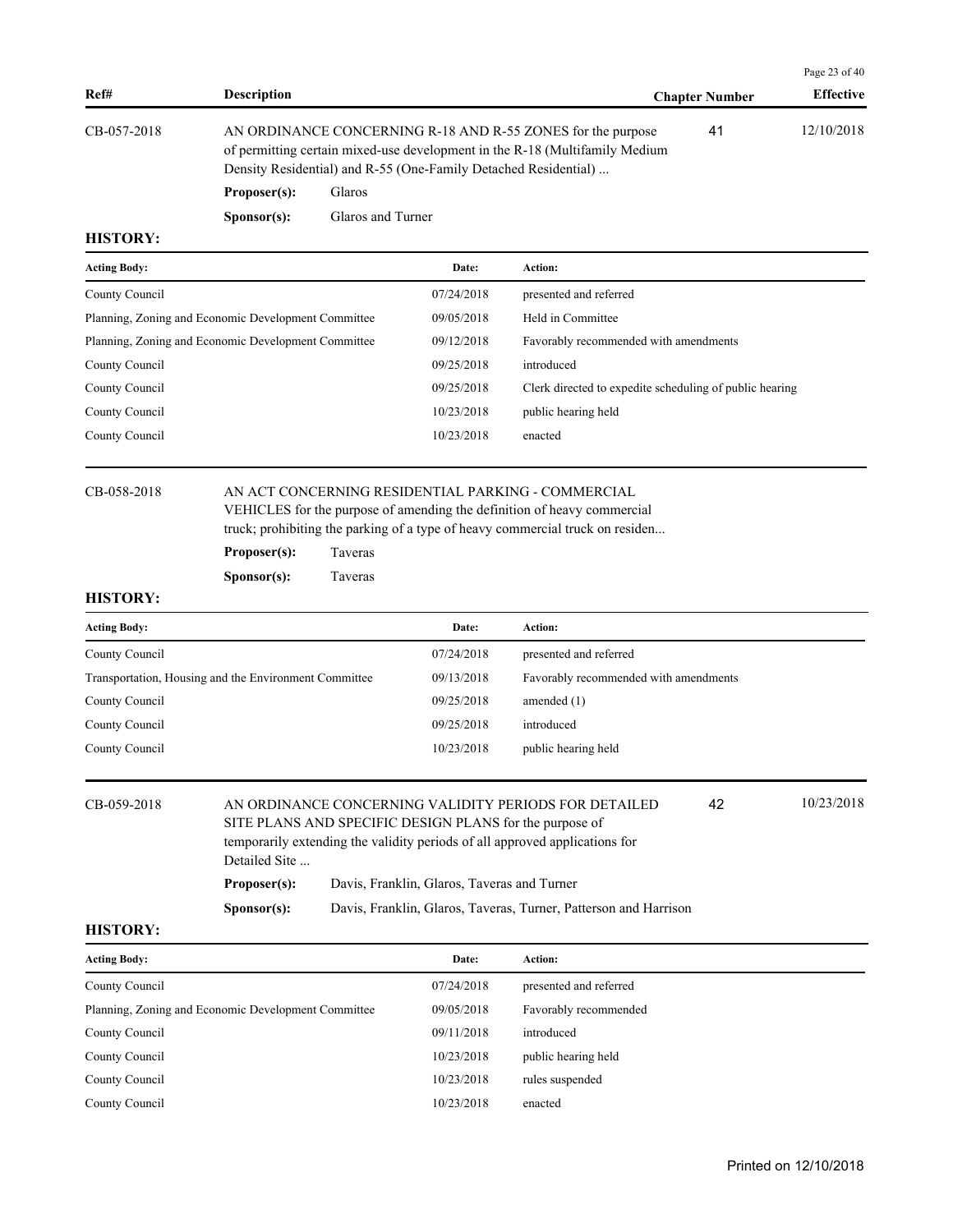|             |                                                                                                                                                                                                                   |                                                                  |                       | Page 24 of $40$  |
|-------------|-------------------------------------------------------------------------------------------------------------------------------------------------------------------------------------------------------------------|------------------------------------------------------------------|-----------------------|------------------|
| Ref#        | <b>Description</b>                                                                                                                                                                                                |                                                                  | <b>Chapter Number</b> | <b>Effective</b> |
| CB-060-2018 | (SUBDIVISION BILL) AN ACT CONCERNING VALIDITY PERIODS<br>FOR PRELIMINARY PLANS OF SUBDIVISION for the purpose of<br>temporarily extending the validity periods of all approved applications for<br>Preliminary Pl |                                                                  | 69                    | 11/14/2018       |
|             | Proposer(s):                                                                                                                                                                                                      | Davis, Franklin, Glaros, Taveras and Turner                      |                       |                  |
|             | S <b>p</b> onsor(s):                                                                                                                                                                                              | Davis, Franklin, Glaros, Taveras, Turner, Patterson and Harrison |                       |                  |

| <b>Acting Body:</b>                                 | Date:      | <b>Action:</b>         |
|-----------------------------------------------------|------------|------------------------|
| County Council                                      | 07/24/2018 | presented and referred |
| Planning, Zoning and Economic Development Committee | 09/05/2018 | Favorably recommended  |
| County Council                                      | 09/11/2018 | introduced             |
| County Council                                      | 10/23/2018 | public hearing held    |
| County Council                                      | 10/23/2018 | rules suspended        |
| County Council                                      | 10/23/2018 | enacted                |
| County Executive                                    | 11/14/2018 | signed                 |
|                                                     |            |                        |

CB-061-2018 AN ORDINANCE CONCERNING R-80 ZONE for the purpose of permitting 43 10/23/2018 the expansion of an animal hospital, veterinary office in the R-80 Zone under certain circumstances.

Proposer(s): Franklin

**Sponsor(s):** Franklin, Turner and Toles

43

# **HISTORY:**

**Acting Body: Date: Action:**  County Council 07/24/2018 presented and referred Planning, Zoning and Economic Development Committee 09/05/2018 Favorably recommended with amendments County Council 09/25/2018 introduced County Council 09/25/2018 Clerk directed to expedite scheduling of public hearing County Council 20/23/2018 public hearing held County Council 10/23/2018 rules suspended County Council 10/23/2018 enacted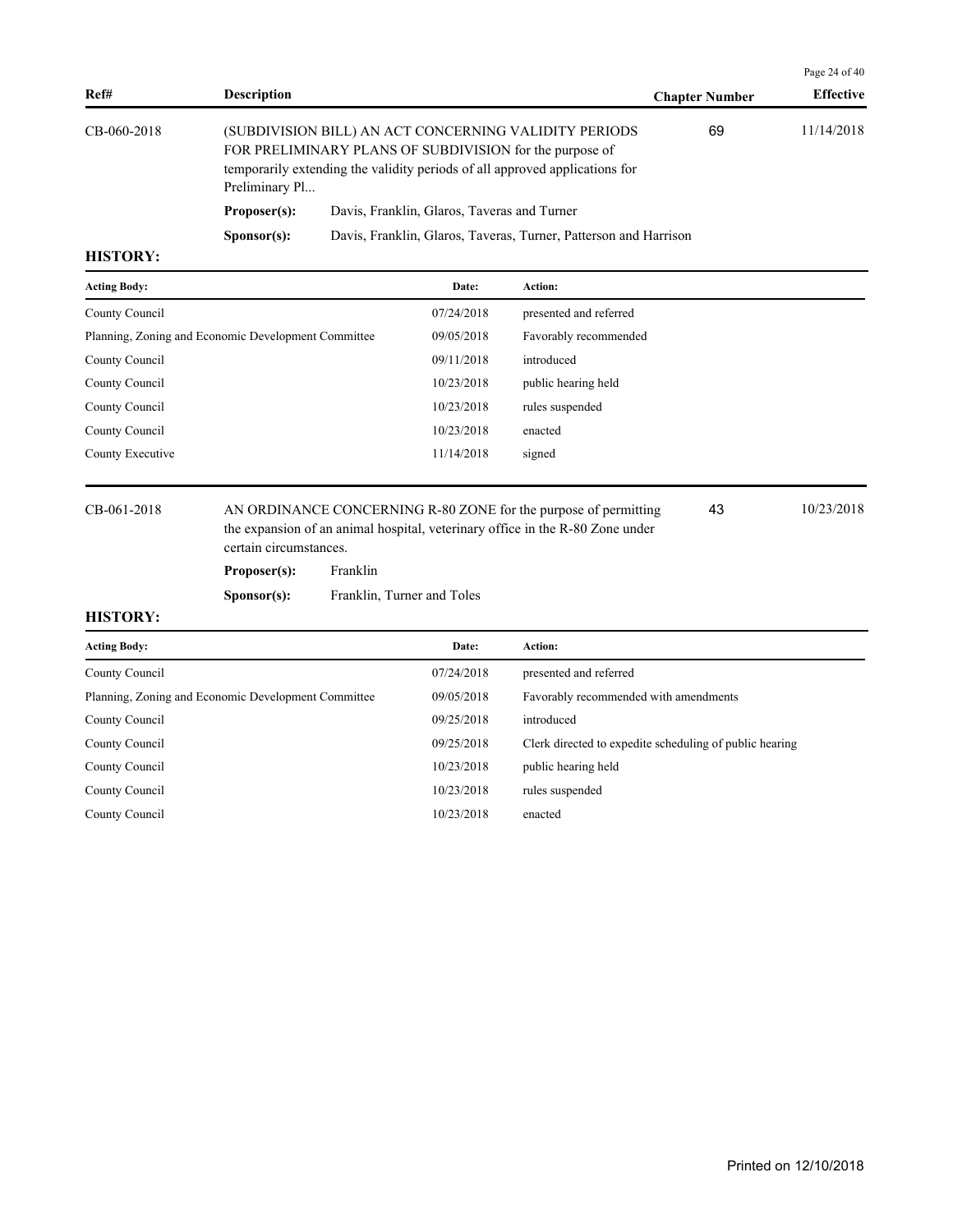|             |                                                                                                                                                                                                                                                                    |                       | Page 25 of 40    |
|-------------|--------------------------------------------------------------------------------------------------------------------------------------------------------------------------------------------------------------------------------------------------------------------|-----------------------|------------------|
| Ref#        | <b>Description</b>                                                                                                                                                                                                                                                 | <b>Chapter Number</b> | <b>Effective</b> |
| CB-062-2018 | AN ORDINANCE CONCERNING I-1 ZONE for the purpose of permitting<br>certain institutional and residential uses in the I-1 (Light Industrial) Zone, under<br>certain circumstances.<br>$\mathbf{D}_{\text{max}} = \text{max}(\mathbf{D})$ , $\mathbf{E} = 11^{\circ}$ | 44                    | 10/23/2018       |

**Proposer(s):** Franklin **Sponsor(s):** Franklin

## **HISTORY:**

| <b>Acting Body:</b>                                 | Date:      | Action:                                                 |
|-----------------------------------------------------|------------|---------------------------------------------------------|
| County Council                                      | 07/24/2018 | presented and referred                                  |
| Planning, Zoning and Economic Development Committee | 09/05/2018 | Held in Committee                                       |
| Planning, Zoning and Economic Development Committee | 09/12/2018 | Held in Committee                                       |
| Planning, Zoning and Economic Development Committee | 09/19/2018 | Favorably recommended with amendments                   |
| County Council                                      | 09/25/2018 | introduced                                              |
| County Council                                      | 09/25/2018 | Clerk directed to expedite scheduling of public hearing |
| County Council                                      | 10/23/2018 | public hearing held                                     |
| County Council                                      | 10/23/2018 | rules suspended                                         |
| County Council                                      | 10/23/2018 | enacted                                                 |
|                                                     |            |                                                         |

CB-063-2018 AN ORDINANCE CONCERNING R-R ZONE for the purpose of permitting 45 10/23/2018 townhouses in the R-R (Rural Residential) Zone, under certain circumstances.

45

# Proposer(s): Franklin **Sponsor(s):** Franklin

| <b>Acting Body:</b>                                 | Date:      | Action:                                                 |
|-----------------------------------------------------|------------|---------------------------------------------------------|
| County Council                                      | 07/24/2018 | presented and referred                                  |
| Planning, Zoning and Economic Development Committee | 09/05/2018 | Favorably recommended with amendments                   |
| County Council                                      | 09/25/2018 | introduced                                              |
| County Council                                      | 09/25/2018 | Clerk directed to expedite scheduling of public hearing |
| County Council                                      | 10/23/2018 | public hearing held                                     |
| County Council                                      | 10/23/2018 | rules suspended                                         |
| County Council                                      | 10/23/2018 | enacted                                                 |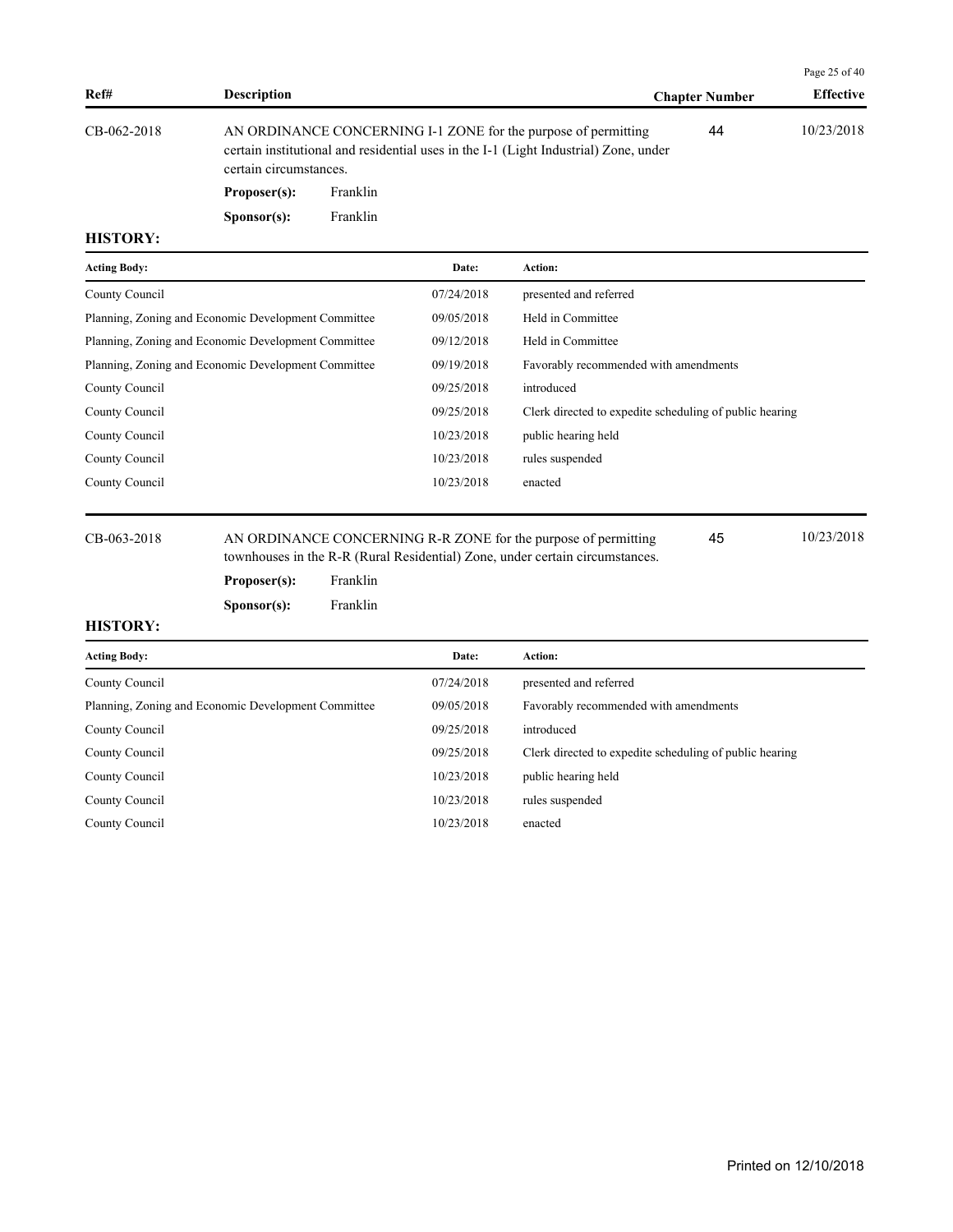|             |                                                                                                                                                                   |                       | Page 26 of $40$  |
|-------------|-------------------------------------------------------------------------------------------------------------------------------------------------------------------|-----------------------|------------------|
| Ref#        | <b>Description</b>                                                                                                                                                | <b>Chapter Number</b> | <b>Effective</b> |
| CB-064-2018 | AN ORDINANCE CONCERNING R-80 ZONE for the purpose of permitting<br>townhouses in the R-80 (One-Family Detached Residential) Zone, under certain<br>circumstances. | 46                    | 10/23/2018       |
|             | Proposer(s):<br>Franklin                                                                                                                                          |                       |                  |

| <b>Acting Body:</b>                                 | Date:      | <b>Action:</b>                                          |
|-----------------------------------------------------|------------|---------------------------------------------------------|
| County Council                                      | 07/24/2018 | presented and referred                                  |
| Planning, Zoning and Economic Development Committee | 09/05/2018 | Favorably recommended with amendments                   |
| County Council                                      | 09/25/2018 | introduced                                              |
| County Council                                      | 09/25/2018 | Clerk directed to expedite scheduling of public hearing |
| County Council                                      | 10/23/2018 | public hearing held                                     |
| County Council                                      | 10/23/2018 | rules suspended                                         |
| County Council                                      | 10/23/2018 | enacted                                                 |
|                                                     |            |                                                         |

CB-065-2018 AN ORDINANCE CONCERNING THE ZONING ORDINANCE OF 47 10/20/2020 PRINCE GEORGE'S COUNTY for the purpose of replacing the Landscape Manual of Prince George's County, being also and the same Subtitle 27 of the County Co...

**Proposer(s):** M-NCPPC

Sponsor(s): Franklin

**Sponsor(s):** Davis, Franklin, Glaros, Patterson, Taveras and Turner

### **HISTORY:**

| <b>Acting Body:</b>                   | Date:      | Action:                                                 |
|---------------------------------------|------------|---------------------------------------------------------|
| County Council                        | 07/24/2018 | presented and referred                                  |
| Sitting as the Committee of the Whole | 09/18/2018 | Held in Committee                                       |
| Sitting as the Committee of the Whole | 09/25/2018 | Favorably recommended                                   |
| County Council                        | 09/25/2018 | introduced                                              |
| County Council                        | 09/25/2018 | Clerk directed to expedite scheduling of public hearing |
| County Council                        | 10/23/2018 | public hearing held                                     |
| County Council                        | 10/23/2018 | enacted                                                 |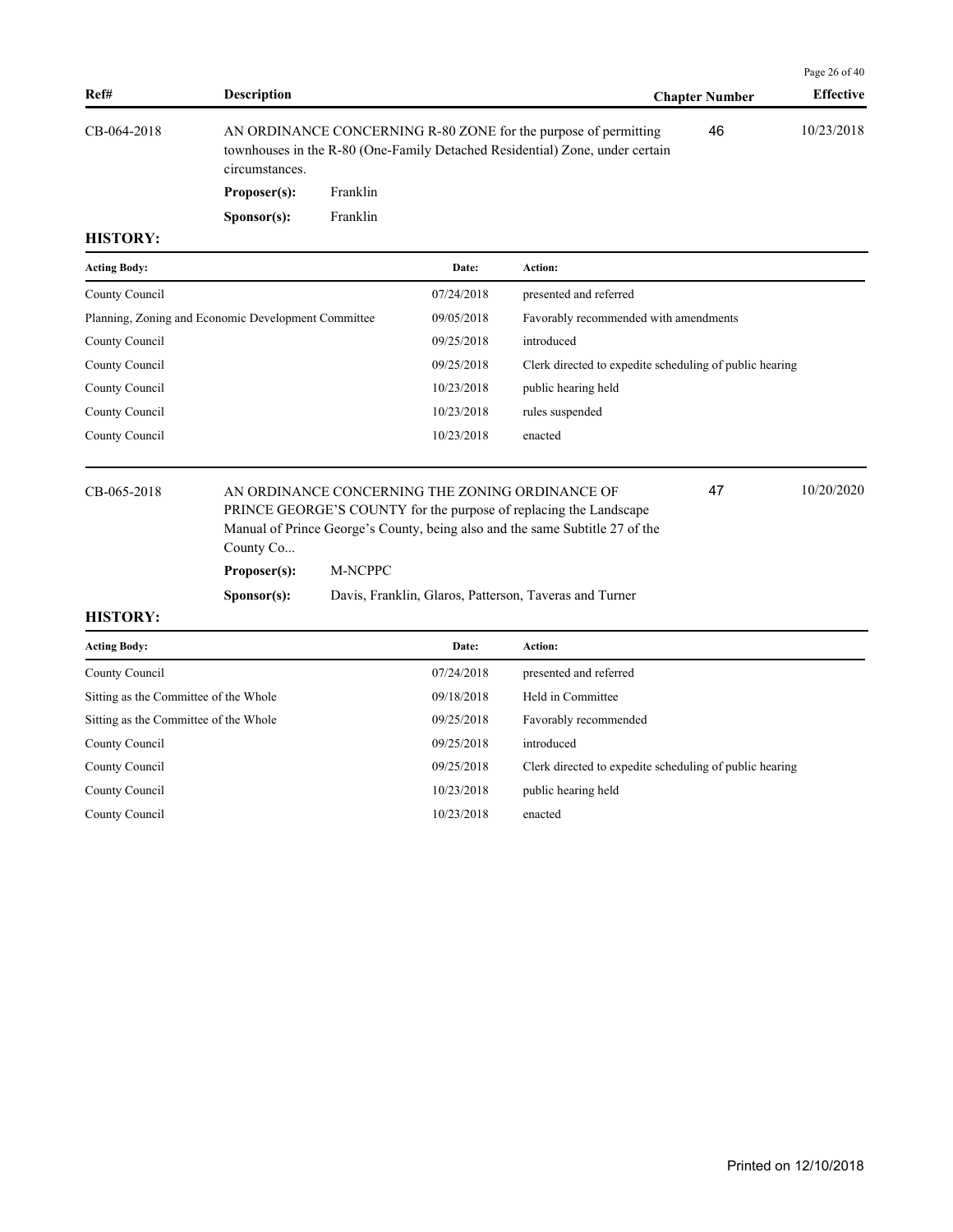| Ref#            | <b>Description</b>   |                                                                                                                                                                                                                 | <b>Chapter Number</b> | <b>Effective</b> |
|-----------------|----------------------|-----------------------------------------------------------------------------------------------------------------------------------------------------------------------------------------------------------------|-----------------------|------------------|
| CB-066-2018     |                      | AN ACT CONCERNING COLLECTIVE BARGAINING AGREEMENT -<br>INTERNATIONAL ASSOCIATION OF FIRE FIGHTERS, AFL-CIO,<br>LOCAL 1619 (FIRE FIGHTERS, PARAMEDICS AND FIRE<br>FIGHTER/MEDICS) for the purpose of amending th | 64                    | 12/10/2018       |
|                 | Proposer(s):         | County Executive                                                                                                                                                                                                |                       |                  |
|                 | S <b>p</b> onsor(s): | Glaros, Toles, Turner, Taveras, Franklin and Patterson                                                                                                                                                          |                       |                  |
| <b>HISTORY:</b> |                      |                                                                                                                                                                                                                 |                       |                  |
|                 |                      |                                                                                                                                                                                                                 |                       |                  |

| <b>Acting Body:</b>                   | Date:      | <b>Action:</b>         |
|---------------------------------------|------------|------------------------|
| Sitting as the Committee of the Whole | 09/04/2018 | Favorably recommended  |
| County Council                        | 09/04/2018 | presented and referred |
| County Council                        | 09/04/2018 | introduced             |
| County Council                        | 09/25/2018 | public hearing held    |
| County Council                        | 09/25/2018 | enacted                |
| County Executive                      | 10/24/2018 | signed                 |
|                                       |            |                        |

# CB-067-2018 AN ACT CONCERNING THE ISSUANCE AND SALE OF GENERAL 70 12/31/2018 OBLIGATION AND STORMWATER MANAGEMENT BONDS for the purpose of authorizing and empowering Prince George's County, Maryland to issue and sell an amount...

**Proposer(s):** County Executive

**Sponsor(s):** Glaros, Davis, Turner, Taveras, Franklin and Patterson

**HISTORY:**

| <b>Acting Body:</b>                           | Date:      | <b>Action:</b>         |
|-----------------------------------------------|------------|------------------------|
| County Council                                | 09/04/2018 | presented and referred |
| Public Safety and Fiscal Management Committee | 09/20/2018 | Favorably recommended  |
| County Council                                | 09/25/2018 | introduced             |
|                                               | 10/23/2018 | public hearing held    |
| County Council                                | 10/23/2018 | public hearing held    |
| County Council                                | 10/23/2018 | enacted                |
| County Executive                              | 11/14/2018 | signed                 |
|                                               |            |                        |

CB-068-2018 AN ACT CONCERNING CODE OF ETHICS for the purpose of amending the Code of Ethics in order to conform to State law, changing certain restrictions and requirements for County employees and officials.

**Proposer(s):** County Executive

**HISTORY:**

| <b>Acting Body:</b>                           | Date:      | Action:                |
|-----------------------------------------------|------------|------------------------|
| County Council                                | 09/04/2018 | presented and referred |
| Public Safety and Fiscal Management Committee | 09/13/2018 | Held in Committee      |

Page 27 of 40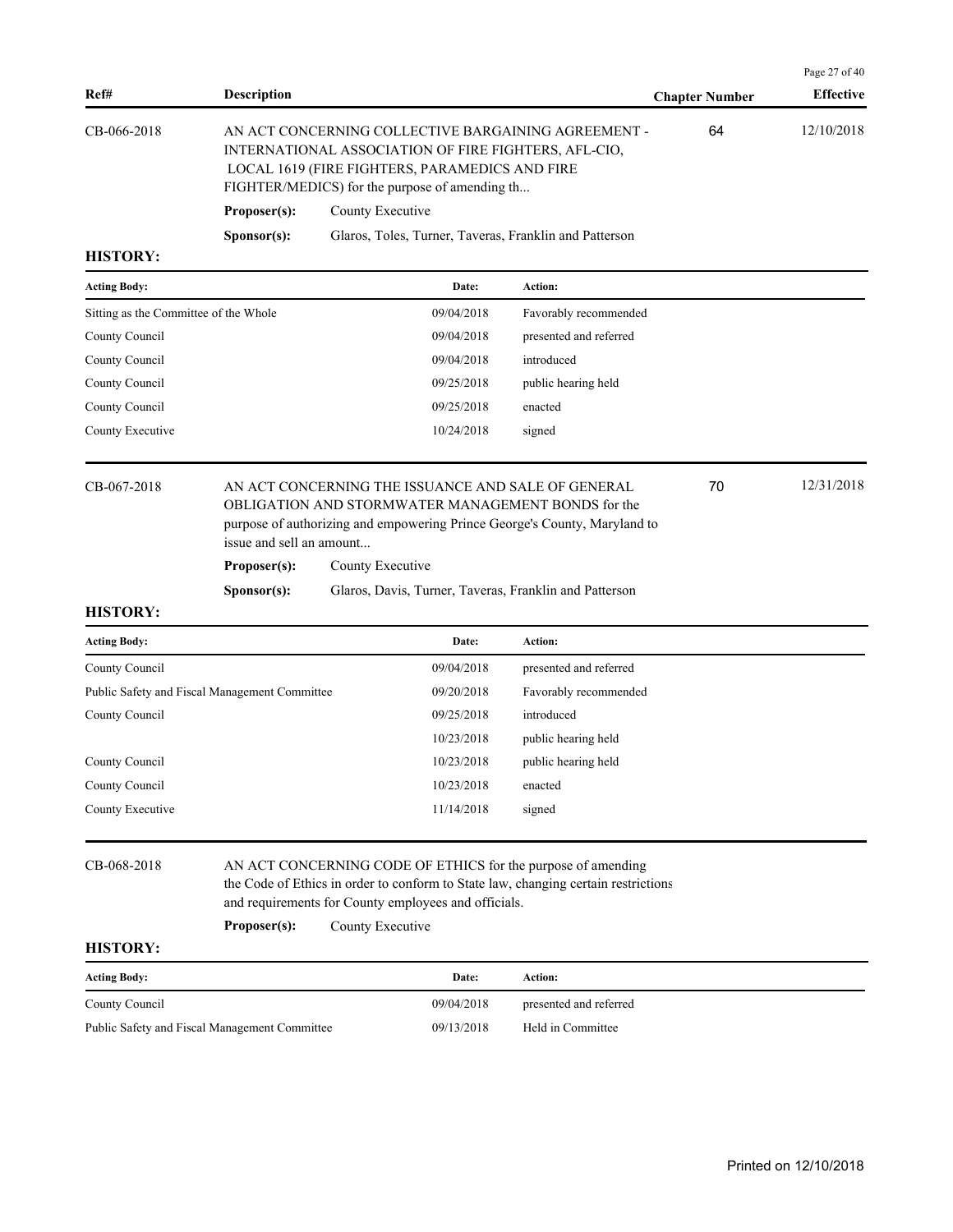|                 |                      |                                                                                                                                                                                                  |                  | Page 28 of $40$ |
|-----------------|----------------------|--------------------------------------------------------------------------------------------------------------------------------------------------------------------------------------------------|------------------|-----------------|
| Ref#            | <b>Description</b>   | <b>Chapter Number</b>                                                                                                                                                                            | <b>Effective</b> |                 |
| CB-069-2018     |                      | AN ACT CONCERNING HOMESTEAD PROPERTY TAX CREDIT for the<br>purpose of establishing the homestead property tax credit for the County<br>property tax for the taxable year beginning July 1, 2019. | 71               | 12/31/2018      |
|                 | Proposer(s):         | County Executive                                                                                                                                                                                 |                  |                 |
|                 | S <b>p</b> onsor(s): | Glaros, Harrison, Davis, Turner and Taveras                                                                                                                                                      |                  |                 |
| <b>HISTORY:</b> |                      |                                                                                                                                                                                                  |                  |                 |

| Date:      | <b>Action:</b>         |
|------------|------------------------|
| 09/04/2018 | presented and referred |
| 09/13/2018 | Favorably recommended  |
| 09/25/2018 | introduced             |
| 10/23/2018 | public hearing held    |
| 10/23/2018 | enacted                |
| 11/14/2018 | signed                 |
|            |                        |
|            |                        |

# CB-070-2018 AN ACT CONCERNING COLLECTIVE BARGAINING AGREEMENT- 12/31/2018 DEPUTY SHERIFF'S ASSOCIATION OF PRINCE GEORGE'S COUNTY, INC. (CIVILIAN UNITS) for the purpose of approving the labor agreement by and between Prince ...

Proposer(s): County Executive

**Sponsor(s):** Glaros, Toles, Harrison, Lehman, Davis, Turner, Taveras, Franklin and Patterson

72

| <b>Acting Body:</b>                           | Date:      | <b>Action:</b>         |
|-----------------------------------------------|------------|------------------------|
| County Council                                | 09/04/2018 | presented and referred |
| Public Safety and Fiscal Management Committee | 09/13/2018 | Favorably recommended  |
| County Council                                | 09/25/2018 | introduced             |
| County Council                                | 10/23/2018 | public hearing held    |
| County Council                                | 10/23/2018 | enacted                |
| County Executive                              | 11/14/2018 | signed                 |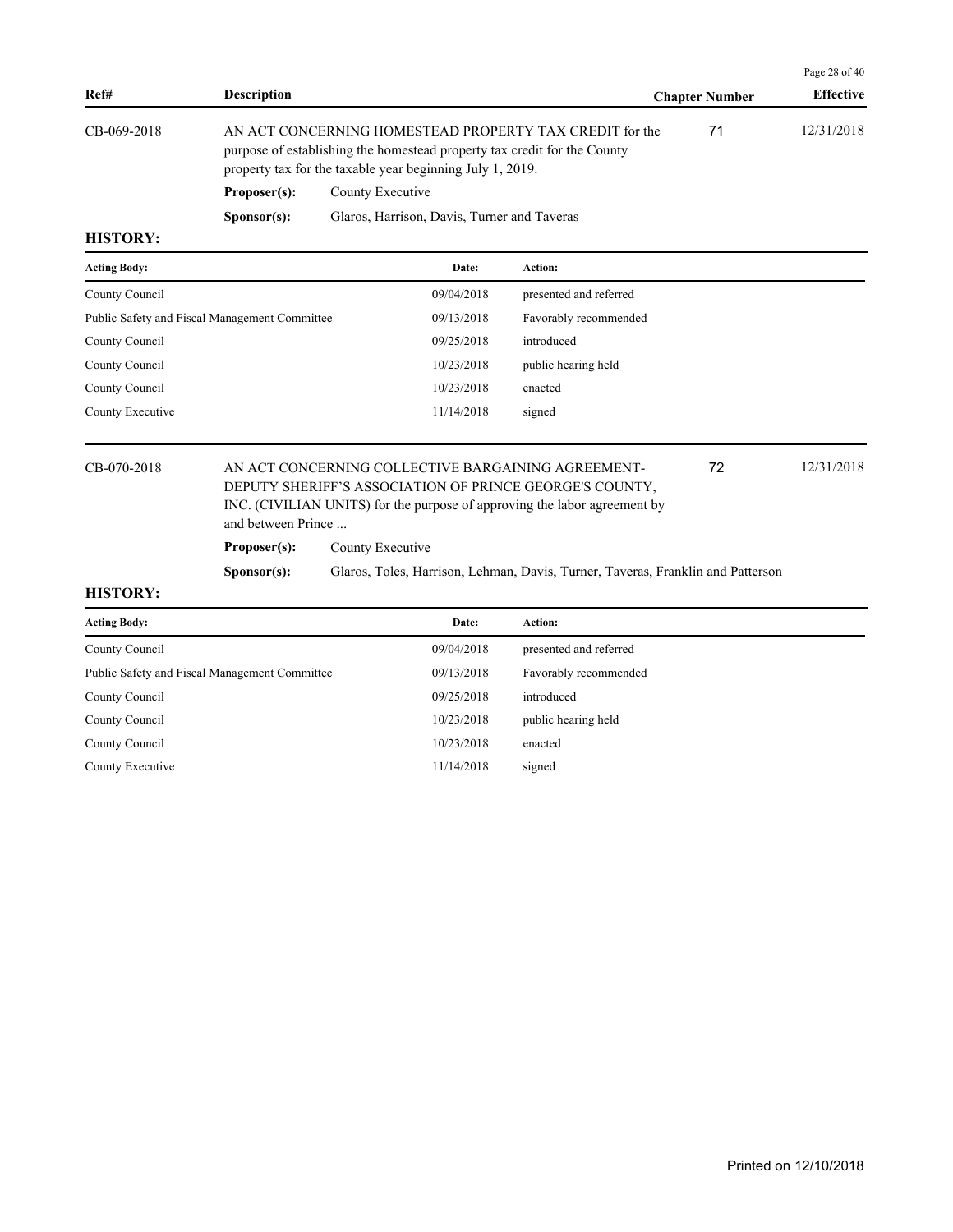|                 |                      |                                                                                                                                                                                                                   |                       | Page 29 of 40    |
|-----------------|----------------------|-------------------------------------------------------------------------------------------------------------------------------------------------------------------------------------------------------------------|-----------------------|------------------|
| Ref#            | <b>Description</b>   |                                                                                                                                                                                                                   | <b>Chapter Number</b> | <b>Effective</b> |
| CB-071-2018     |                      | AN ACT CONCERNING COLLECTIVE BARGAINING AGREEMENT -<br>FRATERNAL ORDER OF POLICE PRINCE GEORGE'S COUNTY<br>LODGE 89, INC. for the purpose of amending the labor agreement by and<br>between Prince George's Count | 73                    | 12/31/2018       |
|                 | Proposer(s):         | County Executive                                                                                                                                                                                                  |                       |                  |
|                 | S <b>p</b> onsor(s): | Glaros, Toles, Harrison, Lehman, Davis, Turner, Taveras, Franklin and Patterson                                                                                                                                   |                       |                  |
| <b>HICTODV.</b> |                      |                                                                                                                                                                                                                   |                       |                  |

| <b>Acting Body:</b>                           | Date:      | <b>Action:</b>         |
|-----------------------------------------------|------------|------------------------|
| County Council                                | 09/04/2018 | presented and referred |
| Public Safety and Fiscal Management Committee | 09/13/2018 | Favorably recommended  |
| County Council                                | 09/25/2018 | introduced             |
| County Council                                | 10/23/2018 | public hearing held    |
| County Council                                | 10/23/2018 | enacted                |
| County Executive                              | 11/14/2018 | signed                 |

# CB-072-2018 AN ACT CONCERNING COLLECTIVE BARGAINING AGREEMENT - 12/31/2018 COUNCIL 67, AMERICAN FEDERATION OF STATE, COUNTY AND MUNICIPAL EMPLOYEES (AFSCME), AFL-CIO, AND ITS AFFILIATED LOCAL 241 (SCHOOL CROSSING GUARDS) fo...

### **Proposer(s):** County Executive

**Sponsor(s):** Glaros, Toles, Harrison, Davis, Turner, Taveras, Franklin, Patterson and Lehman

74

| <b>Acting Body:</b>                           | Date:      | <b>Action:</b>         |
|-----------------------------------------------|------------|------------------------|
| County Council                                | 09/04/2018 | presented and referred |
| Public Safety and Fiscal Management Committee | 09/13/2018 | Favorably recommended  |
| County Council                                | 09/25/2018 | introduced             |
| County Council                                | 10/23/2018 | public hearing held    |
| County Council                                | 10/23/2018 | enacted                |
| County Executive                              | 11/14/2018 | signed                 |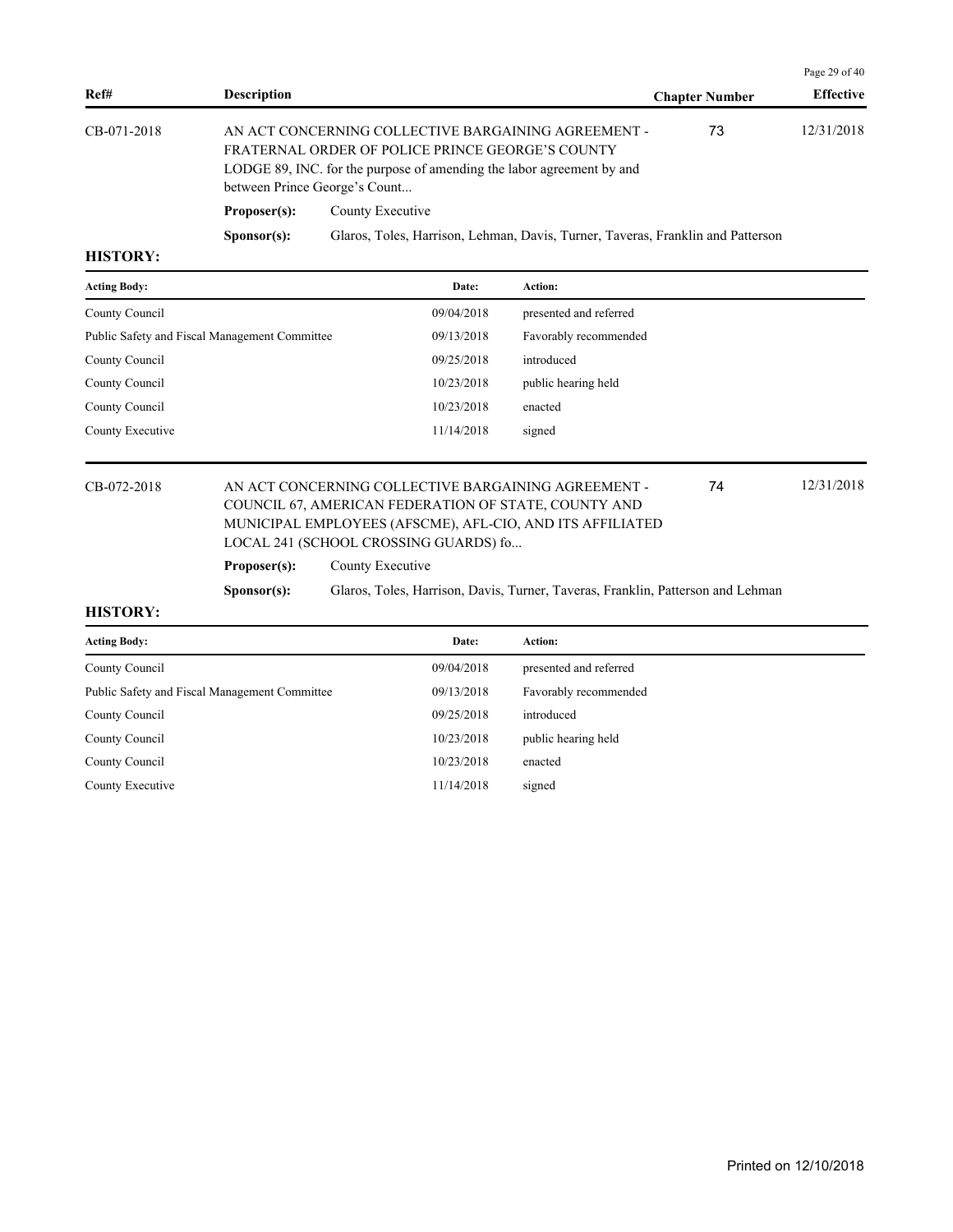|                 |                          |                                                                                                                                                                                       |                       | Page $30$ of $40$ |
|-----------------|--------------------------|---------------------------------------------------------------------------------------------------------------------------------------------------------------------------------------|-----------------------|-------------------|
| Ref#            | <b>Description</b>       |                                                                                                                                                                                       | <b>Chapter Number</b> | <b>Effective</b>  |
| CB-073-2018     | and between Prince Georg | AN ACT CONCERNING COLLECTIVE BARGAINING AGREEMENT-<br>FRATERNAL ORDER OF POLICE 112, PRINCE GEORGE'S COUNTY<br>SHERIFFS LODGE INC. for the purpose of amending the labor agreement by | 75                    | 12/31/2018        |
|                 | Proposer(s):             | County Executive                                                                                                                                                                      |                       |                   |
|                 | S <b>p</b> onsor(s):     | Toles, Harrison, Lehman, Davis, Glaros, Turner, Franklin, Taveras and Patterson                                                                                                       |                       |                   |
| <b>HICTODV.</b> |                          |                                                                                                                                                                                       |                       |                   |

| Date:      | <b>Action:</b>         |
|------------|------------------------|
| 09/04/2018 | presented and referred |
| 09/13/2018 | Favorably recommended  |
| 09/25/2018 | amended $(1)$          |
| 09/25/2018 | introduced             |
| 10/23/2018 | public hearing held    |
| 10/23/2018 | enacted                |
| 11/14/2018 | signed                 |
|            |                        |

## CB-074-2018 AN ACT CONCERNING THE ISSUANCE AND SALE OF SPECIAL 63 12/17/2018 OBLIGATION BONDS FOR THE KARINGTON DEVELOPMENT DISTRICT AND THE KARINGTON SPECIAL TAXING DISTRICT for the purpose of providing that special obligatio...

63

|             | purpose or providing that special bong. |
|-------------|-----------------------------------------|
| Pronoser(s) | County Executive                        |

| т торозец зд. | COULLY LACURITY |
|---------------|-----------------|
|               |                 |

**Sponsor(s):** Glaros, Turner, Davis, Taveras and Franklin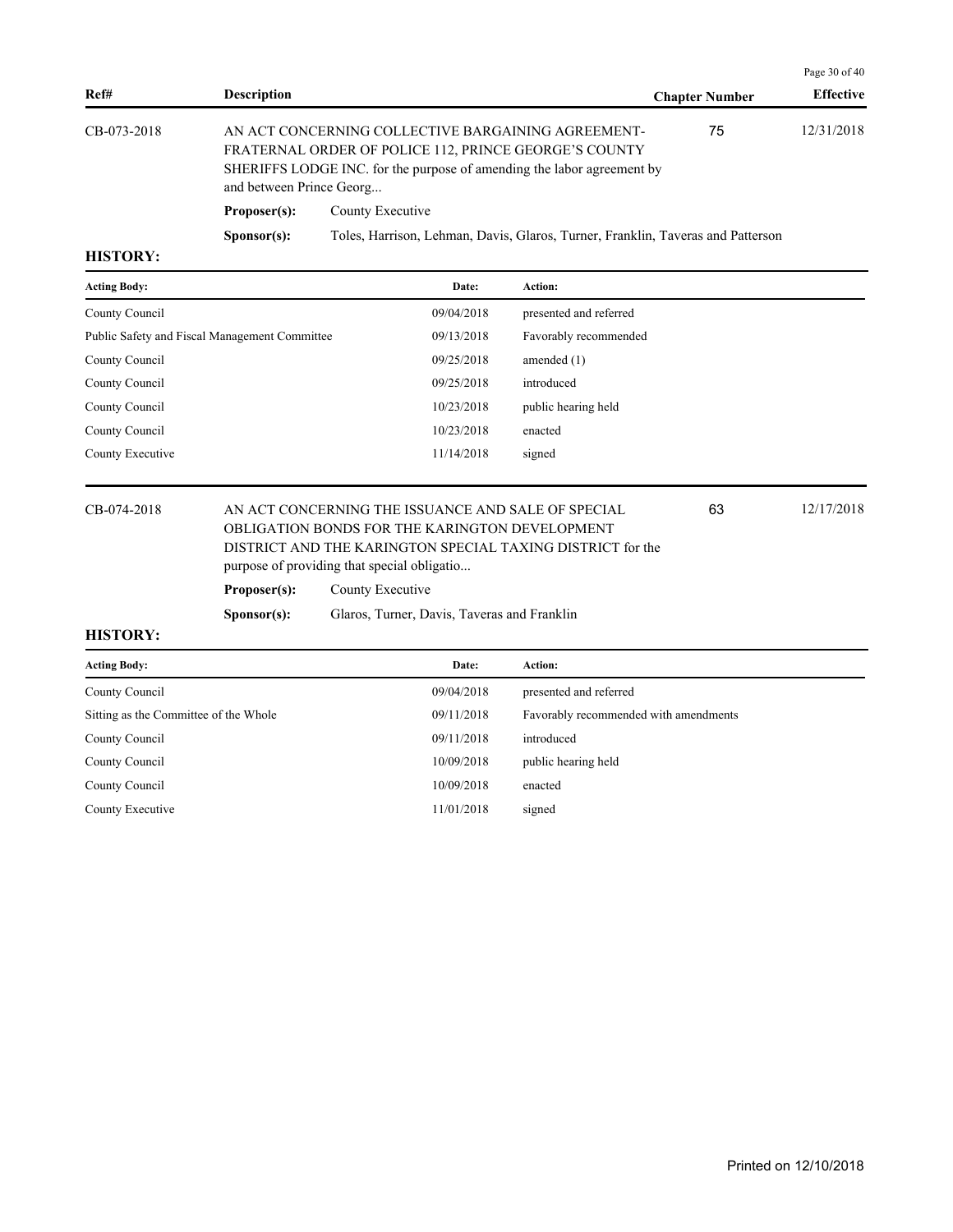|             |                      |                                                                                                                                                                                                                |                       | Page $31$ of $40$ |
|-------------|----------------------|----------------------------------------------------------------------------------------------------------------------------------------------------------------------------------------------------------------|-----------------------|-------------------|
| Ref#        | <b>Description</b>   |                                                                                                                                                                                                                | <b>Chapter Number</b> | <b>Effective</b>  |
| CB-075-2018 |                      | AN ORDINANCE CONCERNING R-R AND C-S-C ZONES for the purpose<br>of clarifying the regulations applicable to certain Townhouse uses in the R-R<br>(Rural Residential) and C-S-C (Commercial Shopping Center) Zon | 48                    | 10/23/2018        |
|             | Proposer(s):         | Franklin                                                                                                                                                                                                       |                       |                   |
|             | S <b>p</b> onsor(s): | Franklin                                                                                                                                                                                                       |                       |                   |

| <b>Acting Body:</b>                                 | Date:      | Action:                                                 |
|-----------------------------------------------------|------------|---------------------------------------------------------|
| County Council                                      | 09/04/2018 | presented and referred                                  |
| Planning, Zoning and Economic Development Committee | 09/12/2018 | Favorably recommended with amendments                   |
| County Council                                      | 09/25/2018 | introduced                                              |
| County Council                                      | 09/25/2018 | Clerk directed to expedite scheduling of public hearing |
| County Council                                      | 10/23/2018 | public hearing held                                     |
| County Council                                      | 10/23/2018 | amended $(1)$                                           |
| County Council                                      | 10/23/2018 | rules suspended                                         |
| County Council                                      | 10/23/2018 | enacted                                                 |
|                                                     |            |                                                         |

CB-076-2018 AN ORDINANCE CONCERNING OUTDOOR ADVERTISING SIGNS for the purpose of permitting the reconstruction, extension, or relocation of Outdoor Advertising Signs ("Billboards") that have been certified as Non...

| Proposer(s):         | Franklin |
|----------------------|----------|
| S <b>p</b> onsor(s): | Franklin |

# **HISTORY:**

| <b>Acting Body:</b>                                 | Date:      | Action:                |
|-----------------------------------------------------|------------|------------------------|
| County Council                                      | 09/04/2018 | presented and referred |
| Planning, Zoning and Economic Development Committee | 09/12/2018 | Held in Committee      |

| CB-077-2018 |                      | AN ACT CONCERNING COLLECTIVE BARGAINING AGREEMENT -<br>COUNCIL 67, AMERICAN FEDERATION OF STATE, COUNTY AND<br>MUNICIPAL EMPLOYEES (AFSCME), AFL-CIO, AND ITS AFFILIATED<br>LOCALS 2462, 2735, 3389 AND 1170 for | 76 | 12/31/2018 |
|-------------|----------------------|------------------------------------------------------------------------------------------------------------------------------------------------------------------------------------------------------------------|----|------------|
|             | Proposer(s):         | County Executive                                                                                                                                                                                                 |    |            |
|             | S <b>p</b> onsor(s): | Glaros, Toles, Harrison, Lehman, Davis, Turner, Taveras, Franklin and Patterson                                                                                                                                  |    |            |

| <b>Acting Body:</b>                           | Date:      | Action:                |
|-----------------------------------------------|------------|------------------------|
| County Council                                | 09/11/2018 | presented and referred |
| Public Safety and Fiscal Management Committee | 09/20/2018 | Favorably recommended  |
| County Council                                | 09/25/2018 | introduced             |
| County Council                                | 10/23/2018 | public hearing held    |
| County Council                                | 10/23/2018 | enacted                |
| County Executive                              | 11/14/2018 | signed                 |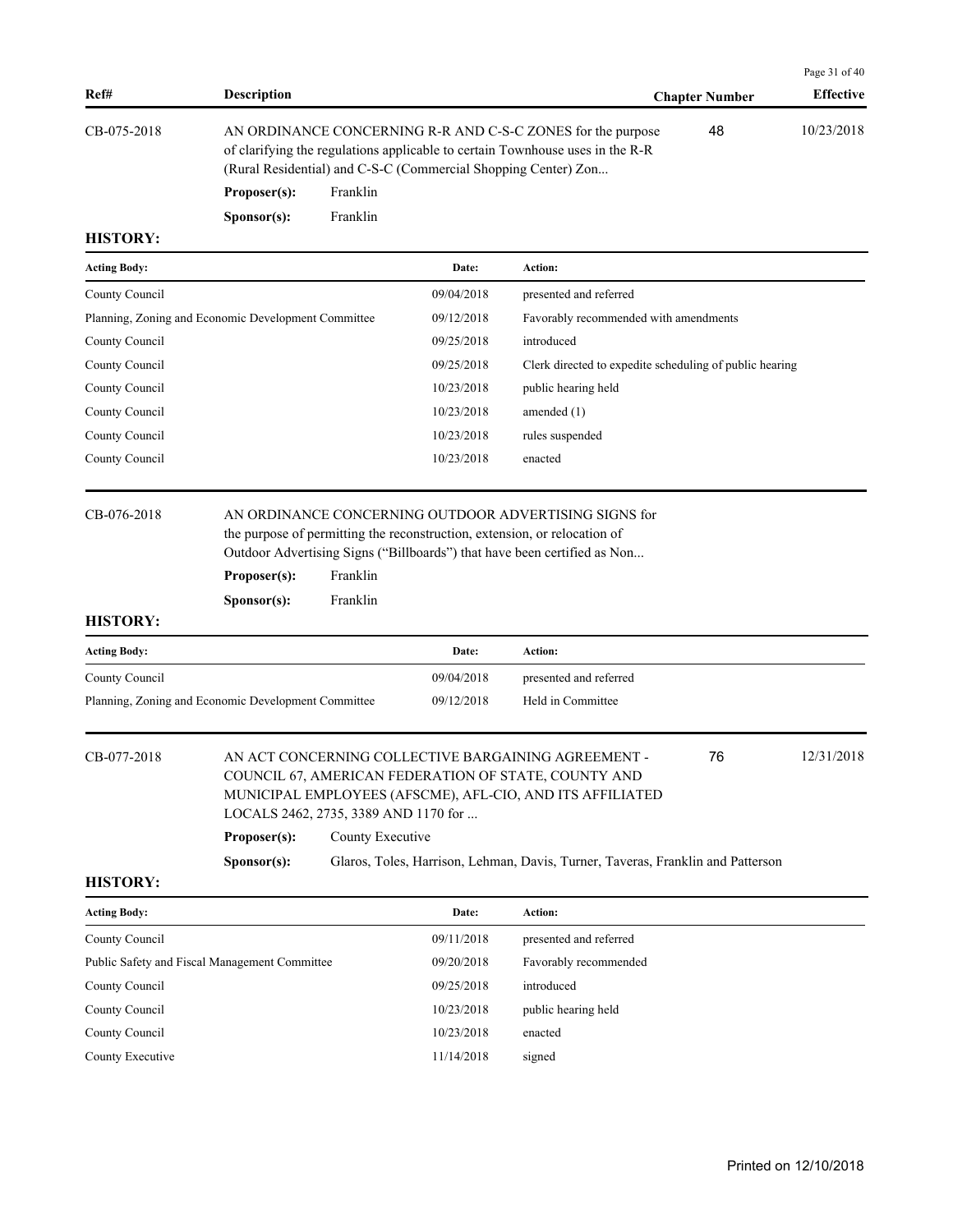|                 |                      |                                                                                                                                                                                                                   |                       | Page $32$ of $40$ |
|-----------------|----------------------|-------------------------------------------------------------------------------------------------------------------------------------------------------------------------------------------------------------------|-----------------------|-------------------|
| Ref#            | <b>Description</b>   |                                                                                                                                                                                                                   | <b>Chapter Number</b> | <b>Effective</b>  |
| CB-078-2018     |                      | AN ACT CONCERNING COLLECTIVE BARGAINING AGREEMENT -<br>PRINCE GEORGE'S COUNTY POLICE CIVILIAN EMPLOYEES<br>ASSOCIATION for the purpose of approving the labor agreement by and<br>between Prince George's County, | 77                    | 12/31/2018        |
|                 | Proposer(s):         | County Executive                                                                                                                                                                                                  |                       |                   |
|                 | S <b>p</b> onsor(s): | Toles, Harrison, Lehman, Davis, Turner, Taveras, Franklin and Patterson                                                                                                                                           |                       |                   |
| <b>HISTORY.</b> |                      |                                                                                                                                                                                                                   |                       |                   |

| <b>Acting Body:</b>                           | Date:      | Action:                |
|-----------------------------------------------|------------|------------------------|
| County Council                                | 09/11/2018 | presented and referred |
| Public Safety and Fiscal Management Committee | 09/20/2018 | Favorably recommended  |
| County Council                                | 09/25/2018 | introduced             |
| County Council                                | 10/23/2018 | public hearing held    |
| County Council                                | 10/23/2018 | enacted                |
| County Executive                              | 11/14/2018 | signed                 |
|                                               |            |                        |

#### CB-079-2018 AN ACT CONCERNING COLLECTIVE BARGAINING AGREEMENT - 12/31/2018 PRINCE GEORGE'S CORRECTIONAL OFFICERS' ASSOCIATION, INC. (PGCOA) (CORRECTIONAL OFFICERS) for the purpose of approving the labor agreement by and bet... 78 Proposer(s): County Executive

**Sponsor(s):** Glaros, Toles, Harrison, Lehman, Davis, Turner, Taveras, Franklin and Patterson

| <b>Acting Body:</b>                           | Date:      | Action:                |
|-----------------------------------------------|------------|------------------------|
| County Council                                | 09/11/2018 | presented and referred |
| Public Safety and Fiscal Management Committee | 09/20/2018 | Favorably recommended  |
| County Council                                | 09/25/2018 | introduced             |
| County Council                                | 10/23/2018 | public hearing held    |
| County Council                                | 10/23/2018 | enacted                |
| County Executive                              | 11/14/2018 | signed                 |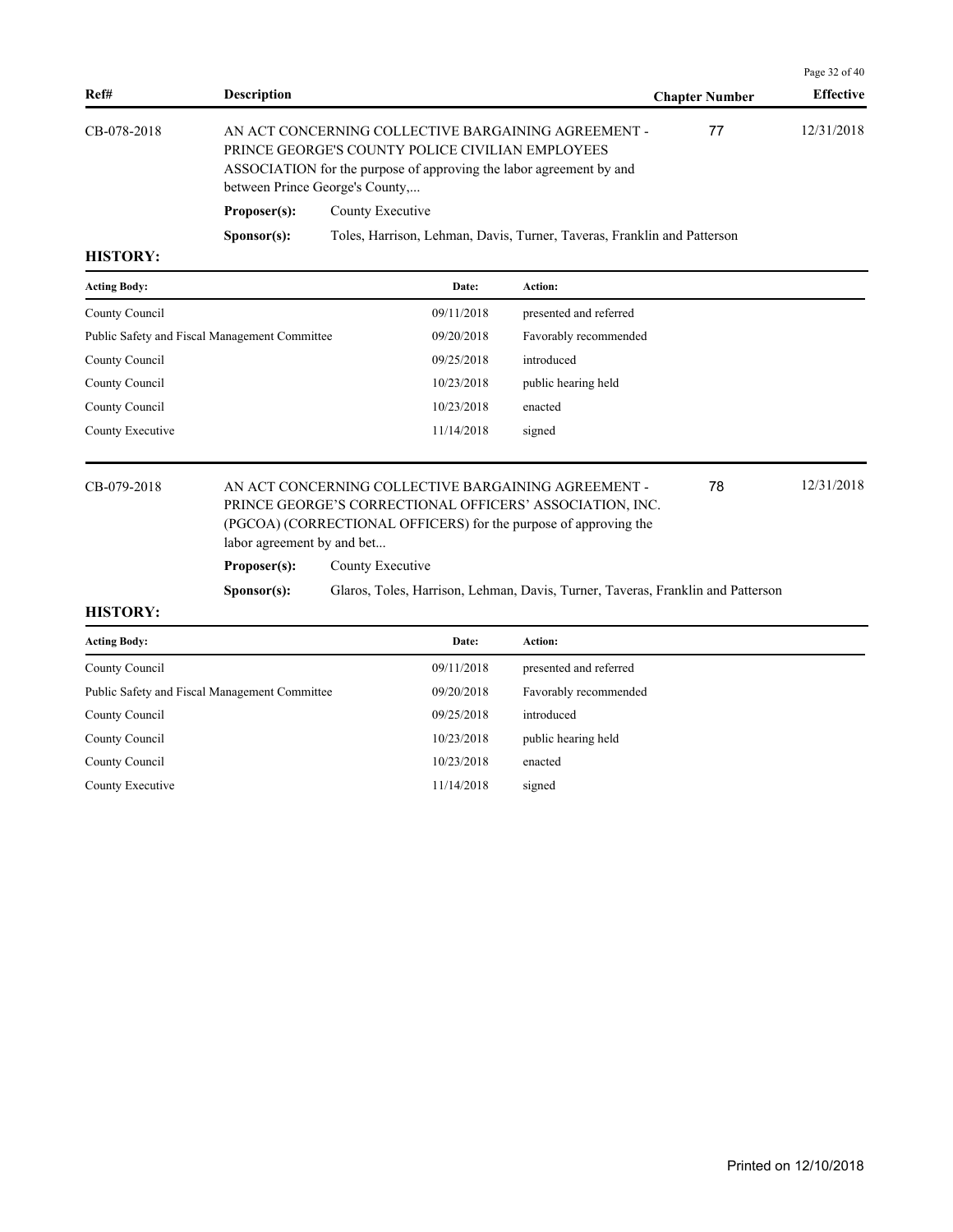|                     |                      |                                                                                                                                                                                                                   |                       | Page 33 of 40    |  |
|---------------------|----------------------|-------------------------------------------------------------------------------------------------------------------------------------------------------------------------------------------------------------------|-----------------------|------------------|--|
| Ref#                | <b>Description</b>   |                                                                                                                                                                                                                   | <b>Chapter Number</b> | <b>Effective</b> |  |
| CB-080-2018         |                      | AN ACT CONCERNING COLLECTIVE BARGAINING AGREEMENT -<br>PRINCE GEORGE'S CORRECTIONAL OFFICERS' ASSOCIATION, INC.<br>(PGCOA) (CIVILIAN UNIT) for the purpose of approving the labor<br>agreement by and between Pri | 79                    | 12/31/2018       |  |
|                     | Proposer(s):         | County Executive                                                                                                                                                                                                  |                       |                  |  |
|                     | S <b>p</b> onsor(s): | Glaros, Toles, Harrison, Lehman, Davis, Turner, Taveras, Franklin and Patterson                                                                                                                                   |                       |                  |  |
| <b>HISTORY:</b>     |                      |                                                                                                                                                                                                                   |                       |                  |  |
| <b>Acting Body:</b> |                      | <b>Action:</b><br>Date:                                                                                                                                                                                           |                       |                  |  |

| County Council      |                                               | 09/11/2018                                                                                                                                                                                                                         | presented and referred |    |            |  |  |
|---------------------|-----------------------------------------------|------------------------------------------------------------------------------------------------------------------------------------------------------------------------------------------------------------------------------------|------------------------|----|------------|--|--|
|                     | Public Safety and Fiscal Management Committee | 09/20/2018                                                                                                                                                                                                                         | Favorably recommended  |    |            |  |  |
| County Council      |                                               | 09/25/2018                                                                                                                                                                                                                         | introduced             |    |            |  |  |
| County Council      |                                               | 10/23/2018                                                                                                                                                                                                                         | public hearing held    |    |            |  |  |
| County Council      |                                               | 10/23/2018                                                                                                                                                                                                                         | enacted                |    |            |  |  |
| County Executive    |                                               | 11/14/2018                                                                                                                                                                                                                         | signed                 |    |            |  |  |
| CB-081-2018         |                                               | 11/14/2018<br>80<br>(SUBDIVISION BILL) - AN ACT CONCERNING PRIVATE ROADS AND<br>EASEMENTS for the purpose of permitting the Planning Board to approve<br>private roads and alleys in the C-M (Commercial Miscellaneous), C-S-C (Co |                        |    |            |  |  |
|                     | Proposer(s):                                  | Glaros                                                                                                                                                                                                                             |                        |    |            |  |  |
|                     | S <b>p</b> onsor(s):                          | Glaros, Turner, Franklin and Davis                                                                                                                                                                                                 |                        |    |            |  |  |
| <b>HISTORY:</b>     |                                               |                                                                                                                                                                                                                                    |                        |    |            |  |  |
| <b>Acting Body:</b> |                                               | Date:                                                                                                                                                                                                                              | Action:                |    |            |  |  |
| County Council      |                                               | 09/11/2018                                                                                                                                                                                                                         | introduced             |    |            |  |  |
| County Council      |                                               | 10/23/2018                                                                                                                                                                                                                         | public hearing held    |    |            |  |  |
| County Council      |                                               | 10/23/2018                                                                                                                                                                                                                         | rules suspended        |    |            |  |  |
| County Council      |                                               | 10/23/2018                                                                                                                                                                                                                         | enacted                |    |            |  |  |
| County Executive    |                                               | 11/14/2018                                                                                                                                                                                                                         | signed                 |    |            |  |  |
| CB-082-2018         |                                               | AN ORDINANCE CONCERNING C-M ZONE for the purpose of permitting<br>Vehicle, mobile home or camping trailer repair and service station uses,<br>including minor incidental sales of vehicles, within the C-M (Co                     |                        | 49 | 10/23/2018 |  |  |

**Proposer(s):** Toles

**Sponsor(s):** Toles and Harrison

| <b>Acting Body:</b>                                 | Date:      | <b>Action:</b>                                          |
|-----------------------------------------------------|------------|---------------------------------------------------------|
| County Council                                      | 09/11/2018 | presented and referred                                  |
| Planning, Zoning and Economic Development Committee | 09/19/2018 | Favorably recommended with amendments                   |
| County Council                                      | 09/25/2018 | introduced                                              |
| County Council                                      | 09/25/2018 | Clerk directed to expedite scheduling of public hearing |
| County Council                                      | 10/23/2018 | public hearing held                                     |
| County Council                                      | 10/23/2018 | rules suspended                                         |
| County Council                                      | 10/23/2018 | enacted                                                 |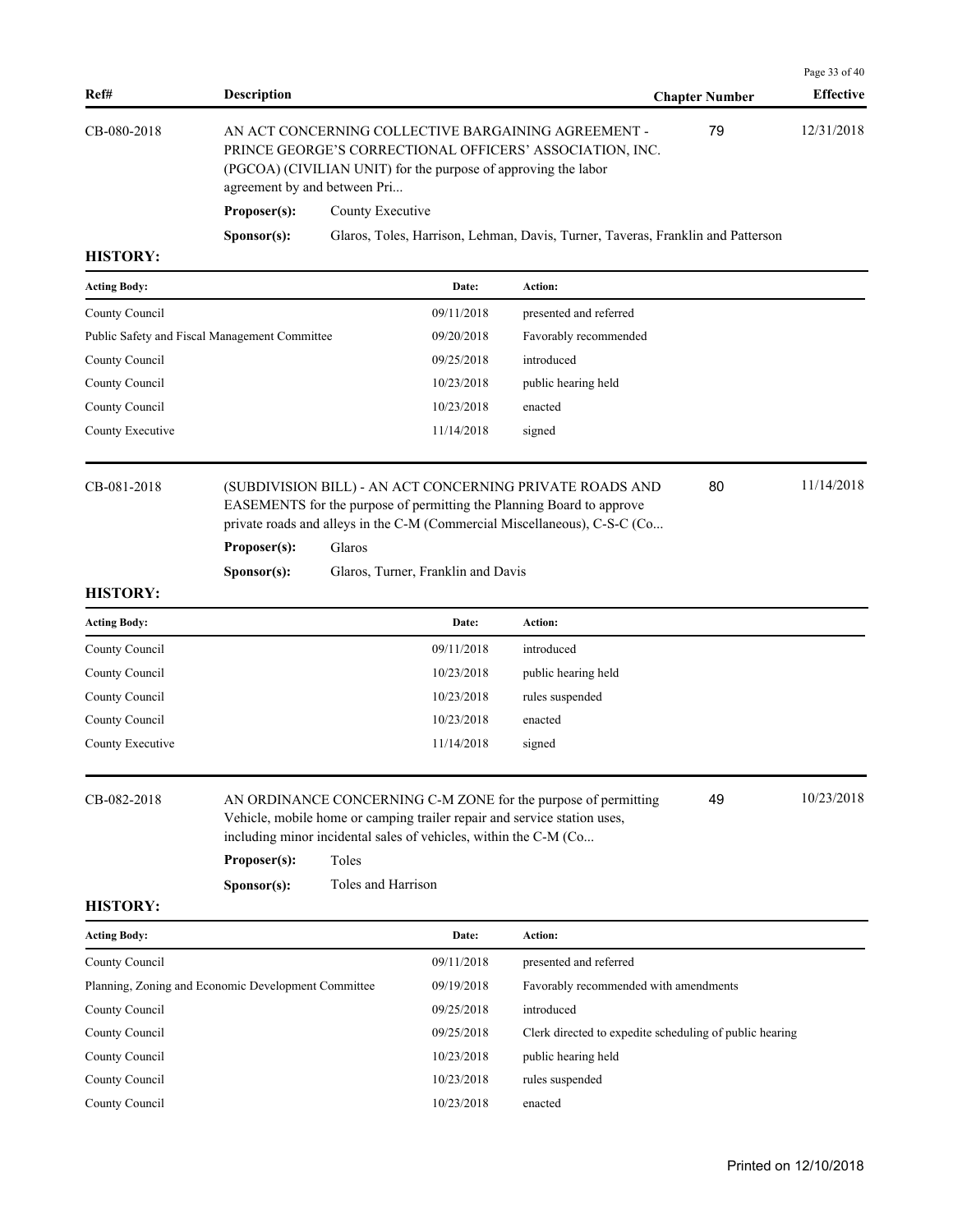|             |                    |                                                                                                                                                                                                                  |                       | Page 34 of $40$  |
|-------------|--------------------|------------------------------------------------------------------------------------------------------------------------------------------------------------------------------------------------------------------|-----------------------|------------------|
| Ref#        | <b>Description</b> |                                                                                                                                                                                                                  | <b>Chapter Number</b> | <b>Effective</b> |
| CB-083-2018 |                    | AN ORDINANCE CONCERNING ZONING<br>DEFINITIONS-REGULATIONS-BUSINESS ADVANCEMENT AND<br>FOOD ACCESS INFILL for the purpose of amending the definition of the use,<br>'Business Advancement and Food Access Infill' | 50                    | 10/23/2018       |
|             | Proposer(s):       | Toles                                                                                                                                                                                                            |                       |                  |
|             | Sponsor(s):        | Toles                                                                                                                                                                                                            |                       |                  |

| <b>Acting Body:</b>                                 | Date:      | <b>Action:</b>                                          |
|-----------------------------------------------------|------------|---------------------------------------------------------|
| County Council                                      | 09/11/2018 | presented and referred                                  |
| Planning, Zoning and Economic Development Committee | 09/19/2018 | Favorably recommended with amendments                   |
| County Council                                      | 09/25/2018 | introduced                                              |
| County Council                                      | 09/25/2018 | Clerk directed to expedite scheduling of public hearing |
| County Council                                      | 10/23/2018 | public hearing held                                     |
| County Council                                      | 10/23/2018 | amended $(1)$                                           |
| County Council                                      | 10/23/2018 | rules suspended                                         |
| County Council                                      | 10/23/2018 | enacted                                                 |
|                                                     |            |                                                         |

CB-084-2018 AN ORDINANCE CONCERNING C-O ZONE for the purpose of amending 10/23/2018 the commercial table of uses in the Zoning Ordinance to permit food or beverage store uses in combination with gas station uses in the C-O ... 51

**Proposer(s):** Toles **Sponsor(s):** Toles

| <b>Acting Body:</b>                                 | Date:      | <b>Action:</b>                                          |
|-----------------------------------------------------|------------|---------------------------------------------------------|
| County Council                                      | 09/11/2018 | presented and referred                                  |
| Planning, Zoning and Economic Development Committee | 09/19/2018 | Favorably recommended with amendments                   |
| County Council                                      | 09/25/2018 | introduced                                              |
| County Council                                      | 09/25/2018 | Clerk directed to expedite scheduling of public hearing |
| County Council                                      | 10/23/2018 | public hearing held                                     |
| County Council                                      | 10/23/2018 | rules suspended                                         |
| County Council                                      | 10/23/2018 | enacted                                                 |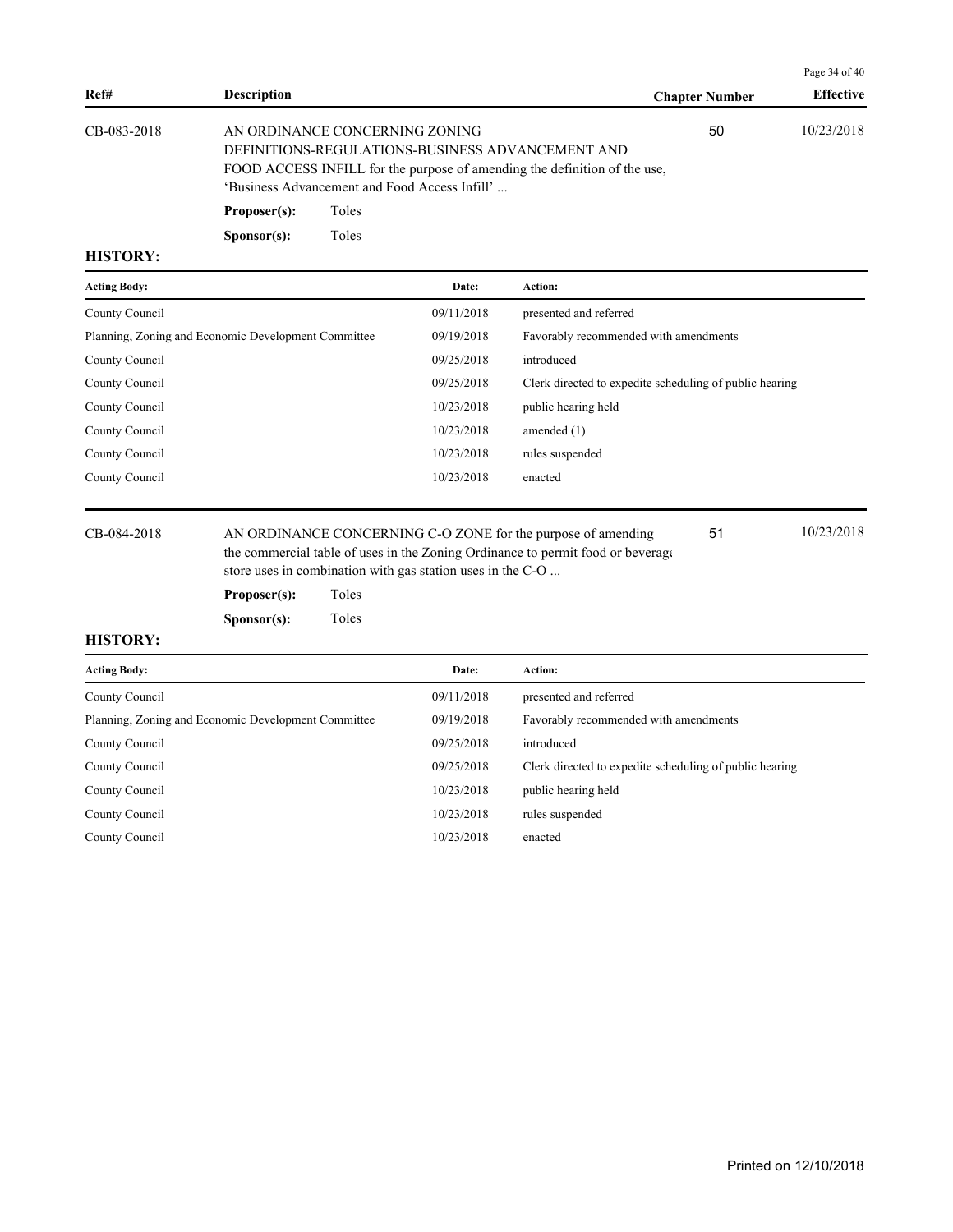| Ref#                | <b>Description</b>                                       |                      |                                      |                                                                                                                                                                                                   | <b>Chapter Number</b> | Page 35 of 40<br><b>Effective</b> |
|---------------------|----------------------------------------------------------|----------------------|--------------------------------------|---------------------------------------------------------------------------------------------------------------------------------------------------------------------------------------------------|-----------------------|-----------------------------------|
| CB-085-2018         | preliminary plan applications and the                    |                      |                                      | (SUBDIVISION BILL) - AN ACT CONCERNING SUBDIVISION<br>REGULATIONS FOR THE PURPOSE OF INCORPORATING, WITHOUT<br>SUBSTANTIVE CHANGE, CERTAIN REQUIREMENTS for approval of                           | 81                    | 11/14/2018                        |
|                     | Proposer(s):                                             |                      | Franklin, Glaros, Turner and Davis   |                                                                                                                                                                                                   |                       |                                   |
|                     | Sponsor(s):                                              |                      |                                      | Franklin, Glaros, Turner, Davis, Lehman, Taveras and Patterson                                                                                                                                    |                       |                                   |
| <b>HISTORY:</b>     |                                                          |                      |                                      |                                                                                                                                                                                                   |                       |                                   |
| <b>Acting Body:</b> |                                                          |                      | Date:                                | Action:                                                                                                                                                                                           |                       |                                   |
| County Council      |                                                          |                      | 09/11/2018                           | introduced                                                                                                                                                                                        |                       |                                   |
| County Council      |                                                          |                      | 10/23/2018                           | public hearing held                                                                                                                                                                               |                       |                                   |
| County Council      |                                                          |                      | 10/23/2018                           | rules suspended                                                                                                                                                                                   |                       |                                   |
| County Council      |                                                          |                      | 10/23/2018                           | enacted                                                                                                                                                                                           |                       |                                   |
| County Executive    |                                                          |                      | 11/14/2018                           | signed                                                                                                                                                                                            |                       |                                   |
| CB-086-2018         | operation as                                             |                      |                                      | AN ORDINANCE CONCERNING TOBACCO SHOPS, ELECTRONIC<br>CIGARETTE SHOPS, OR RETAIL TOBACCO SHOPS for the purpose of<br>amending the Zoning Ordinance to include reasonable parameters as to hours of | 52                    | 12/10/2018                        |
|                     | Proposer(s):                                             | Toles                |                                      |                                                                                                                                                                                                   |                       |                                   |
|                     | Sponsor(s):                                              |                      | Toles, Davis, Turner and Harrison    |                                                                                                                                                                                                   |                       |                                   |
| <b>HISTORY:</b>     |                                                          |                      |                                      |                                                                                                                                                                                                   |                       |                                   |
| <b>Acting Body:</b> |                                                          |                      | Date:                                | Action:                                                                                                                                                                                           |                       |                                   |
| County Council      |                                                          |                      | 09/18/2018                           | presented and referred                                                                                                                                                                            |                       |                                   |
|                     | Planning, Zoning and Economic Development Committee      |                      | 09/19/2018                           | Favorably recommended with amendments                                                                                                                                                             |                       |                                   |
| County Council      |                                                          |                      | 09/25/2018                           | introduced                                                                                                                                                                                        |                       |                                   |
| County Council      |                                                          |                      | 09/25/2018                           | Clerk directed to expedite scheduling of public hearing                                                                                                                                           |                       |                                   |
| County Council      |                                                          |                      | 10/23/2018                           | public hearing held                                                                                                                                                                               |                       |                                   |
| County Council      |                                                          |                      | 10/23/2018                           | enacted                                                                                                                                                                                           |                       |                                   |
| CB-087-2018         | (Mixed Use-Transportation<br>Proposer(s):<br>Sponsor(s): | Franklin<br>Franklin | AN ORDINANCE CONCERNING M-X-T (MIXED | USE-TRANSPORTATION ORIENTED) ZONE for the purpose of providing<br>certain alternate development regulations for townhouse units in the M-X-T                                                      | 53                    | 12/10/2018                        |
| <b>HISTORY:</b>     |                                                          |                      |                                      |                                                                                                                                                                                                   |                       |                                   |
| <b>Acting Body:</b> |                                                          |                      | Date:                                | Action:                                                                                                                                                                                           |                       |                                   |
| County Council      |                                                          |                      | 09/18/2018                           | presented and referred                                                                                                                                                                            |                       |                                   |
|                     | Planning, Zoning and Economic Development Committee      |                      | 09/19/2018                           | Favorably recommended                                                                                                                                                                             |                       |                                   |
| County Council      |                                                          |                      | 09/25/2018                           | introduced                                                                                                                                                                                        |                       |                                   |
| County Council      |                                                          |                      | 09/25/2018                           | Clerk directed to expedite scheduling of public hearing                                                                                                                                           |                       |                                   |
| County Council      |                                                          |                      | 10/23/2018                           | public hearing held                                                                                                                                                                               |                       |                                   |
| County Council      |                                                          |                      | 10/23/2018                           | enacted                                                                                                                                                                                           |                       |                                   |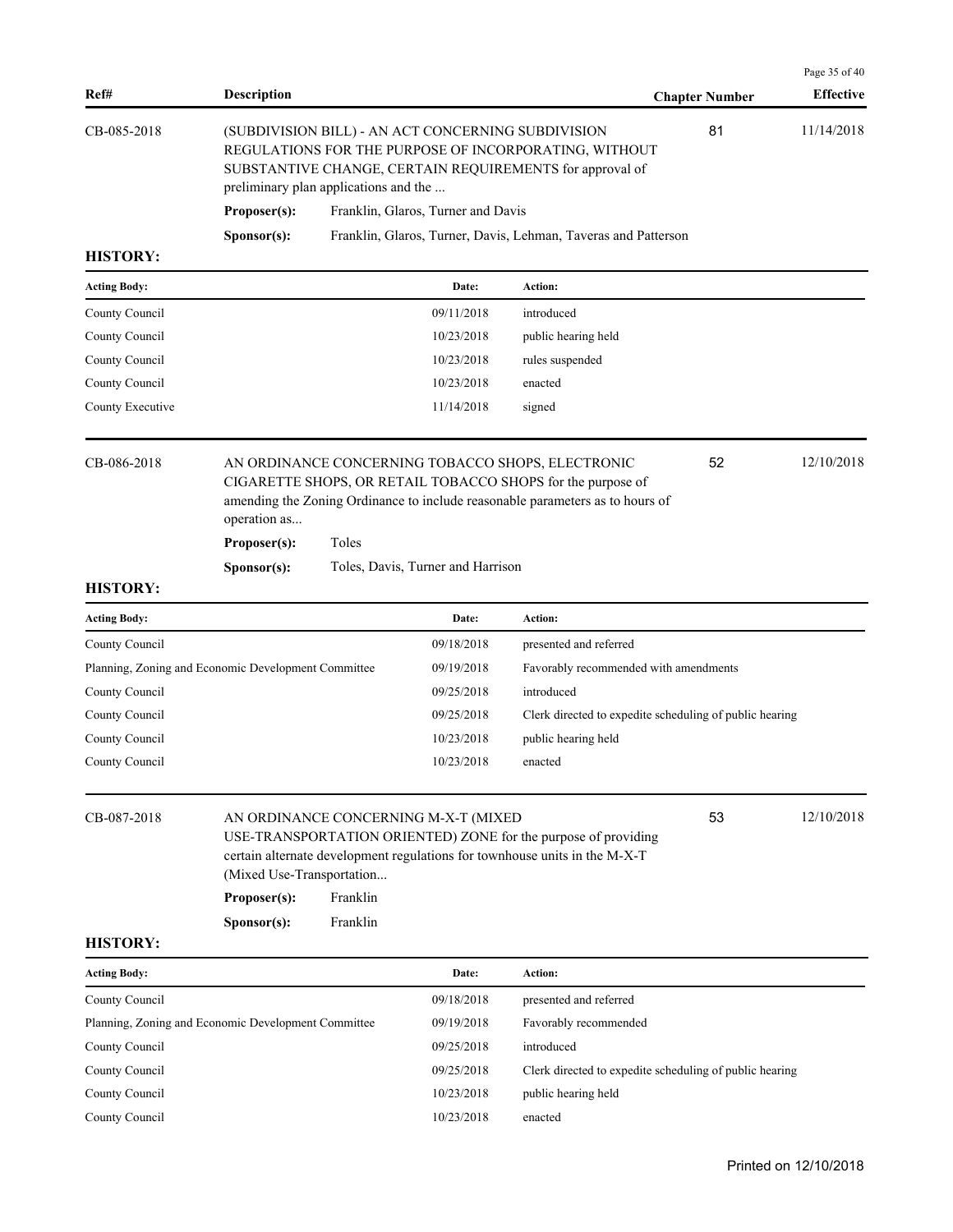|             |                      |                                                                                                                                                                                                                |                       | Page $36$ of $40$ |
|-------------|----------------------|----------------------------------------------------------------------------------------------------------------------------------------------------------------------------------------------------------------|-----------------------|-------------------|
| Ref#        | <b>Description</b>   |                                                                                                                                                                                                                | <b>Chapter Number</b> | <b>Effective</b>  |
| CB-088-2018 |                      | AN ORDINANCE CONCERNING CLASS 3 FILL RECLAMATION for the<br>purpose of permitting limited Class 3 fill uses as a method of reclaiming former<br>surface mining properties for public use in the R-A (Residenti | 54                    | 12/10/2018        |
|             | Proposer(s):         | Franklin                                                                                                                                                                                                       |                       |                   |
|             | S <b>p</b> onsor(s): | Franklin                                                                                                                                                                                                       |                       |                   |

| <b>Acting Body:</b>                                 | Date:      | Action:                                                 |
|-----------------------------------------------------|------------|---------------------------------------------------------|
| County Council                                      | 09/18/2018 | presented and referred                                  |
| Planning, Zoning and Economic Development Committee | 09/19/2018 | Favorably recommended with amendments                   |
| County Council                                      | 09/25/2018 | amended $(1)$                                           |
| County Council                                      | 09/25/2018 | introduced                                              |
| County Council                                      | 09/25/2018 | Clerk directed to expedite scheduling of public hearing |
| County Council                                      | 10/23/2018 | public hearing held                                     |
| County Council                                      | 10/23/2018 | enacted                                                 |
|                                                     |            |                                                         |

# CB-089-2018 AN ORDINANCE CONCERNING CLASS 3 FILL RECLAMATION for the 12/10/2018 purpose of permitting, without the requirement for a special exception, limited Class 3 fill uses as a method of reclaiming former sand and gra...

**Proposer(s):** Franklin

**Sponsor(s):** Franklin and Harrison

# **HISTORY:**

| <b>Acting Body:</b>                                 | Date:      | Action:                                                 |
|-----------------------------------------------------|------------|---------------------------------------------------------|
| County Council                                      | 09/18/2018 | removed from Consent Agenda                             |
| County Council                                      | 09/18/2018 | presented and referred                                  |
| Planning, Zoning and Economic Development Committee | 09/19/2018 | Favorably recommended                                   |
| County Council                                      | 09/25/2018 | amended $(1)$                                           |
| County Council                                      | 09/25/2018 | introduced                                              |
| County Council                                      | 09/25/2018 | Clerk directed to expedite scheduling of public hearing |
| County Council                                      | 10/23/2018 | public hearing held                                     |
| County Council                                      | 10/23/2018 | enacted                                                 |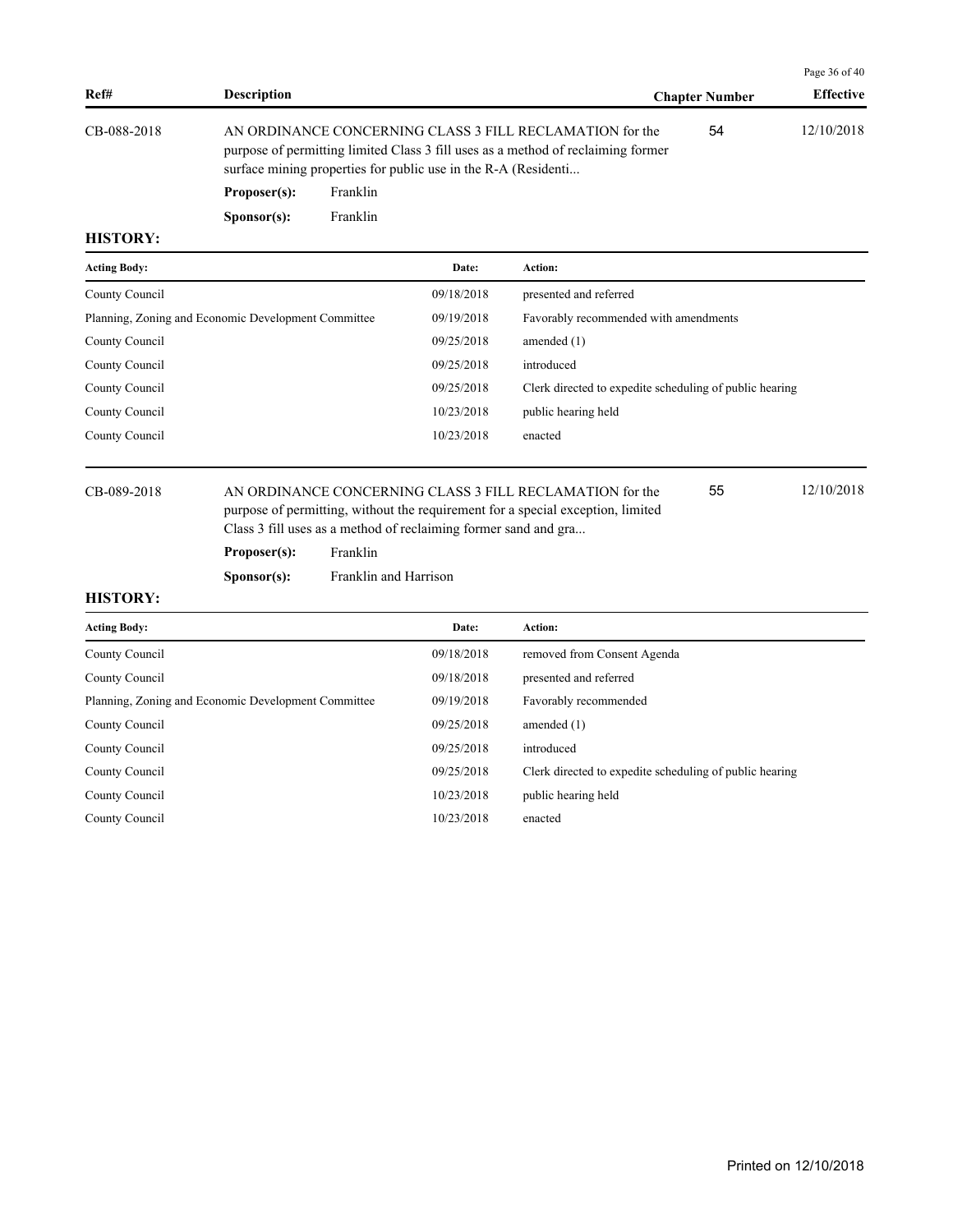|             |                             |                                                                                                                                                                                    |                       | Page 37 of 40    |
|-------------|-----------------------------|------------------------------------------------------------------------------------------------------------------------------------------------------------------------------------|-----------------------|------------------|
| Ref#        | <b>Description</b>          |                                                                                                                                                                                    | <b>Chapter Number</b> | <b>Effective</b> |
| CB-090-2018 | provide specific parking re | AN ORDINANCE CONCERNING OFF-STREET PARKING AND<br>LOADING -PARKING FACILITIES - MINIMUM REQUIREMENTS for<br>the purpose of amending the minimum off-street parking requirements to | 56                    | 10/23/2018       |
|             | Proposer(s):                | Harrison                                                                                                                                                                           |                       |                  |
|             | S <b>p</b> onsor(s):        | Harrison, Davis, Turner, Franklin and Toles                                                                                                                                        |                       |                  |

| <b>Acting Body:</b>                                 | Date:      | Action:                                                 |
|-----------------------------------------------------|------------|---------------------------------------------------------|
| County Council                                      | 09/18/2018 | presented and referred                                  |
| Planning, Zoning and Economic Development Committee | 09/19/2018 | Favorably recommended with amendments                   |
| County Council                                      | 09/25/2018 | introduced                                              |
| County Council                                      | 09/25/2018 | Clerk directed to expedite scheduling of public hearing |
| County Council                                      | 10/23/2018 | public hearing held                                     |
| County Council                                      | 10/23/2018 | rules suspended                                         |
| County Council                                      | 10/23/2018 | enacted                                                 |
|                                                     |            |                                                         |

CB-091-2018 AN ORDINANCE CONCERNING NONCONFORMING BUILDINGS, 57 12/10/2018 STRUCTURES, AND USES for the purpose of allowing certain alterations, enlargement, or extensions to certified nonconforming buildings, structures, and

57

# **Proposer(s):** Taveras

...

**Sponsor(s):** Taveras and Davis

| <b>Acting Body:</b>                                 | Date:      | Action:                                                 |
|-----------------------------------------------------|------------|---------------------------------------------------------|
| County Council                                      | 09/18/2018 | presented and referred                                  |
| Planning, Zoning and Economic Development Committee | 09/19/2018 | Favorably recommended with amendments                   |
| County Council                                      | 09/25/2018 | introduced                                              |
| County Council                                      | 09/25/2018 | Clerk directed to expedite scheduling of public hearing |
| County Council                                      | 10/23/2018 | public hearing held                                     |
| County Council                                      | 10/23/2018 | enacted                                                 |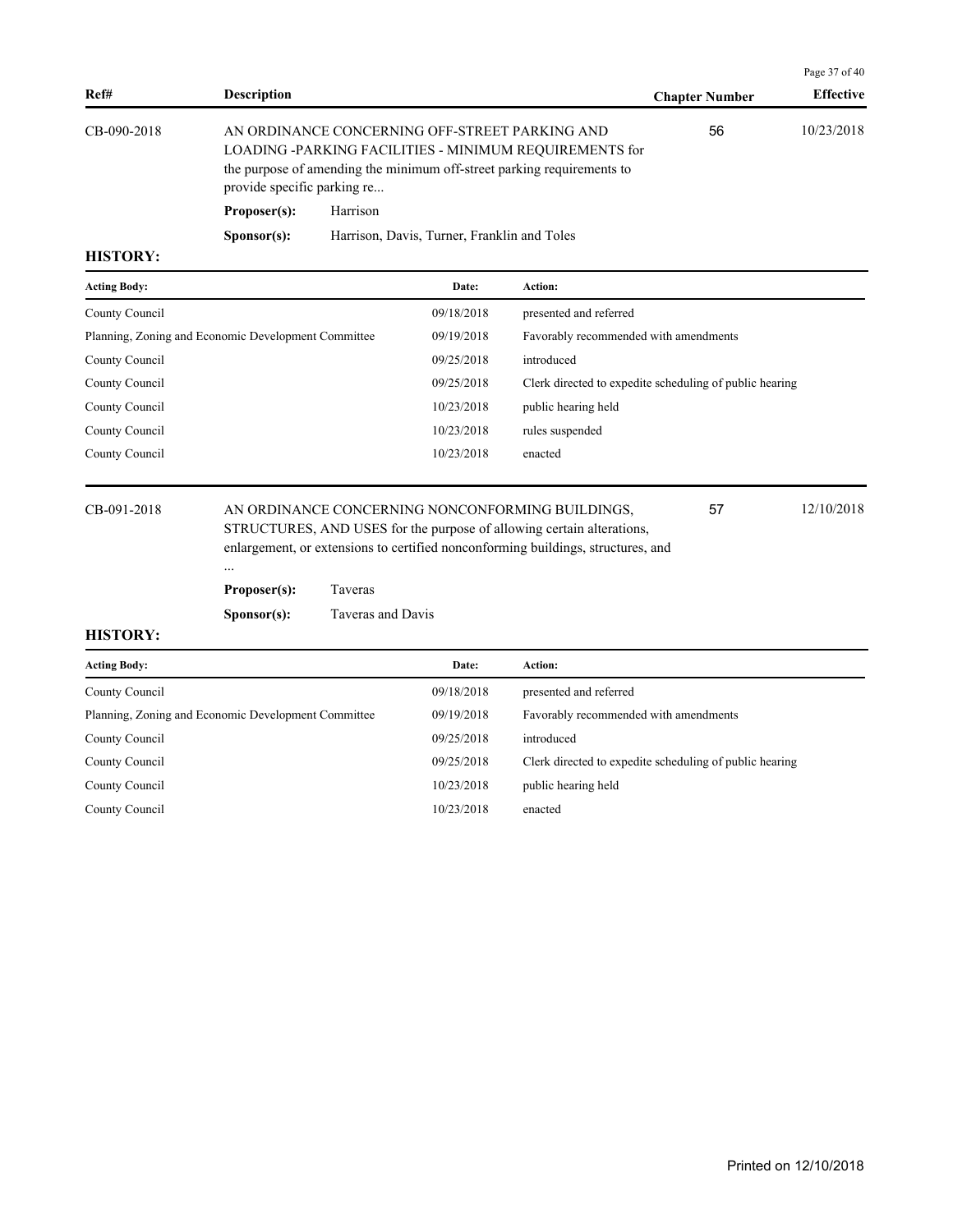|             |                      |                                                                                                                                                                                                                |                       | Page 38 of 40    |
|-------------|----------------------|----------------------------------------------------------------------------------------------------------------------------------------------------------------------------------------------------------------|-----------------------|------------------|
| Ref#        | <b>Description</b>   |                                                                                                                                                                                                                | <b>Chapter Number</b> | <b>Effective</b> |
| CB-092-2018 |                      | AN ORDINANCE CONCERNING C-O AND C-S-C ZONES for the purpose<br>of permitting certain multifamily, two-over-two, and townhouse residential<br>uses, as well as certain mixed use development in the C-O (Commer | 58                    | 10/23/2018       |
|             | Proposer(s):         | Toles                                                                                                                                                                                                          |                       |                  |
|             | S <b>p</b> onsor(s): | Toles, Harrison, Davis and Franklin                                                                                                                                                                            |                       |                  |

| <b>Acting Body:</b>                                 | Date:      | Action:                                                 |
|-----------------------------------------------------|------------|---------------------------------------------------------|
| County Council                                      | 09/18/2018 | presented and referred                                  |
| Planning, Zoning and Economic Development Committee | 09/19/2018 | Favorably recommended with amendments                   |
| County Council                                      | 09/25/2018 | introduced                                              |
| County Council                                      | 09/25/2018 | Clerk directed to expedite scheduling of public hearing |
| County Council                                      | 10/23/2018 | public hearing held                                     |
| County Council                                      | 10/23/2018 | rules suspended                                         |
| County Council                                      | 10/23/2018 | enacted                                                 |
|                                                     |            |                                                         |

# CB-093-2018 AN ORDINANCE CONCERNING ZONING DEFINITIONS-BUSINESS

ADVANCEMENT AND FOOD ACCESS INFILL for the purpose of amending the definition of the use, 'business advancement and food access infill', in the zoni...

**Proposer(s):** Davis **Sponsor(s):** Davis

### **HISTORY:**

| <b>Acting Body:</b>                                 | Date:      | Action:                                                 |
|-----------------------------------------------------|------------|---------------------------------------------------------|
| County Council                                      | 09/18/2018 | presented and referred                                  |
| Planning, Zoning and Economic Development Committee | 09/19/2018 | Favorably recommended with amendments                   |
| County Council                                      | 09/25/2018 | introduced                                              |
| County Council                                      | 09/25/2018 | Clerk directed to expedite scheduling of public hearing |
| County Council                                      | 10/23/2018 | public hearing held                                     |
|                                                     |            |                                                         |

| CB-094-2018 |                      | 12/31/2018<br>AN ACT CONCERNING NUISANCE ABATEMENT BOARD for the<br>82  |  |  |  |  |
|-------------|----------------------|-------------------------------------------------------------------------|--|--|--|--|
|             |                      | purpose of establishing the compensation of members of the Nuisance     |  |  |  |  |
|             |                      | Abatement Board and generally relating to the Nuisance Abatement Board. |  |  |  |  |
|             | Proposer(s):         | County Executive                                                        |  |  |  |  |
|             | S <b>p</b> onsor(s): | Glaros, Davis, Toles, Turner, Taveras, Franklin and Patterson           |  |  |  |  |

| <b>Acting Body:</b>                   | Date:      | <b>Action:</b>         |
|---------------------------------------|------------|------------------------|
| County Council                        | 09/18/2018 | presented and referred |
| Sitting as the Committee of the Whole | 09/25/2018 | Favorably recommended  |
| County Council                        | 09/25/2018 | introduced             |
| County Council                        | 10/23/2018 | public hearing held    |
| County Council                        | 10/23/2018 | enacted                |
| County Executive                      | 11/14/2018 | signed                 |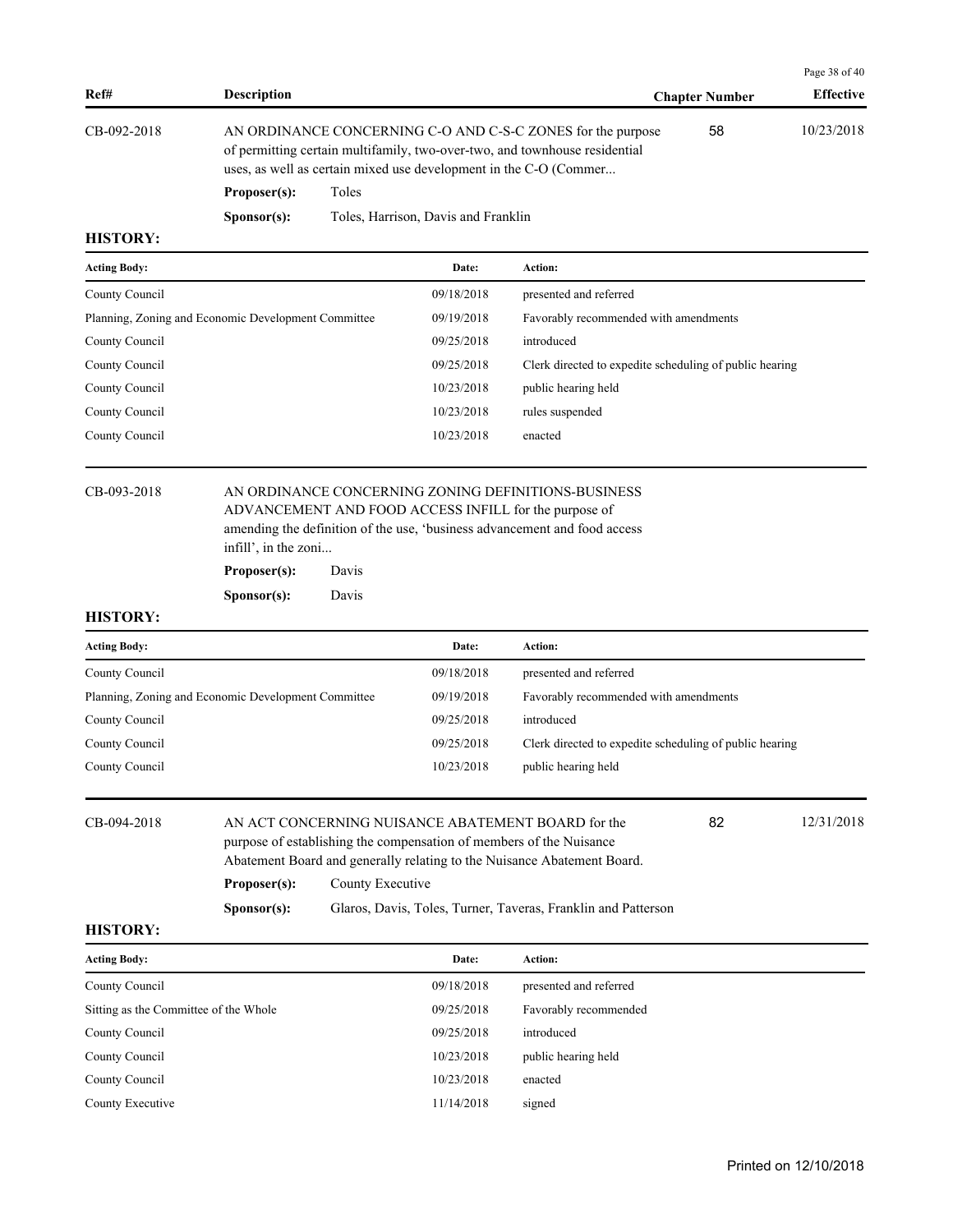|                                       |                                                       |                          |                                                                                                                        |                                                                                                                                                                                                              |                       | Page 39 of 40    |
|---------------------------------------|-------------------------------------------------------|--------------------------|------------------------------------------------------------------------------------------------------------------------|--------------------------------------------------------------------------------------------------------------------------------------------------------------------------------------------------------------|-----------------------|------------------|
| Ref#                                  | <b>Description</b>                                    |                          |                                                                                                                        |                                                                                                                                                                                                              | <b>Chapter Number</b> | <b>Effective</b> |
| CB-095-2018                           | th                                                    |                          |                                                                                                                        | AN ORDINANCE CONCERNING ADMINISTRATION--PROCEDURES-<br>-LOCAL ZONING LAWS for the purpose of amending the procedures in the<br>Zoning Ordinance governing legislative amendments to the local zoning laws by | 59                    | 10/23/2018       |
|                                       | Proposer(s):                                          | Glaros and Turner        |                                                                                                                        |                                                                                                                                                                                                              |                       |                  |
|                                       | Sponsor(s):                                           | Glaros, Turner and Davis |                                                                                                                        |                                                                                                                                                                                                              |                       |                  |
| <b>HISTORY:</b>                       |                                                       |                          |                                                                                                                        |                                                                                                                                                                                                              |                       |                  |
| <b>Acting Body:</b>                   |                                                       |                          | Date:                                                                                                                  | Action:                                                                                                                                                                                                      |                       |                  |
| County Council                        |                                                       |                          | 09/25/2018                                                                                                             | introduced                                                                                                                                                                                                   |                       |                  |
| County Council                        |                                                       |                          | 09/25/2018                                                                                                             | Clerk directed to expedite scheduling of public hearing                                                                                                                                                      |                       |                  |
| County Council                        |                                                       |                          | 10/23/2018                                                                                                             | public hearing held                                                                                                                                                                                          |                       |                  |
| County Council                        |                                                       |                          | 10/23/2018                                                                                                             | rules suspended                                                                                                                                                                                              |                       |                  |
| County Council                        |                                                       |                          | 10/23/2018                                                                                                             | enacted                                                                                                                                                                                                      |                       |                  |
| CB-096-2018                           | Proposer(s):                                          | Toles                    |                                                                                                                        | AN ACT CONCERNING RESIDENTIAL PARKING for the purpose of<br>increasing residential parking fines, and generally relating to residential parking.                                                             | 83                    | 12/31/2018       |
| <b>HISTORY:</b>                       | Sponsor(s):                                           | Toles                    |                                                                                                                        |                                                                                                                                                                                                              |                       |                  |
| <b>Acting Body:</b>                   |                                                       |                          | Date:                                                                                                                  | Action:                                                                                                                                                                                                      |                       |                  |
| County Council                        |                                                       |                          | 09/25/2018                                                                                                             | introduced and referred                                                                                                                                                                                      |                       |                  |
|                                       | Transportation, Housing and the Environment Committee |                          | 10/11/2018                                                                                                             | Reported out with no recommendation                                                                                                                                                                          |                       |                  |
| County Council                        |                                                       |                          | 10/23/2018                                                                                                             | public hearing held                                                                                                                                                                                          |                       |                  |
| County Council                        |                                                       |                          | 10/23/2018                                                                                                             | amended $(1)$                                                                                                                                                                                                |                       |                  |
| County Council                        |                                                       |                          | 10/23/2018                                                                                                             | enacted                                                                                                                                                                                                      |                       |                  |
| County Executive                      |                                                       |                          | 11/14/2018                                                                                                             | signed                                                                                                                                                                                                       |                       |                  |
| CB-097-2018<br><b>HISTORY:</b>        | Proposer(s):<br>Sponsor(s):                           |                          | townhouse residential uses within the O-S (Open Space) Zon<br>Turner, Davis and Harrison<br>Turner, Davis and Harrison | AN ORDINANCE CONCERNING O-S ZONE for the purpose of permitting<br>the development of certain single-family detached, single-family attached, and                                                             | 60                    | 10/23/2018       |
| <b>Acting Body:</b>                   |                                                       |                          | Date:                                                                                                                  | Action:                                                                                                                                                                                                      |                       |                  |
| Sitting as the Committee of the Whole |                                                       |                          | 09/25/2018                                                                                                             | Favorably recommended with amendments                                                                                                                                                                        |                       |                  |
| County Council                        |                                                       |                          | 09/25/2018                                                                                                             | presented and referred                                                                                                                                                                                       |                       |                  |
| County Council                        |                                                       |                          | 09/25/2018                                                                                                             | introduced                                                                                                                                                                                                   |                       |                  |
| County Council                        |                                                       |                          | 09/25/2018                                                                                                             | Clerk directed to expedite scheduling of public hearing                                                                                                                                                      |                       |                  |
| County Council                        |                                                       |                          | 10/23/2018                                                                                                             | public hearing held                                                                                                                                                                                          |                       |                  |
| County Council                        |                                                       |                          | 10/23/2018                                                                                                             | rules suspended                                                                                                                                                                                              |                       |                  |
| County Council                        |                                                       |                          | 10/23/2018                                                                                                             | enacted                                                                                                                                                                                                      |                       |                  |